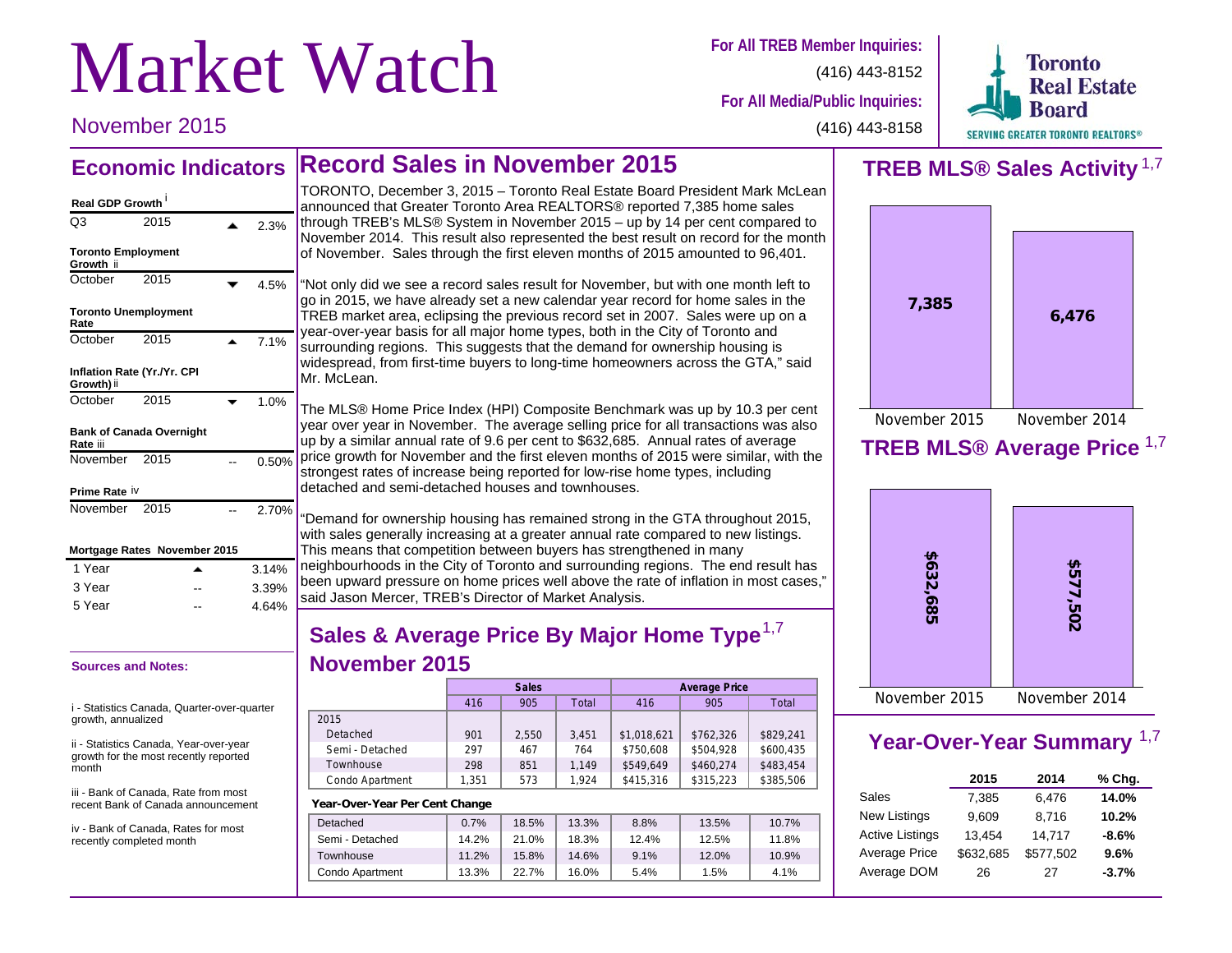### SALES BY PRICE RANGE AND HOUSE TYPE <sup>1,7</sup> And the state of the state of the NOVEMBER 2015

|                            | Detached     | Semi-Detached | Att/Row/Twnhouse | Condo Townhouse | Condo Apt | Link           | Co-op Apt           | Det Condo                | Co-ownership Apt | Total     |
|----------------------------|--------------|---------------|------------------|-----------------|-----------|----------------|---------------------|--------------------------|------------------|-----------|
| \$0 to \$99,999            | $\mathbf{0}$ | $\mathbf{0}$  | $\mathbf{0}$     | $\mathbf{1}$    | 10        | $\mathbf{0}$   | $\mathbf{0}$        | $\mathbf{0}$             | $\mathbf{0}$     | 11        |
| \$100,000 to \$199,999     | 12           |               | 2                | 18              | 107       | $\Omega$       |                     | $\Omega$                 |                  | 145       |
| \$200,000 to \$299,999     | 68           | 24            | 19               | 92              | 597       | $\Omega$       | $\mathsf{O}\xspace$ | $\mathbf{0}$             |                  | 801       |
| \$300,000 to \$399,999     | 224          | 52            | 98               | 175             | 615       | 20             | 2                   | $\Omega$                 | $\Omega$         | 1,186     |
| \$400,000 to \$499,999     | 399          | 202           | 168              | 160             | 298       | 10             | $\overline{2}$      |                          | $\mathbf{0}$     | 1,240     |
| \$500,000 to \$599,999     | 536          | 192           | 109              | 66              | 128       | 11             | $\mathbf 0$         | $\overline{\mathcal{L}}$ | $\Omega$         | 1,044     |
| \$600,000 to \$699,999     | 514          | 138           | 79               | 31              | 63        | 16             | $\mathsf{O}\xspace$ | $\mathbf{0}$             | $\mathbf{0}$     | 841       |
| \$700,000 to \$799,999     | 412          | 61            | 46               | 16              | 39        | 12             | 0                   |                          | $\Omega$         | 587       |
| \$800,000 to \$899,999     | 314          | 43            | 23               | 12              | 21        | 10             | $\mathbf{O}$        | $\Omega$                 | $\Omega$         | 423       |
| \$900,000 to \$999,999     | 209          | 15            | $\overline{ }$   | 5               | 11        | $\Omega$       | $\mathbf 0$         | $\Omega$                 | $\Omega$         | 247       |
| \$1,000,000 to \$1,249,999 | 308          | 14            | 6                | 10              | 12        | 2              |                     |                          | $\mathbf{0}$     | 354       |
| \$1,250,000 to \$1,499,999 | 183          | 13            | 2                |                 | 9         | $\Omega$       | $\mathbf 0$         | $\mathbf 0$              | 0                | 208       |
| \$1,500,000 to \$1,749,999 | 92           | 3             |                  |                 | 5         | $\Omega$       | $\mathbf{0}$        | $\mathbf{0}$             | $\mathbf{0}$     | 102       |
| \$1,750,000 to \$1,999,999 | 62           | 3             | $\mathbf 0$      | $\mathbf 0$     |           | $\Omega$       | $\mathbf 0$         | $\mathbf 0$              | 0                | 66        |
| $$2,000,000+$              | 118          | 3             | $\mathbf{0}$     |                 | 8         | $\overline{0}$ | $\mathbf{0}$        | $\mathbf{0}$             | $\mathbf{0}$     | 130       |
| <b>Total Sales</b>         | 3.451        | 764           | 560              | 589             | 1.924     | 81             | 9                   | 5                        | $\overline{2}$   | 7,385     |
| Share of Total Sales       | 46.7%        | 10.3%         | 7.6%             | 8.0%            | 26.1%     | 1.1%           | 0.1%                | 0.1%                     | 0.0%             | 100.0%    |
| Average Price              | \$829,241    | \$600,435     | \$529,994        | \$439,206       | \$385,506 | \$587,837      | \$378,333           | \$677,600                | \$162,500        | \$632,685 |

### SALES BY PRICE RANGE AND HOUSE TYPE <sup>1,7</sup> And the set of the set of the YEAR-TO-DATE, 2015

|                            | Detached  | Semi-Detached | Att/Row/Twnhouse | Condo Townhouse | Condo Apt | Link           | Co-op Apt    | Det Condo      | Co-ownership Apt | Total     |
|----------------------------|-----------|---------------|------------------|-----------------|-----------|----------------|--------------|----------------|------------------|-----------|
| \$0 to \$99.999            | 15        | $\Omega$      |                  | 12              | 90        | $\Omega$       | 2            | $\Omega$       | 2                | 122       |
| \$100,000 to \$199,999     | 204       | 11            | 9                | 319             | 1.403     | $\Omega$       | 31           | $\Omega$       | 13               | 1,990     |
| \$200,000 to \$299,999     | 1,007     | 383           | 264              | 1,312           | 7,327     | 52             | 19           |                | 26               | 10,391    |
| \$300,000 to \$399,999     | 3,398     | 911           | 1,418            | 2,291           | 7,401     | 371            | 15           | 23             | 18               | 15,846    |
| \$400,000 to \$499,999     | 5,762     | 2,652         | 2,341            | 1,952           | 3,599     | 233            | 13           | 26             | 3                | 16,581    |
| \$500,000 to \$599,999     | 7,230     | 2,473         | 1,526            | 748             | 1,606     | 222            | 10           | 23             | 6                | 13,844    |
| \$600,000 to \$699,999     | 7,126     | 1,490         | 1,099            | 293             | 751       | 278            | 6            | 10             | $\mathbf{0}$     | 11,053    |
| \$700,000 to \$799,999     | 5,431     | 766           | 601              | 179             | 404       | 230            |              | 6              | $\Omega$         | 7,618     |
| \$800,000 to \$899,999     | 4,231     | 440           | 212              | 72              | 199       | 105            | 2            | 2              | $\mathbf{0}$     | 5,263     |
| \$900,000 to \$999,999     | 2,813     | 212           | 111              | 47              | 99        | 20             | 2            |                | $\Omega$         | 3,305     |
| \$1,000,000 to \$1,249,999 | 3,763     | 200           | 99               | 53              | 156       | 6              |              |                | $\mathbf{0}$     | 4,279     |
| \$1,250,000 to \$1,499,999 | 2,250     | 112           | 38               | 14              | 88        | $\Omega$       | $\mathbf 0$  |                | $\Omega$         | 2,503     |
| \$1,500,000 to \$1,749,999 | 1,121     | 46            | 9                | 10              | 48        | $\mathbf{0}$   | $\mathbf{0}$ | $\mathbf{0}$   | $\mathbf{0}$     | 1,234     |
| \$1,750,000 to \$1,999,999 | 733       | 25            | 3                | 2               | 27        | $\Omega$       | 2            | $\Omega$       | $\Omega$         | 792       |
| $$2,000,000+$              | 1,459     | 30            |                  | 5               | 79        | $\overline{0}$ | $\mathbf 0$  | $\overline{0}$ | $\mathbf{0}$     | 1,580     |
| <b>Total Sales</b>         | 46,543    | 9,751         | 7,738            | 7,309           | 23,277    | 1,517          | 104          | 94             | 68               | 96,401    |
| Share of Total Sales       | 48.3%     | 10.1%         | 8.0%             | 7.6%            | 24.1%     | 1.6%           | 0.1%         | 0.1%           | 0.1%             | 100.0%    |
| Average Price              | \$805,942 | \$579,526     | \$530,114        | \$411,556       | \$379,725 | \$550,410      | \$376,131    | \$513,913      | \$280,440        | \$622,943 |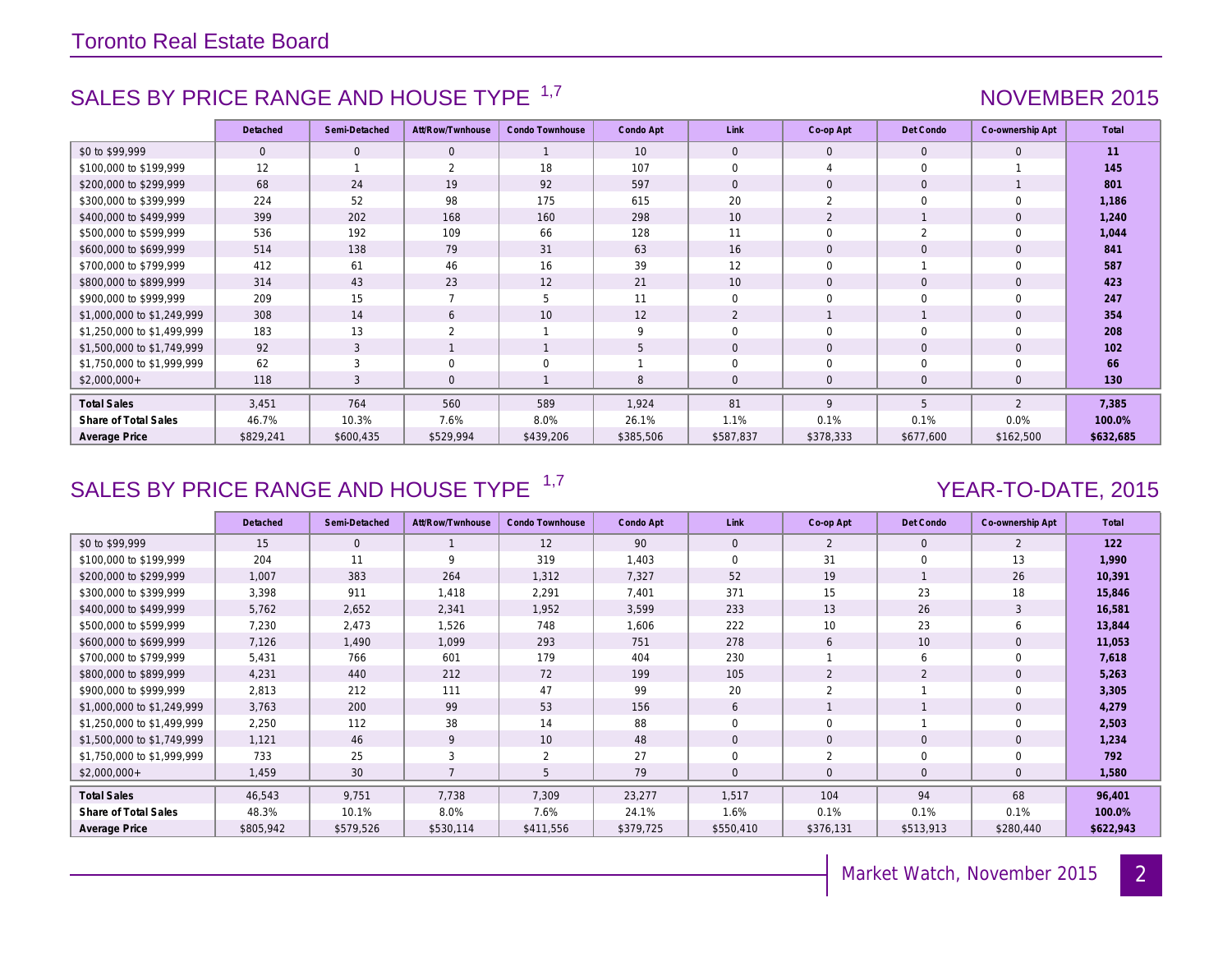### SUMMARY OF EXISTING HOME TRANSACTIONS **ALL HOME TYPES, NOVEMBER 2015** ALL TREB AREAS

|                        | Number of Sales | Dollar Volume <sup>1</sup> | Average Price <sup>1</sup> | Median Price <sup>1</sup> | New Listings <sup>2</sup> | SNLR (Trend) 8 | Active Listings <sup>3</sup> | Mos. Inv. (Trend) 9 | Avg. SP/LP <sup>4</sup> | Avg. DOM <sup>5</sup> |
|------------------------|-----------------|----------------------------|----------------------------|---------------------------|---------------------------|----------------|------------------------------|---------------------|-------------------------|-----------------------|
| <b>TREB Total</b>      | 7,385           | \$4,672,377,403            | 632,685                    | \$528,000                 | 9,609                     | 62.9%          | 13,454                       | 1.8                 | 99%                     | 26                    |
| <b>Halton Region</b>   | 629             | \$428,827,175              | 681,760                    | \$605,500                 | 691                       | 68.8%          | 1,052                        | 1.8                 | 98%                     | 26                    |
| Burlington             | 142             | \$90,121,853               | 634,661                    | \$574,200                 | 153                       | 73.6%          | 242                          | 1.7                 | 98%                     | 33                    |
| <b>Halton Hills</b>    | 78              | \$45,523,375               | 583,633                    | \$550,000                 | 84                        | 70.4%          | 126                          | $2.0\,$             | 98%                     | 27                    |
| Milton                 | 161             | \$90,226,970               | 560,416                    | \$548,000                 | 164                       | 73.6%          | 186                          | 1.3                 | 99%                     | 20                    |
| Oakville               | 248             | \$202,954,977              | 818,367                    | \$745,500                 | 290                       | 63.0%          | 498                          | 2.1                 | 98%                     | 25                    |
| Peel Region            | 1,561           | \$846,809,059              | 542,479                    | \$480,000                 | 1,904                     | 63.8%          | 2,439                        | 1.7                 | 98%                     | 25                    |
| Brampton               | 691             | \$343,078,244              | 496,495                    | \$468,000                 | 829                       | 66.5%          | 848                          | 1.3                 | 98%                     | 22                    |
| Caledon                | 69              | \$49,479,205               | 717,090                    | \$595,000                 | 80                        | 59.9%          | 199                          | $2.8\,$             | 96%                     | 38                    |
| Mississauga            | 801             | \$454,251,610              | 567,106                    | \$492,500                 | 995                       | 61.9%          | 1,392                        | 1.9                 | 98%                     | 27                    |
| City of Toronto        | 2,863           | \$1,873,033,779            | 654,221                    | \$520,000                 | 4,123                     | 57.4%          | 6,288                        | $2.2$               | 100%                    | 27                    |
| <b>Toronto West</b>    | 741             | \$420,835,719              | 567,929                    | \$515,000                 | 999                       | 59.8%          | 1,526                        | 2.1                 | 100%                    | 26                    |
| <b>Toronto Central</b> | 1,359           | \$1,021,624,525            | 751,747                    | \$494,000                 | 2,090                     | 52.4%          | 3,610                        | 2.7                 | 99%                     | 30                    |
| <b>Toronto East</b>    | 763             | \$430,573,535              | 564,317                    | \$550,000                 | 1,034                     | 66.1%          | 1,152                        | 1.3                 | 101%                    | 21                    |
| <b>York Region</b>     | 1,313           | \$1,059,810,431            | 807,167                    | \$707,500                 | 1,734                     | 63.8%          | 2,367                        | 1.7                 | 99%                     | 25                    |
| Aurora                 | 66              | \$56,059,380               | 849,385                    | \$703,400                 | 88                        | 72.2%          | 118                          | 1.4                 | 99%                     | 22                    |
| E. Gwillimbury         | 21              | \$12,743,100               | 606,814                    | \$581,000                 | 28                        | 63.4%          | 66                           | 2.4                 | 97%                     | 43                    |
| Georgina               | 72              | \$30,281,062               | 420,570                    | \$395,000                 | 100                       | 67.5%          | 155                          | $2.0\,$             | 98%                     | 19                    |
| King                   | 44              | \$53,250,024               | 1,210,228                  | \$840,000                 | 37                        | 51.9%          | 120                          | 4.5                 | 96%                     | 56                    |
| Markham                | 391             | \$318,806,889              | 815,363                    | \$735,000                 | 515                       | 60.7%          | 637                          | 1.6                 | 100%                    | 24                    |
| Newmarket              | 125             | \$79,334,263               | 634,674                    | \$585,000                 | 143                       | 78.5%          | 106                          | 0.9                 | 100%                    | 19                    |
| Richmond Hill          | 251             | \$220,563,471              | 878,739                    | \$804,500                 | 352                       | 61.5%          | 472                          | 1.7                 | 99%                     | 26                    |
| Vaughan                | 286             | \$236,622,488              | 827,351                    | \$728,000                 | 407                       | 63.6%          | 552                          | 1.7                 | 98%                     | 24                    |
| Whitchurch-Stouffville | 57              | \$52,149,754               | 914,908                    | \$729,000                 | 64                        | 65.6%          | 141                          | 2.0                 | 98%                     | 32                    |
| Durham Region          | 799             | \$364,026,533              | 455,603                    | \$415,000                 | 958                       | 74.1%          | 916                          | 1.1                 | 99%                     | 21                    |
| Ajax                   | 124             | \$60,086,720               | 484,570                    | \$471,250                 | 180                       | 75.4%          | 137                          | 0.8                 | 100%                    | 16                    |
| <b>Brock</b>           | 11              | \$4,145,500                | 376,864                    | \$335,000                 | 18                        | 58.2%          | 59                           | 4.4                 | 95%                     | 61                    |
| Clarington             | 139             | \$55,563,981               | 399,741                    | \$374,990                 | 139                       | 76.0%          | 126                          | 1.2                 | 99%                     | 20                    |
| Oshawa                 | 228             | \$81,933,418               | 359,357                    | \$339,250                 | 271                       | 76.9%          | 203                          | 0.9                 | 99%                     | 17                    |
| Pickering              | 103             | \$56,113,483               | 544,791                    | \$516,000                 | 143                       | 70.9%          | 151                          | 1.2                 | 100%                    | 21                    |
| Scugog                 | 25              | \$14,912,000               | 596,480                    | \$455,000                 | 22                        | 61.8%          | 60                           | 2.9                 | 95%                     | 74                    |
| Uxbridge               | 31              | \$20,401,480               | 658,112                    | \$605,000                 | 26                        | 63.7%          | 57                           | 3.0                 | 97%                     | 48                    |
| Whitby                 | 138             | \$70,869,951               | 513,550                    | \$471,500                 | 159                       | 76.2%          | 123                          | 0.9                 | 100%                    | 16                    |
| <b>Dufferin County</b> | 54              | \$21,257,200               | 393,652                    | \$394,500                 | $47\,$                    | 87.7%          | 40                           | 1.3                 | 99%                     | 30 <sup>°</sup>       |
| Orangeville            | 54              | \$21,257,200               | 393,652                    | \$394,500                 | 47                        | 87.7%          | 40                           | 1.3                 | 99%                     | 30                    |
| <b>Simcoe County</b>   | 166             | \$78,613,226               | 473,574                    | \$425,500                 | 152                       | 71.0%          | 352                          | $2.2\,$             | 98%                     | 36                    |
| Adjala-Tosorontio      | 8               | \$3,764,500                | 470,563                    | \$452,000                 | 14                        | 64.9%          | 55                           | 3.7                 | 97%                     | 43                    |
| <b>Bradford West</b>   | 50              | \$27,068,290               | 541,366                    | \$492,500                 | 52                        | 74.4%          | 67                           | 1.5                 | 98%                     | 26                    |
| Essa                   | 19              | \$8,393,400                | 441,758                    | \$370,000                 | $22\,$                    | 72.9%          | 40                           | $2.2\,$             | 98%                     | 32                    |
| Innisfil               | 45              | \$20,608,442               | 457,965                    | \$405,000                 | 39                        | 63.2%          | 117                          | 2.9                 | 97%                     | 42                    |
| New Tecumseth          | 44              | \$18,778,594               | 426,786                    | \$397,750                 | 25                        | 77.4%          | 73                           | 1.9                 | 98%                     | 41                    |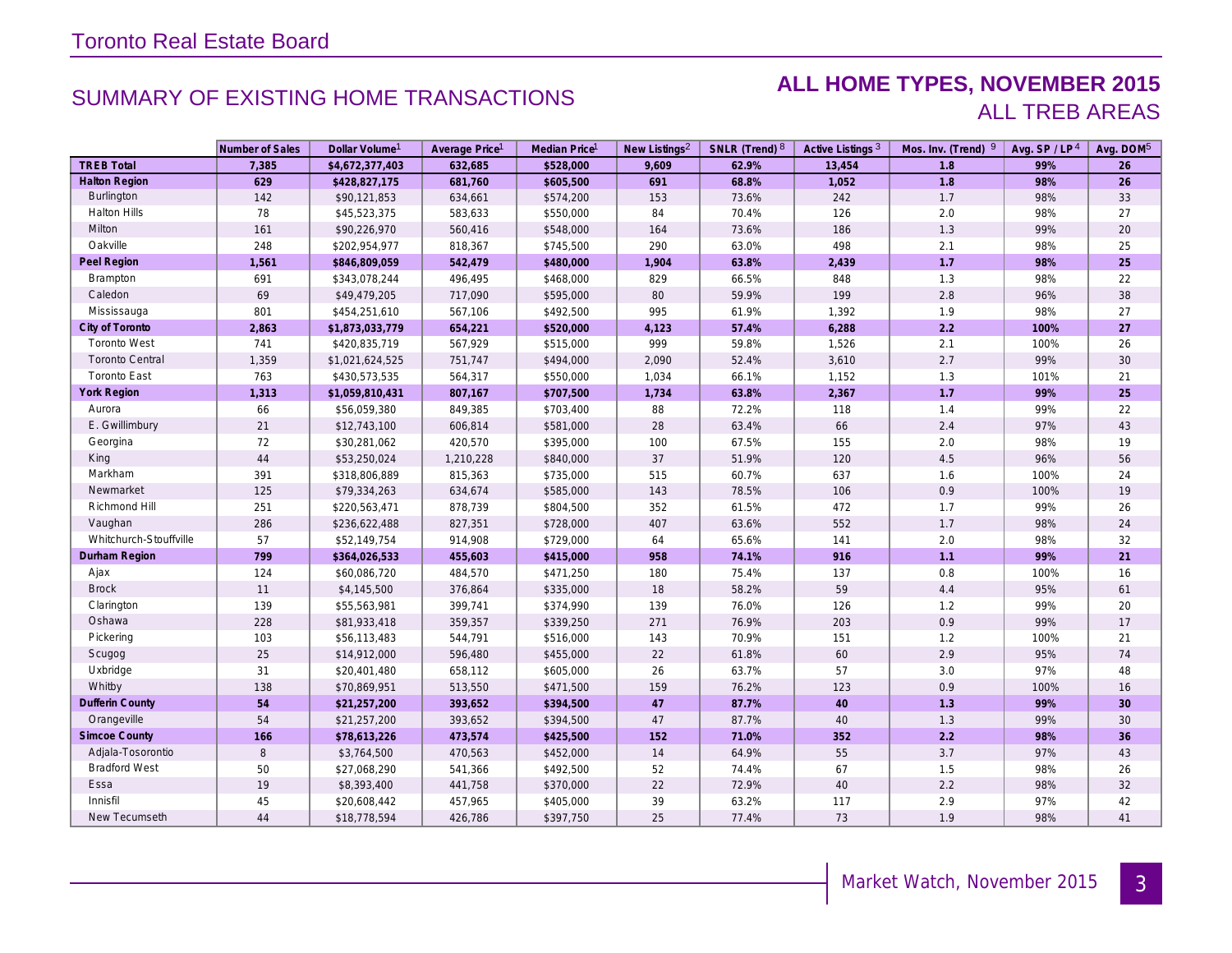### SUMMARY OF EXISTING HOME TRANSACTIONS **ALL HOME TYPES, NOVEMBER 2015** CITY OF TORONTO MUNICIPAL BREAKDOWN

|                        | Number of Sales | Dollar Volume <sup>1</sup> | Average Price <sup>1</sup> | Median Price <sup>1</sup> | New Listings <sup>2</sup> | SNLR (Trend) 8 | Active Listings <sup>3</sup> | Mos. Inv. (Trend) 9 | Avg. $SP / LP4$ | Avg. DOM <sup>5</sup> |
|------------------------|-----------------|----------------------------|----------------------------|---------------------------|---------------------------|----------------|------------------------------|---------------------|-----------------|-----------------------|
| <b>TREB Total</b>      | 7,385           | \$4,672,377,403            | \$632,685                  | \$528,000                 | 9,609                     | 62.9%          | 13,454                       | 1.8                 | 99%             | 26                    |
| City of Toronto Total  | 2,863           | \$1,873,033,779            | \$654,221                  | \$520,000                 | 4,123                     | 57.4%          | 6,288                        | 2.2                 | 100%            | 27                    |
| <b>Toronto West</b>    | 741             | \$420,835,719              | \$567,929                  | \$515,000                 | 999                       | 59.8%          | 1,526                        | 2.1                 | 100%            | 26                    |
| Toronto W01            | 55              | \$43,323,402               | \$787,698                  | \$760,000                 | 74                        | 54.5%          | 109                          | 2.3                 | 101%            | 24                    |
| Toronto W02            | 62              | \$40,704,915               | \$656,531                  | \$641,500                 | 82                        | 69.3%          | 82                           | 1.3                 | 103%            | 16                    |
| Toronto W03            | 62              | \$32,094,200               | \$517,648                  | \$507,500                 | 68                        | 65.9%          | 75                           | 1.4                 | 101%            | 28                    |
| Toronto W04            | 76              | \$40,369,200               | \$531,174                  | \$540,750                 | 83                        | 62.6%          | 125                          | 1.9                 | 100%            | 24                    |
| Toronto W05            | 84              | \$35,920,800               | \$427,629                  | \$465,000                 | 122                       | 63.7%          | 208                          | 2.1                 | 98%             | 28                    |
| Toronto W06            | 122             | \$62,801,427               | \$514,766                  | \$475,500                 | 182                       | 46.4%          | 347                          | 3.5                 | 99%             | 30 <sup>°</sup>       |
| Toronto W07            | 20              | \$17,401,000               | \$870,050                  | \$822,500                 | 35                        | 60.3%          | 46                           | 1.7                 | 100%            | 16                    |
| Toronto W08            | 148             | \$95,253,448               | \$643,604                  | \$426,250                 | 202                       | 58.6%          | 338                          | 2.3                 | 99%             | 28                    |
| Toronto W09            | 43              | \$25,151,026               | \$584,908                  | \$637,000                 | 57                        | 69.5%          | 74                           | 1.6                 | 98%             | 26                    |
| Toronto W10            | 69              | \$27,816,301               | \$403,135                  | \$464,900                 | 94                        | 67.3%          | 122                          | 1.7                 | 99%             | 26                    |
| <b>Toronto Central</b> | 1,359           | \$1,021,624,525            | \$751,747                  | \$494,000                 | 2,090                     | 52.4%          | 3,610                        | 2.7                 | 99%             | 30 <sup>°</sup>       |
| Toronto C01            | 393             | \$206,005,052              | \$524,186                  | \$422,000                 | 681                       | 48.6%          | 1,219                        | 3.2                 | 99%             | 31                    |
| Toronto C02            | 56              | \$66,874,400               | \$1,194,186                | \$921,250                 | 96                        | 47.0%          | 234                          | 3.5                 | 98%             | 31                    |
| Toronto C03            | 43              | \$44,488,784               | \$1,034,623                | \$790,000                 | 57                        | 54.8%          | 102                          | 2.4                 | 100%            | 23                    |
| Toronto C04            | 80              | \$108,053,406              | \$1,350,668                | \$1,353,544               | 108                       | 59.2%          | 141                          | 1.9                 | 100%            | 22                    |
| Toronto C06            | 37              | \$30,021,750               | \$811,399                  | \$800,000                 | 55                        | 53.3%          | 94                           | 2.7                 | 101%            | 32                    |
| Toronto C07            | 105             | \$77,613,400               | \$739,175                  | \$549,000                 | 149                       | 55.3%          | 232                          | 2.4                 | 99%             | 35                    |
| Toronto C08            | 167             | \$84,558,353               | \$506,337                  | \$420,000                 | 224                       | 54.3%          | 344                          | 2.5                 | 99%             | 28                    |
| Toronto C09            | 32              | \$44,052,016               | \$1,376,626                | \$1,231,000               | 32                        | 59.8%          | 58                           | 2.2                 | 100%            | 31                    |
| Toronto C10            | 56              | \$46,068,800               | \$822,657                  | \$580,000                 | 69                        | 59.4%          | 80                           | 1.9                 | 101%            | 28                    |
| Toronto C11            | 32              | \$19,357,588               | \$604,925                  | \$334,500                 | 50                        | 64.9%          | 56                           | 1.6                 | 100%            | 29                    |
| Toronto C12            | 27              | \$50,381,600               | \$1,865,985                | \$1,165,000               | $47\,$                    | 49.8%          | 156                          | 3.7                 | 95%             | 28                    |
| Toronto C13            | 80              | \$63,988,120               | \$799,852                  | \$598,745                 | 78                        | 65.8%          | 95                           | 1.6                 | 101%            | 24                    |
| Toronto C14            | 138             | \$107,380,656              | \$778,121                  | \$482,500                 | 241                       | 49.5%          | 437                          | 2.9                 | 99%             | 35                    |
| Toronto C15            | 113             | \$72,780,600               | \$644,076                  | \$430,100                 | 203                       | 51.0%          | 362                          | 2.7                 | 100%            | 36                    |
| <b>Toronto East</b>    | 763             | \$430,573,535              | \$564,317                  | \$550,000                 | 1,034                     | 66.1%          | 1,152                        | 1.3                 | 101%            | 21                    |
| Toronto E01            | 80              | \$55,416,741               | \$692,709                  | \$670,000                 | 93                        | 66.3%          | 84                           | 1.1                 | 103%            | 17                    |
| Toronto E02            | 63              | \$54,016,328               | \$857,402                  | \$770,000                 | 87                        | 63.9%          | 81                           | 1.2                 | 102%            | 22                    |
| Toronto E03            | 84              | \$59,338,910               | \$706,416                  | \$680,500                 | 126                       | 68.8%          | 106                          | 0.9                 | 103%            | 13                    |
| Toronto E04            | 100             | \$47,576,664               | \$475,767                  | \$521,500                 | 128                       | 67.3%          | 132                          | 1.2                 | 101%            | 20                    |
| Toronto E05            | 70              | \$35,179,714               | \$502,567                  | \$411,944                 | 77                        | 67.9%          | 99                           | 1.2                 | 98%             | 26                    |
| Toronto E06            | 23              | \$13,638,564               | \$592,981                  | \$525,000                 | 50                        | 59.5%          | 49                           | 1.5                 | 101%            | 20                    |
| Toronto E07            | 85              | \$39,528,588               | \$465,042                  | \$413,000                 | 109                       | 62.6%          | 164                          | 1.8                 | 101%            | 25                    |
| Toronto E08            | 53              | \$30,434,400               | \$574,234                  | \$599,000                 | 67                        | 68.9%          | 77                           | 1.4                 | 100%            | 20                    |
| Toronto E09            | 95              | \$40,158,626               | \$422,722                  | \$395,000                 | 147                       | 66.1%          | 158                          | 1.5                 | 100%            | 26                    |
| Toronto E10            | 50              | \$28,977,100               | \$579,542                  | \$572,000                 | 67                        | 62.7%          | 101                          | 1.5                 | 99%             | 24                    |
| Toronto E11            | 60              | \$26,307,900               | \$438,465                  | \$423,000                 | 83                        | 69.7%          | 101                          | 1.2                 | 99%             | 21                    |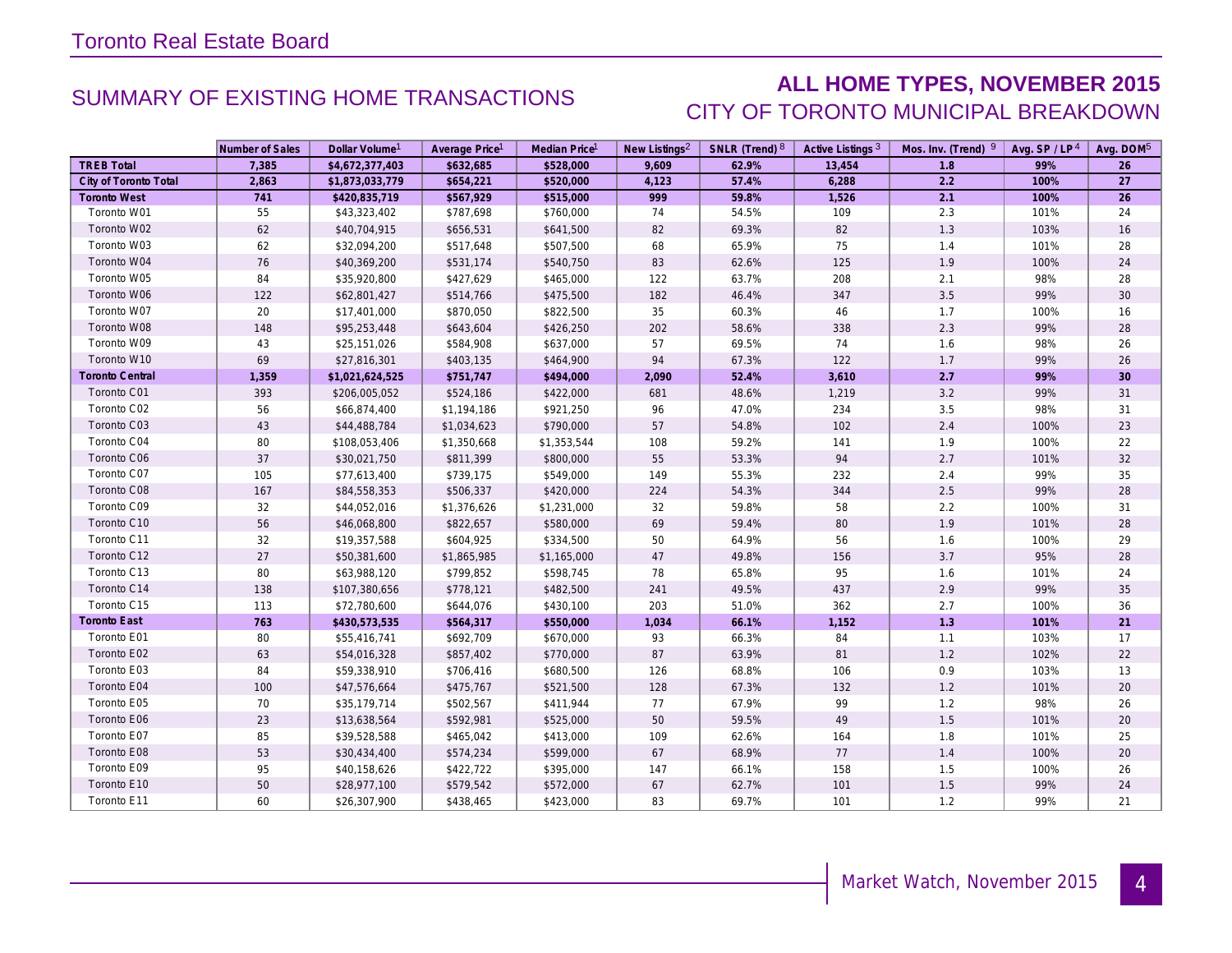### SUMMARY OF EXISTING HOME TRANSACTIONS **ALL HOME TYPES, YEAR-TO-DATE 2015** ALL TREB AREAS

|                        | Number of Sales | Dollar Volume <sup>1</sup> | Average Price 1 | Median Price 1 | New Listings <sup>2</sup> | Avg. SP / LP 4 | Avg. DOM 5 |
|------------------------|-----------------|----------------------------|-----------------|----------------|---------------------------|----------------|------------|
| <b>TREB Total</b>      | 96,401          | \$60,052,319,641           | \$622,943       | \$523,000      | 155,808                   | 100%           | 21         |
| <b>Halton Region</b>   | 8,408           | \$5,618,446,393            | \$668,226       | \$582,500      | 12,397                    | 98%            | 23         |
| Burlington             | 1,942           | \$1,162,100,461            | \$598,404       | \$546,000      | 2,665                     | 98%            | 27         |
| <b>Halton Hills</b>    | 985             | \$547,321,891              | \$555,657       | \$509,600      | 1,428                     | 98%            | 27         |
| Milton                 | 2,262           | \$1,235,779,351            | \$546,322       | \$518,000      | 3,127                     | 99%            | 17         |
| Oakville               | 3,219           | \$2,673,244,690            | \$830,458       | \$720,000      | 5,177                     | 98%            | 24         |
| Peel Region            | 19,955          | \$10,528,653,594           | \$527,620       | \$482,300      | 31,793                    | 99%            | 20         |
| Brampton               | 8,919           | \$4,361,232,310            | \$488,982       | \$465,000      | 13,626                    | 99%            | 18         |
| Caledon                | 939             | \$639,690,974              | \$681,247       | \$604,900      | 1,594                     | 97%            | 28         |
| Mississauga            | 10,097          | \$5,527,730,310            | \$547,463       | \$497,000      | 16,573                    | 99%            | 22         |
| City of Toronto        | 35,343          | \$23,371,225,426           | \$661,269       | \$520,000      | 62,721                    | 101%           | 23         |
| <b>Toronto West</b>    | 9,027           | \$5,140,585,678            | \$569,468       | \$510,300      | 15,363                    | 101%           | 23         |
| <b>Toronto Central</b> | 16,772          | \$12,889,297,737           | \$768,501       | \$498,000      | 32,591                    | 100%           | 26         |
| <b>Toronto East</b>    | 9,544           | \$5,341,342,011            | \$559,654       | \$550,000      | 14,767                    | 103%           | 17         |
| York Region            | 18,226          | \$14,173,881,790           | \$777,674       | \$696,251      | 29,092                    | 100%           | 20         |
| Aurora                 | 1,043           | \$776,381,171              | \$744,373       | \$651,000      | 1,471                     | 100%           | 19         |
| E. Gwillimbury         | 319             | \$197,285,684              | \$618,450       | \$545,000      | 513                       | 97%            | 29         |
| Georgina               | 992             | \$407,437,301              | \$410,723       | \$390,000      | 1,497                     | 98%            | 25         |
| King                   | 402             | \$406,499,732              | \$1,011,193     | \$878,496      | 779                       | 96%            | 42         |
| Markham                | 5,079           | \$4,079,500,799            | \$803,209       | \$740,000      | 8,498                     | 102%           | 18         |
| Newmarket              | 1,670           | \$1,030,240,937            | \$616,911       | \$587,000      | 2,176                     | 100%           | 17         |
| Richmond Hill          | 3,649           | \$3,234,244,278            | \$886,337       | \$798,000      | 6,058                     | 101%           | 19         |
| Vaughan                | 4,185           | \$3,341,092,139            | \$798,349       | \$722,500      | 6,736                     | 99%            | 20         |
| Whitchurch-Stouffville | 887             | \$701,199,749              | \$790,530       | \$680,000      | 1,364                     | 99%            | 23         |
| Durham Region          | 11,306          | \$4,993,054,065            | \$441,629       | \$415,000      | 15,472                    | 100%           | 17         |
| Ajax                   | 2,060           | \$1,009,588,944            | \$490,092       | \$465,000      | 2,751                     | 101%           | 13         |
| <b>Brock</b>           | 203             | \$67,146,935               | \$330,773       | \$280,000      | 361                       | 96%            | 46         |
| Clarington             | 1,878           | \$733,019,962              | \$390,319       | \$365,000      | 2,496                     | 100%           | 18         |
| Oshawa                 | 2,910           | \$1,016,591,515            | \$349,344       | \$334,900      | 3,842                     | 101%           | 15         |
| Pickering              | 1,417           | \$752,826,177              | \$531,282       | \$490,000      | 2,052                     | 101%           | 16         |
| Scugog                 | 376             | \$179,212,597              | \$476,629       | \$430,000      | 612                       | 97%            | 40         |
| Uxbridge               | 331             | \$193,403,705              | \$584,301       | \$530,000      | 539                       | 98%            | 34         |
| Whitby                 | 2,131           | \$1,041,264,230            | \$488,627       | \$460,000      | 2,819                     | 101%           | 14         |
| <b>Dufferin County</b> | 675             | \$264,937,253              | \$392,500       | \$370,000      | 782                       | 99%            | 27         |
| Orangeville            | 675             | \$264,937,253              | \$392,500       | \$370,000      | 782                       | 99%            | 27         |
| <b>Simcoe County</b>   | 2,488           | \$1,102,121,120            | \$442,975       | \$415,000      | 3,551                     | 98%            | 32         |
| Adjala-Tosorontio      | 190             | \$97,251,700               | \$511,851       | \$485,500      | 295                       | 97%            | 54         |
| <b>Bradford West</b>   | 714             | \$375,497,720              | \$525,907       | \$508,944      | 983                       | 98%            | 24         |
| Essa                   | 319             | \$119,545,574              | \$374,751       | \$330,000      | 443                       | 98%            | 35         |
| Innisfil               | 625             | \$256,076,168              | \$409,722       | \$378,000      | 1,002                     | 98%            | 35         |
| New Tecumseth          | 640             | \$253,749,958              | \$396,484       | \$373,500      | 828                       | 98%            | 32         |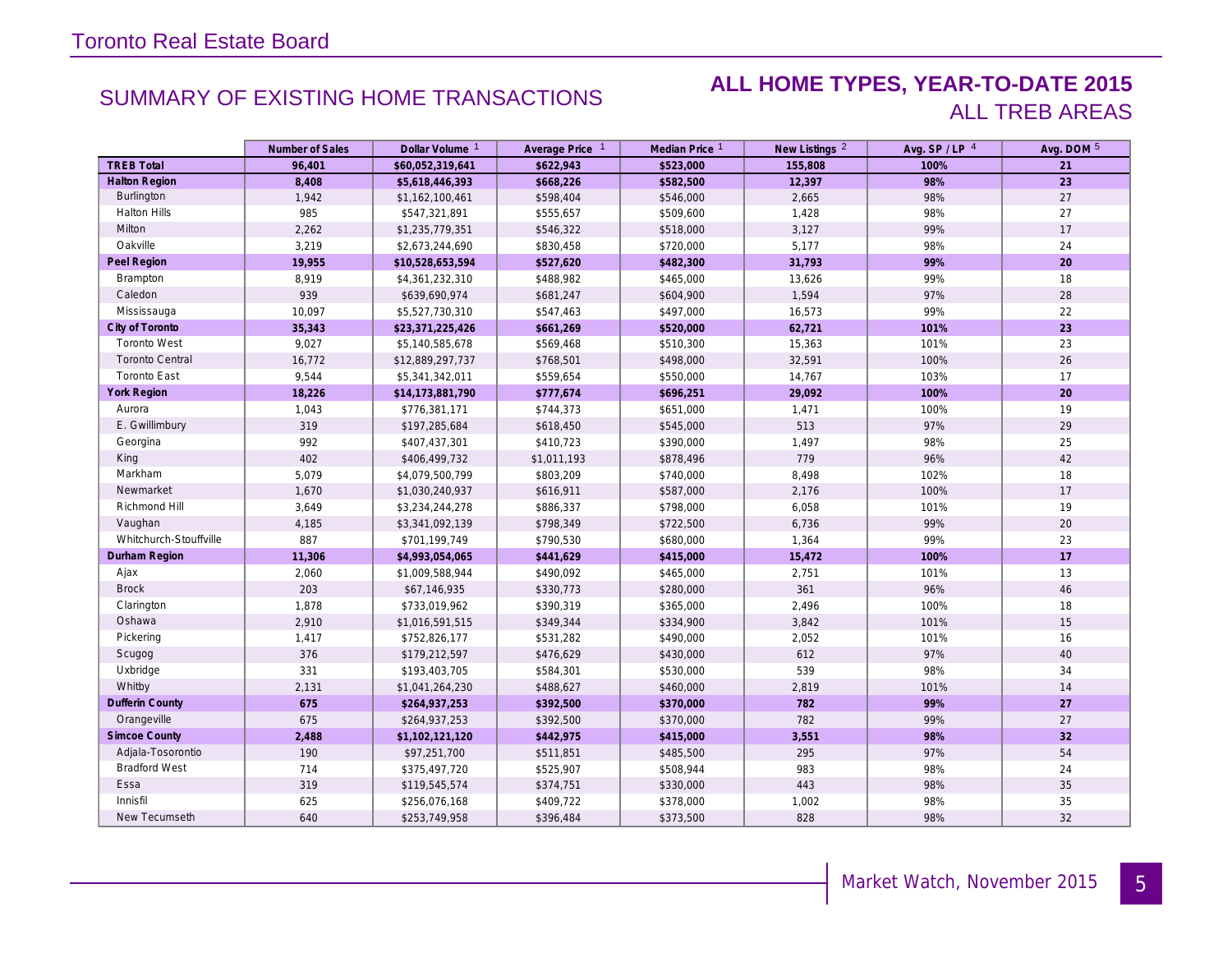## SUMMARY OF EXISTING HOME TRANSACTIONS **ALL HOME TYPES, YEAR-TO-DATE 2015** CITY OF TORONTO MUNICIPAL BREAKDOWN

|                        | Number of Sales | Dollar Volume <sup>1</sup> | Average Price 1 | Median Price 1 | New Listings <sup>2</sup> | Avg. SP/LP 4 | Avg. DOM 5 |
|------------------------|-----------------|----------------------------|-----------------|----------------|---------------------------|--------------|------------|
| <b>TREB Total</b>      | 96,401          | \$60,052,319,641           | \$622,943       | \$523,000      | 155,808                   | 100%         | 21         |
| City of Toronto Total  | 35,343          | \$23,371,225,426           | \$661,269       | \$520,000      | 62,721                    | 101%         | 23         |
| <b>Toronto West</b>    | 9,027           | \$5,140,585,678            | \$569,468       | \$510,300      | 15,363                    | 101%         | 23         |
| Toronto W01            | 631             | \$444,043,888              | \$703,715       | \$555,000      | 1,169                     | 103%         | 21         |
| Toronto W02            | 861             | \$604,145,575              | \$701,679       | \$675,000      | 1,260                     | 104%         | 16         |
| Toronto W03            | 694             | \$365,452,171              | \$526,588       | \$525,000      | 1,076                     | 102%         | 19         |
| Toronto W04            | 793             | \$397,574,842              | \$501,355       | \$502,600      | 1,289                     | 100%         | 22         |
| Toronto W05            | 1,194           | \$519,452,077              | \$435,052       | \$471,500      | 1,921                     | 99%          | 26         |
| Toronto W06            | 1,276           | \$662,110,702              | \$518,896       | \$470,250      | 2,813                     | 100%         | 28         |
| Toronto W07            | 286             | \$249,628,818              | \$872,828       | \$817,750      | 484                       | 102%         | 18         |
| Toronto W08            | 1,861           | \$1,261,872,735            | \$678,062       | \$535,000      | 3,232                     | 99%          | 25         |
| Toronto W09            | 515             | \$288,519,802              | \$560,233       | \$595,500      | 759                       | 101%         | 22         |
| Toronto W10            | 916             | \$347,785,068              | \$379,678       | \$420,000      | 1,360                     | 99%          | 25         |
| <b>Toronto Central</b> | 16,772          | \$12,889,297,737           | \$768,501       | \$498,000      | 32,591                    | 100%         | 26         |
| Toronto C01            | 4,818           | \$2,461,997,124            | \$511,000       | \$419,000      | 10,087                    | 99%          | 29         |
| Toronto C02            | 766             | \$937,649,022              | \$1,224,085     | \$950,000      | 1,655                     | 100%         | 28         |
| Toronto C03            | 511             | \$611,167,057              | \$1,196,022     | \$810,000      | 941                       | 100%         | 20         |
| Toronto C04            | 947             | \$1,368,124,266            | \$1,444,693     | \$1,360,450    | 1,642                     | 101%         | 19         |
| Toronto C06            | 372             | \$271,821,228              | \$730,702       | \$792,500      | 713                       | 101%         | 25         |
| Toronto C07            | 1,320           | \$961,798,420              | \$728,635       | \$489,500      | 2,439                     | 100%         | 26         |
| Toronto C08            | 1,756           | \$864,229,648              | \$492,158       | \$419,000      | 3,281                     | 99%          | 26         |
| Toronto C09            | 340             | \$561,718,215              | \$1,652,112     | \$1,398,000    | 575                       | 100%         | 22         |
| Toronto C10            | 622             | \$500,431,474              | \$804,552       | \$636,500      | 1,054                     | 103%         | 19         |
| Toronto C11            | 422             | \$296,915,146              | \$703,590       | \$370,850      | 668                       | 102%         | 21         |
| Toronto C12            | 430             | \$945,172,764              | \$2,198,076     | \$1,830,950    | 878                       | 97%          | 28         |
| Toronto C13            | 860             | \$678,356,378              | \$788,786       | \$610,450      | 1,320                     | 104%         | 20         |
| Toronto C14            | 1,955           | \$1,385,534,615            | \$708,713       | \$441,000      | 4,068                     | 99%          | 28         |
| Toronto C15            | 1,653           | \$1,044,382,380            | \$631,810       | \$462,000      | 3,270                     | 102%         | 25         |
| <b>Toronto East</b>    | 9,544           | \$5,341,342,011            | \$559,654       | \$550,000      | 14,767                    | 103%         | 17         |
| Toronto E01            | 849             | \$621,861,451              | \$732,463       | \$706,000      | 1,297                     | 107%         | 12         |
| Toronto E02            | 718             | \$613,262,825              | \$854,126       | \$755,000      | 1,157                     | 103%         | 13         |
| Toronto E03            | 1,029           | \$713,690,650              | \$693,577       | \$670,000      | 1,531                     | 105%         | 12         |
| Toronto E04            | 1,147           | \$538,064,133              | \$469,106       | \$525,000      | 1,741                     | 102%         | 17         |
| Toronto E05            | 987             | \$519,080,754              | \$525,918       | \$454,000      | 1,488                     | 103%         | 18         |
| Toronto E06            | 382             | \$251,038,136              | \$657,168       | \$580,000      | 652                       | 101%         | 16         |
| Toronto E07            | 971             | \$469,165,125              | \$483,177       | \$438,500      | 1,609                     | 103%         | 21         |
| Toronto E08            | 651             | \$339,774,019              | \$521,926       | \$531,000      | 952                       | 100%         | $20\,$     |
| Toronto E09            | 1,295           | \$535,554,442              | \$413,556       | \$366,000      | 2,007                     | 102%         | 21         |
| Toronto E10            | 655             | \$367,053,535              | \$560,387       | \$560,000      | 1,067                     | 102%         | 17         |
| Toronto E11            | 860             | \$372,796,941              | \$433,485       | \$431,500      | 1,266                     | 102%         | 17         |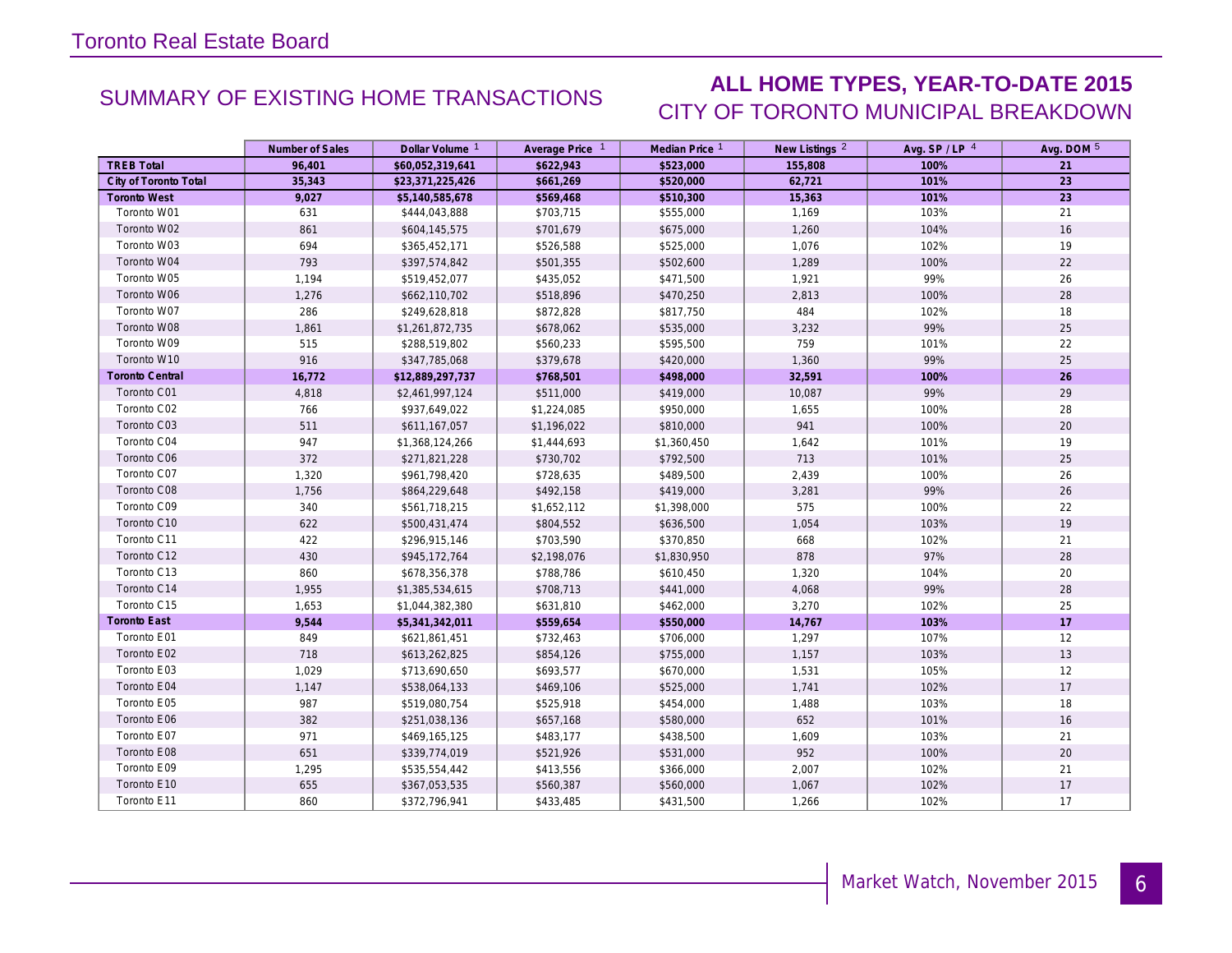### SUMMARY OF EXISTING HOME TRANSACTIONS **DETACHED HOUSES, NOVEMBER 2015** ALL TREB AREAS

|                        | Sales <sup>1</sup> | Dollar Volume 1 | Average Price 1 | Median Price 1 | New Listings <sup>2</sup> | Active Listings 3 | Avg. SP/LP 4 | Avg. DOM 5 |
|------------------------|--------------------|-----------------|-----------------|----------------|---------------------------|-------------------|--------------|------------|
| <b>TREB Total</b>      | 3,451              | \$2,861,709,242 | \$829,241       | \$690,000      | 4,153                     | 5,777             | 99%          | 25         |
| <b>Halton Region</b>   | 401                | \$323,837,957   | \$807,576       | \$720,000      | 419                       | 699               | 98%          | 28         |
| <b>Burlington</b>      | 87                 | \$66,221,490    | \$761,167       | \$675,000      | 80                        | 160               | 98%          | 37         |
| <b>Halton Hills</b>    | 63                 | \$40,384,875    | \$641,030       | \$599,000      | 68                        | 108               | 97%          | 29         |
| Milton                 | 90                 | \$59,147,815    | \$657,198       | \$636,000      | 96                        | 142               | 99%          | 24         |
| Oakville               | 161                | \$158,083,777   | \$981,887       | \$848,500      | 175                       | 289               | 98%          | 25         |
| Peel Region            | 698                | \$506,796,205   | \$726,069       | \$640,000      | 807                       | 1,183             | 98%          | 25         |
| Brampton               | 375                | \$218,911,554   | \$583,764       | \$547,000      | 433                       | 503               | 98%          | 23         |
| Caledon                | 49                 | \$40,478,500    | \$826,092       | \$695,000      | 67                        | 188               | 95%          | 44         |
| Mississauga            | 274                | \$247,406,151   | \$902,942       | \$760,000      | 307                       | 492               | 98%          | 25         |
| City of Toronto        | 901                | \$917,777,626   | \$1,018,621     | \$805,000      | 1,178                     | 1,473             | 100%         | 22         |
| <b>Toronto West</b>    | 287                | \$227,052,570   | \$791,124       | \$685,000      | 380                       | 518               | 100%         | 24         |
| <b>Toronto Central</b> | 286                | \$446,129,401   | \$1,559,893     | \$1,377,500    | 335                       | 501               | 100%         | 24         |
| <b>Toronto East</b>    | 328                | \$244,595,655   | \$745,718       | \$662,544      | 463                       | 454               | 101%         | 20         |
| <b>York Region</b>     | 740                | \$753,490,340   | \$1,018,230     | \$877,500      | 931                       | 1,363             | 99%          | 25         |
| Aurora                 | 49                 | \$48,618,300    | \$992,210       | \$815,000      | 62                        | 87                | 99%          | 20         |
| E. Gwillimbury         | 16                 | \$10,784,100    | \$674,006       | \$610,050      | 24                        | 61                | 96%          | 43         |
| Georgina               | 62                 | \$26,578,062    | \$428,678       | \$402,500      | 88                        | 141               | 97%          | 20         |
| King                   | 35                 | \$49,072,624    | \$1,402,075     | \$960,000      | 27                        | 96                | 96%          | 58         |
| Markham                | 173                | \$194,237,545   | \$1,122,760     | \$1,020,000    | 221                       | 261               | 100%         | 22         |
| Newmarket              | 76                 | \$55,610,838    | \$731,722       | \$690,000      | 87                        | 70                | 100%         | $20\,$     |
| Richmond Hill          | 141                | \$164,920,397   | \$1,169,648     | \$990,000      | 174                       | 238               | 99%          | $26\,$     |
| Vaughan                | 144                | \$158,406,188   | \$1,100,043     | \$957,000      | 190                       | 275               | 98%          | 23         |
| Whitchurch-Stouffville | 44                 | \$45,262,286    | \$1,028,688     | \$780,000      | 58                        | 134               | 98%          | 36         |
| Durham Region          | 537                | \$275,173,433   | \$512,427       | \$479,900      | 662                       | 714               | 99%          | 23         |
| Ajax                   | 69                 | \$39,157,958    | \$567,507       | \$528,000      | 120                       | 86                | 100%         | 14         |
| <b>Brock</b>           | 10                 | \$3,828,000     | \$382,800       | \$350,000      | 17                        | 58                | 95%          | 66         |
| Clarington             | 93                 | \$41,743,811    | \$448,858       | \$410,000      | 93                        | 104               | 99%          | 21         |
| Oshawa                 | 164                | \$65,370,018    | \$398,598       | \$370,750      | 201                       | 163               | 99%          | 18         |
| Pickering              | 62                 | \$41,047,995    | \$662,064       | \$602,500      | 83                        | 97                | 100%         | 21         |
| Scugog                 | 23                 | \$14,055,000    | \$611,087       | \$455,000      | 21                        | 59                | 95%          | 75         |
| Uxbridge               | 25                 | \$17,579,500    | \$703,180       | \$625,000      | 23                        | 51                | 97%          | 51         |
| Whitby                 | 91                 | \$52,391,151    | \$575,727       | \$517,000      | 104                       | 96                | 99%          | 17         |
| <b>Dufferin County</b> | 42                 | \$18,213,400    | \$433,652       | \$415,000      | 33                        | 26                | 99%          | 34         |
| Orangeville            | 42                 | \$18,213,400    | \$433,652       | \$415,000      | 33                        | 26                | 99%          | 34         |
| <b>Simcoe County</b>   | 132                | \$66,420,281    | \$503,184       | \$452,001      | 123                       | 319               | 98%          | 38         |
| Adjala-Tosorontio      | $\,8\,$            | \$3,764,500     | \$470,563       | \$452,000      | $14$                      | 55                | 97%          | 43         |
| <b>Bradford West</b>   | 34                 | \$20,493,400    | \$602,747       | \$535,500      | 36                        | 61                | 98%          | 30         |
| Essa                   | 16                 | \$7,645,400     | \$477,838       | \$384,250      | 21                        | 38                | 98%          | 36         |
| Innisfil               | 43                 | \$19,968,542    | \$464,385       | \$406,000      | 36                        | 114               | 97%          | 43         |
| New Tecumseth          | 31                 | \$14,548,439    | \$469,304       | \$426,250      | 16                        | 51                | 98%          | 38         |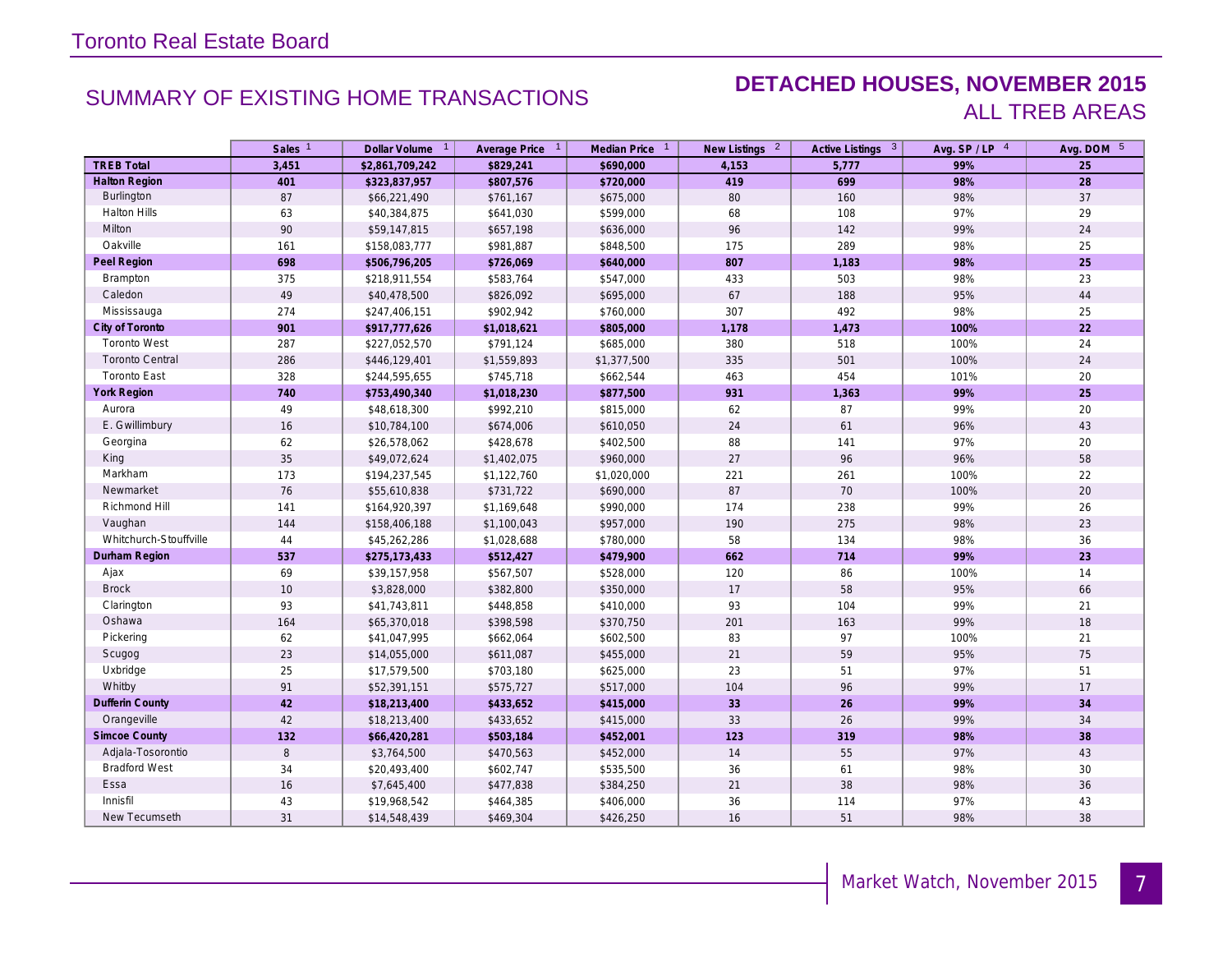### SUMMARY OF EXISTING HOME TRANSACTIONS **DETACHED HOUSES, NOVEMBER 2015** CITY OF TORONTO MUNICIPAL BREAKDOWN

|                       | Sales <sup>1</sup> | Dollar Volume 1 | Average Price 1 | Median Price 1 | New Listings 2 | Active Listings 3 | Avg. $SP / LP$ <sup>4</sup> | Avg. DOM 5 |
|-----------------------|--------------------|-----------------|-----------------|----------------|----------------|-------------------|-----------------------------|------------|
| <b>TREB Total</b>     | 3,451              | \$2,861,709,242 | \$829,241       | \$690,000      | 4,153          | 5,777             | 99%                         | 25         |
| City of Toronto Total | 901                | \$917,777,626   | \$1,018,621     | \$805,000      | 1,178          | 1,473             | 100%                        | 22         |
| <b>Toronto West</b>   | 287                | \$227,052,570   | \$791,124       | \$685,000      | 380            | 518               | 100%                        | 24         |
| Toronto W01           | 18                 | \$19,535,507    | \$1,085,306     | \$1,121,500    | 15             | 14                | 101%                        | 15         |
| Toronto W02           | 16                 | \$14,297,801    | \$893,613       | \$918,701      | 28             | 27                | 104%                        | 15         |
| Toronto W03           | 31                 | \$16,759,800    | \$540,639       | \$525,000      | 41             | 45                | 100%                        | 31         |
| Toronto W04           | 43                 | \$29,432,900    | \$684,486       | \$630,000      | 42             | 74                | 100%                        | 23         |
| Toronto W05           | 21                 | \$13,380,500    | \$637,167       | \$645,000      | 34             | 46                | 98%                         | 30         |
| Toronto W06           | 28                 | \$19,228,377    | \$686,728       | \$645,500      | 44             | 53                | 101%                        | 28         |
| Toronto W07           | 15                 | \$15,555,000    | \$1,037,000     | \$980,000      | 25             | 28                | 101%                        | 12         |
| Toronto W08           | 55                 | \$61,539,109    | \$1,118,893     | \$940,000      | 75             | 142               | 98%                         | 26         |
| Toronto W09           | 25                 | \$18,234,876    | \$729,395       | \$718,000      | 28             | 32                | 98%                         | 23         |
| Toronto W10           | 35                 | \$19,088,700    | \$545,391       | \$525,000      | 48             | 57                | 99%                         | 21         |
| Toronto Central       | 286                | \$446,129,401   | \$1,559,893     | \$1,377,500    | 335            | 501               | 100%                        | 24         |
| Toronto C01           | $6\phantom{.}6$    | \$7,442,000     | \$1,240,333     | \$1,151,000    | $\,8\,$        | 11                | 104%                        | 25         |
| Toronto C02           | 12                 | \$15,518,900    | \$1,293,242     | \$1,046,450    | 10             | 16                | 101%                        | 22         |
| Toronto C03           | 21                 | \$30,134,166    | \$1,434,960     | \$1,404,000    | 30             | 48                | 100%                        | 19         |
| Toronto C04           | 57                 | \$93,246,706    | \$1,635,907     | \$1,635,000    | 79             | 100               | 101%                        | 20         |
| Toronto C06           | 22                 | \$23,960,750    | \$1,089,125     | \$1,006,250    | 22             | 17                | 102%                        | 22         |
| Toronto C07           | 37                 | \$47,550,292    | \$1,285,143     | \$1,160,000    | 36             | 55                | 98%                         | 38         |
| Toronto C08           | $\mathbf 0$        | \$0             |                 | \$0            | 3              | 6                 |                             | $\sim$     |
| Toronto C09           | 11                 | \$22,921,807    | \$2,083,801     | \$1,981,000    | 8              | 20                | 102%                        | 15         |
| Toronto C10           | 12                 | \$18,063,000    | \$1,505,250     | \$1,399,500    | $\overline{7}$ | $\overline{4}$    | 103%                        | 16         |
| Toronto C11           | 6                  | \$8,558,500     | \$1,426,417     | \$1,441,500    | 10             | 10                | 99%                         | 13         |
| Toronto C12           | 14                 | \$41,362,600    | \$2,954,471     | \$2,390,000    | 28             | 97                | 94%                         | $26\,$     |
| Toronto C13           | 28                 | \$41,267,280    | \$1,473,831     | \$1,182,500    | 27             | 20                | 102%                        | 14         |
| Toronto C14           | 36                 | \$60,885,600    | \$1,691,267     | \$1,514,000    | 40             | 64                | 101%                        | 35         |
| Toronto C15           | 24                 | \$35,217,800    | \$1,467,408     | \$1,209,500    | 27             | 33                | 102%                        | 21         |
| <b>Toronto East</b>   | 328                | \$244,595,655   | \$745,718       | \$662,544      | 463            | 454               | 101%                        | 20         |
| Toronto E01           | 17                 | \$17,166,000    | \$1,009,765     | \$895,000      | 14             | 15                | 101%                        | 18         |
| Toronto E02           | 18                 | \$22,391,000    | \$1,243,944     | \$1,150,000    | 30             | 28                | 100%                        | 18         |
| Toronto E03           | 50                 | \$41,443,840    | \$828,877       | \$758,500      | 82             | 64                | 103%                        | 13         |
| Toronto E04           | 53                 | \$33,344,364    | \$629,139       | \$600,000      | 69             | 53                | 101%                        | 16         |
| Toronto E05           | 20                 | \$16,035,188    | \$801,759       | \$766,500      | 23             | 23                | 97%                         | 23         |
| Toronto E06           | 17                 | \$10,948,064    | \$644,004       | \$540,000      | 38             | 35                | 101%                        | 22         |
| Toronto E07           | 21                 | \$15,951,899    | \$759,614       | \$731,000      | 24             | 36                | 102%                        | 17         |
| Toronto E08           | 35                 | \$25,789,400    | \$736,840       | \$660,000      | 43             | 48                | 100%                        | $23\,$     |
| Toronto E09           | 44                 | \$25,989,100    | \$590,661       | \$577,000      | 67             | 49                | 101%                        | 22         |
| Toronto E10           | 34                 | \$23,332,300    | \$686,244       | \$622,000      | 49             | 65                | 99%                         | $27\,$     |
| Toronto E11           | 19                 | \$12,204,500    | \$642,342       | \$670,000      | 24             | 38                | 99%                         | 26         |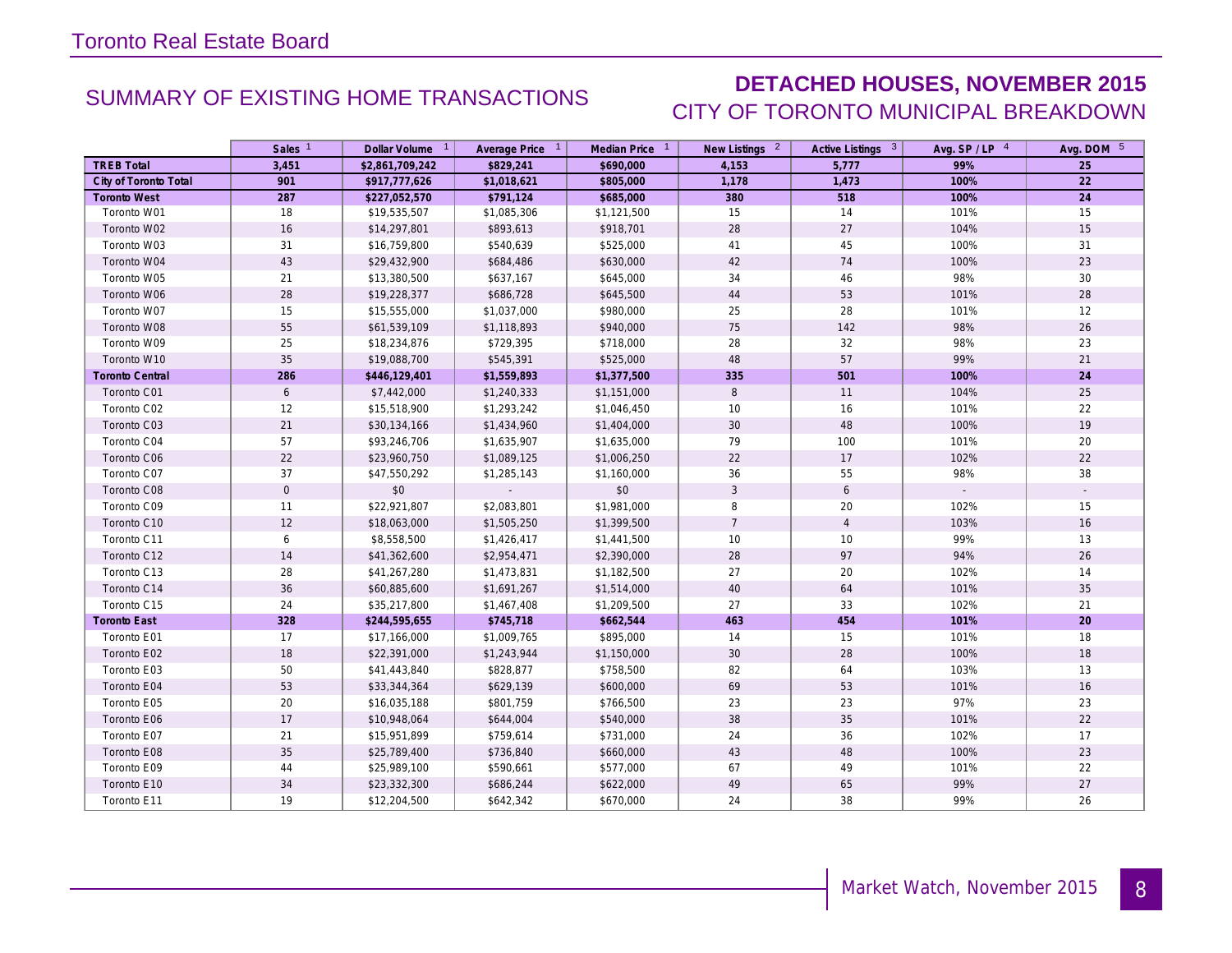### SUMMARY OF EXISTING HOME TRANSACTIONS **SEMI-DETACHED HOUSES, NOVEMBER 2015** ALL TREB AREAS

|                        | Sales <sup>1</sup>  | Dollar Volume 1 | Average Price 1             | Median Price 1              | New Listings <sup>2</sup> | Active Listings 3 | Avg. $SP / LP$ <sup>4</sup> | Avg. DOM 5               |
|------------------------|---------------------|-----------------|-----------------------------|-----------------------------|---------------------------|-------------------|-----------------------------|--------------------------|
| <b>TREB Total</b>      | 764                 | \$458,732,168   | \$600,435                   | \$549,000                   | 912                       | 713               | 101%                        | 16                       |
| <b>Halton Region</b>   | 35                  | \$18,283,753    | \$522,393                   | \$519,250                   | 35                        | 26                | 99%                         | 16                       |
| Burlington             | 9                   | \$4,180,963     | \$464,551                   | \$445,000                   | 10                        | 9                 | 100%                        | 14                       |
| <b>Halton Hills</b>    | $\overline{2}$      | \$825,000       | \$412,500                   | \$412,500                   | 5                         | 3                 | 99%                         | 11                       |
| Milton                 | 13                  | \$6,571,890     | \$505,530                   | \$517,640                   | 12                        | $\overline{7}$    | 99%                         | 13                       |
| Oakville               | 11                  | \$6,705,900     | \$609,627                   | \$620,000                   | 8                         | $\overline{7}$    | 99%                         | 21                       |
| Peel Region            | 254                 | \$125,054,386   | \$492,340                   | \$485,250                   | 342                       | 277               | 99%                         | 15                       |
| Brampton               | 126                 | \$57,072,200    | \$452,954                   | \$447,000                   | 184                       | 154               | 99%                         | 15                       |
| Caledon                | $\overline{4}$      | \$1,885,200     | \$471,300                   | \$455,000                   | $\overline{7}$            | 5                 | 101%                        | 17                       |
| Mississauga            | 124                 | \$66,096,986    | \$533,040                   | \$530,000                   | 151                       | 118               | 99%                         | 15                       |
| City of Toronto        | 297                 | \$222,930,722   | \$750,608                   | \$673,000                   | 329                       | 276               | 102%                        | 17                       |
| <b>Toronto West</b>    | 90                  | \$56,661,377    | \$629,571                   | \$586,000                   | 88                        | 94                | 102%                        | 18                       |
| <b>Toronto Central</b> | 88                  | \$87,375,379    | \$992,902                   | \$862,500                   | 98                        | 85                | 100%                        | 18                       |
| <b>Toronto East</b>    | 119                 | \$78,893,966    | \$662,975                   | \$655,000                   | 143                       | 97                | 104%                        | 17                       |
| <b>York Region</b>     | 115                 | \$70,011,580    | \$608,796                   | \$615,000                   | 125                       | 80                | 101%                        | 18                       |
| Aurora                 | $\mathbf{3}$        | \$1,499,500     | \$499,833                   | \$477,500                   | $\overline{7}$            | $\overline{4}$    | 99%                         | 8                        |
| E. Gwillimbury         | $\mathbf{1}$        | \$460,000       | \$460,000                   | \$460,000                   | $\mathbf{0}$              | $\mathbf 0$       | 98%                         | 121                      |
| Georgina               | $\overline{2}$      | \$801,500       | \$400,750                   | \$400,750                   | 5                         | 3                 | 100%                        | 5                        |
| King                   | $\mathsf{O}\xspace$ | $\overline{a}$  | $\mathcal{L}^{\mathcal{A}}$ | ÷.                          | $\mathbf 0$               | $\mathbf 0$       | $\mathcal{L}^{\pm}$         | $\mathcal{L}$            |
| Markham                | 29                  | \$19,963,188    | \$688,386                   | \$684,800                   | 28                        | 20                | 100%                        | 23                       |
| Newmarket              | 21                  | \$9,963,725     | \$474,463                   | \$478,000                   | 24                        | 16                | 100%                        | 15                       |
| Richmond Hill          | 13                  | \$8,650,999     | \$665,461                   | \$648,000                   | 22                        | 15                | 101%                        | 13                       |
| Vaughan                | 38                  | \$24,169,400    | \$636,037                   | \$627,450                   | 37                        | 20                | 101%                        | 17                       |
| Whitchurch-Stouffville | 8                   | \$4,503,268     | \$562,909                   | \$563,750                   | 2                         | 2                 | 99%                         | 16                       |
| Durham Region          | 49                  | \$17,502,727    | \$357,199                   | \$310,000                   | 66                        | 43                | 102%                        | 10 <sup>°</sup>          |
| Ajax                   | 5                   | \$2,322,327     | \$464,465                   | \$485,000                   | 13                        | 16                | 104%                        | 10                       |
| <b>Brock</b>           | $\mathbf 0$         | $\sim$          | $\sim$                      | $\sim$                      | $\mathsf{O}\xspace$       | $\mathsf{O}$      | $\sim$                      | $\overline{\phantom{a}}$ |
| Clarington             | $\overline{4}$      | \$1,141,400     | \$285,350                   | \$283,950                   | 5                         | $\mathbf{3}$      | 101%                        | 11                       |
| Oshawa                 | 24                  | \$6,958,300     | \$289,929                   | \$282,500                   | 30                        | 19                | 102%                        | 11                       |
| Pickering              | $10$                | \$4,651,800     | \$465,180                   | \$459,200                   | 11                        | $\overline{4}$    | 101%                        | 10                       |
| Scugog                 | $\mathbf 0$         |                 |                             |                             | $\mathbf{0}$              | $\mathbf{0}$      |                             | $\sim$                   |
| Uxbridge               | $\mathbf{1}$        | \$476,000       | \$476,000                   | \$476,000                   |                           | $\mathbf 0$       | 102%                        | $\overline{4}$           |
| Whitby                 | 5                   | \$1,952,900     | \$390,580                   | \$365,000                   | 6                         | $\overline{1}$    | 102%                        | 8                        |
| <b>Dufferin County</b> | $\overline{3}$      | \$884,500       | \$294,833                   | \$297,000                   | $\mathsf{q}$              | 8                 | 99%                         | 13                       |
| Orangeville            | 3                   | \$884,500       | \$294,833                   | \$297,000                   | 9                         | 8                 | 99%                         | 13                       |
| <b>Simcoe County</b>   | 11                  | \$4,064,500     | \$369,500                   | \$356,000                   | 6                         | $\overline{3}$    | 98%                         | 23                       |
| Adjala-Tosorontio      | $\mathsf{O}\xspace$ | $\overline{a}$  |                             | $\mathcal{L}^{\mathcal{A}}$ | $\mathsf{O}\xspace$       | $\mathbf 0$       |                             |                          |
| <b>Bradford West</b>   | $\overline{7}$      | \$3,035,000     | \$433,571                   | \$426,000                   | 5                         | $\mathbf 0$       | 98%                         | 16                       |
| Essa                   | $\mathbf{1}$        | \$180,000       | \$180,000                   | \$180,000                   | $\mathbf 0$               | $\mathbf{0}$      | 103%                        | 11                       |
| Innisfil               | $\mathbf 0$         |                 |                             |                             | $\mathbf 0$               | $\mathbf 0$       |                             |                          |
| New Tecumseth          | $\overline{3}$      | \$849,500       | \$283,167                   | \$279,000                   | $\mathbf{1}$              | $\mathbf{3}$      | 98%                         | 44                       |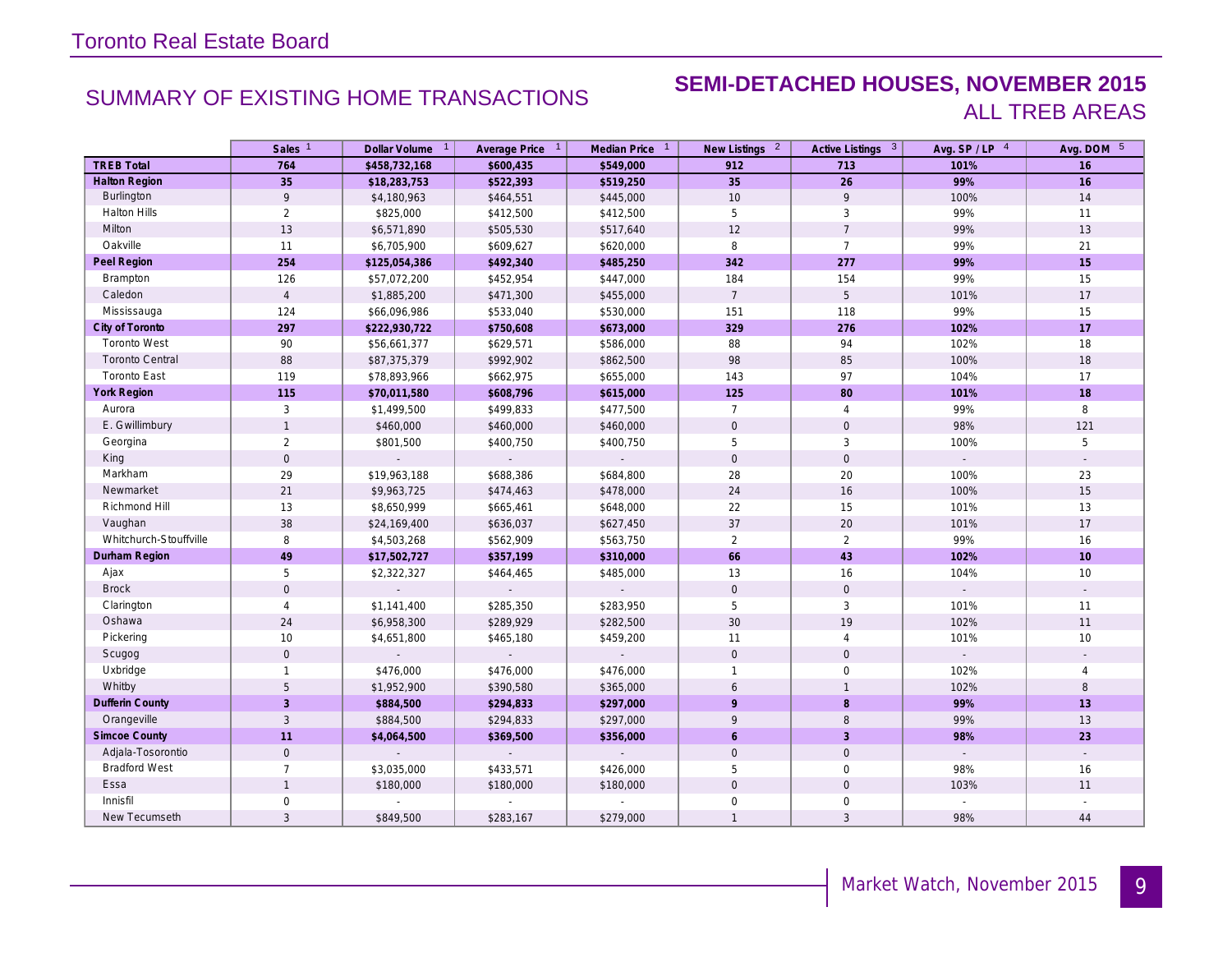## SUMMARY OF EXISTING HOME TRANSACTIONS **SEMI-DETACHED HOUSES, NOVEMBER 2015** CITY OF TORONTO MUNICIPAL BREAKDOWN

|                       | Sales <sup>1</sup> | Dollar Volume 1 | Average Price 1 | Median Price 1              | New Listings 2  | Active Listings 3 | Avg. $SP / LP$ <sup>4</sup> | Avg. DOM 5               |
|-----------------------|--------------------|-----------------|-----------------|-----------------------------|-----------------|-------------------|-----------------------------|--------------------------|
| <b>TREB Total</b>     | 764                | \$458,732,168   | \$600,435       | \$549,000                   | 912             | 713               | 101%                        | 16                       |
| City of Toronto Total | 297                | \$222,930,722   | \$750,608       | \$673,000                   | 329             | 276               | 102%                        | 17                       |
| <b>Toronto West</b>   | 90                 | \$56,661,377    | \$629,571       | \$586,000                   | 88              | 94                | 102%                        | 18                       |
| Toronto W01           | 10                 | \$8,961,100     | \$896,110       | \$889,500                   | 9               | 3                 | 106%                        | 12                       |
| Toronto W02           | 19                 | \$13,840,926    | \$728,470       | \$680,000                   | 17              | 14                | 102%                        | 14                       |
| Toronto W03           | 21                 | \$11,787,500    | \$561,310       | \$525,000                   | 22              | 19                | 102%                        | 22                       |
| Toronto W04           | $5\phantom{.0}$    | \$2,895,500     | \$579,100       | \$557,500                   | $7\overline{ }$ | $\epsilon$        | 99%                         | 15                       |
| Toronto W05           | 18                 | \$9,511,000     | \$528,389       | \$519,000                   | 18              | 34                | 100%                        | 22                       |
| Toronto W06           | 6                  | \$3,631,500     | \$605,250       | \$602,750                   | 5               | 6                 | 99%                         | 28                       |
| Toronto W07           | $\mathsf{O}$       |                 | $\sim$          | $\sim$                      | $\mathbf 0$     | $\mathbf 0$       |                             | $\mathbb{Z}^2$           |
| Toronto W08           | $\mathbf{3}$       | \$1,776,000     | \$592,000       | \$587,000                   | 3               | $\overline{2}$    | 99%                         | 15                       |
| Toronto W09           | 5                  | \$2,711,750     | \$542,350       | \$537,500                   | 6               | 6                 | 101%                        | 9                        |
| Toronto W10           | 3                  | \$1,546,101     | \$515,367       | \$475,101                   | $\overline{1}$  | $\overline{4}$    | 99%                         | 10                       |
| Toronto Central       | 88                 | \$87,375,379    | \$992,902       | \$862,500                   | 98              | 85                | 100%                        | 18                       |
| Toronto C01           | 20                 | \$21,579,589    | \$1,078,979     | \$962,545                   | 26              | 21                | 100%                        | 18                       |
| Toronto C02           | 5                  | \$10,878,500    | \$2,175,700     | \$1,950,000                 | 12              | 18                | 99%                         | 21                       |
| Toronto C03           | 6                  | \$5,978,000     | \$996,333       | \$888,000                   | 5               | $\overline{7}$    | 101%                        | 12                       |
| Toronto C04           | 4                  | \$4,232,000     | \$1,058,000     | \$1,062,500                 | 4               | 3                 | 103%                        | 12                       |
| Toronto C06           | 2                  | \$1,368,000     | \$684,000       | \$684,000                   | 2               | $\overline{2}$    | 99%                         | 9                        |
| Toronto C07           | 5                  | \$3,423,000     | \$684,600       | \$650,000                   | 5               | $\mathbf{3}$      | 102%                        | 9                        |
| Toronto C08           | $\overline{7}$     | \$6,532,490     | \$933,213       | \$998,000                   | $\overline{7}$  | 6                 | 101%                        | 12                       |
| Toronto C09           | $\overline{4}$     | \$6,480,000     | \$1,620,000     | \$1,612,500                 | $\mathbf 0$     | $\mathbf{1}$      | 96%                         | 56                       |
| Toronto C10           | 8                  | \$7,129,500     | \$891,188       | \$920,500                   | 11              | $\overline{4}$    | 102%                        | 10                       |
| Toronto C11           | 3                  | \$4,113,000     | \$1,371,000     | \$1,263,000                 | $\overline{2}$  | $\mathbf 0$       | 102%                        | 16                       |
| Toronto C12           | $\mathbf{1}$       | \$855,000       | \$855,000       | \$855,000                   | $\mathbf 0$     | $\mathbf 0$       | 99%                         | 37                       |
| Toronto C13           | 11                 | \$6,624,300     | \$602,209       | \$597,500                   | 9               | $\overline{7}$    | 101%                        | 13                       |
| Toronto C14           | $\mathbf 0$        |                 |                 | $\mathcal{L}_{\mathcal{A}}$ | $\mathbf 0$     | $\mathsf{O}$      |                             |                          |
| Toronto C15           | 12                 | \$8,182,000     | \$681,833       | \$672,500                   | 15              | 13                | 99%                         | 25                       |
| <b>Toronto East</b>   | 119                | \$78,893,966    | \$662,975       | \$655,000                   | 143             | 97                | 104%                        | 17                       |
| Toronto E01           | 33                 | \$23,977,718    | \$726,598       | \$749,000                   | 44              | 28                | 105%                        | 13                       |
| Toronto E02           | 30                 | \$23,211,978    | \$773,733       | \$753,500                   | 37              | 19                | 105%                        | 25                       |
| Toronto E03           | 19                 | \$12,638,270    | \$665,172       | \$665,000                   | 24              | 18                | 106%                        | 11                       |
| Toronto E04           | 6                  | \$2,919,000     | \$486,500       | \$486,500                   | 6               | 5                 | 99%                         | 13                       |
| Toronto E05           | 5                  | \$3,312,800     | \$662,560       | \$670,000                   | 4               | $\overline{4}$    | 100%                        | 20                       |
| Toronto E06           | $\overline{3}$     | \$1,528,000     | \$509,333       | \$525,000                   | 5               | $\overline{4}$    | 102%                        | 10                       |
| Toronto E07           | 8                  | \$4,682,700     | \$585,338       | \$581,500                   | 8               | 9                 | 104%                        | 24                       |
| Toronto E08           | $\overline{0}$     |                 |                 |                             | $\mathbf{0}$    | $\mathbf{0}$      | $\mathcal{L}_{\mathcal{A}}$ | $\overline{\phantom{a}}$ |
| Toronto E09           | $\mathbf{1}$       | \$532,000       | \$532,000       | \$532,000                   | 2               | $\mathbf{1}$      | 106%                        | 5                        |
| Toronto E10           | 5                  | \$2,273,000     | \$454,600       | \$440,000                   | 3               | 3                 | 101%                        | 18                       |
| Toronto E11           | 9                  | \$3,818,500     | \$424,278       | \$421,000                   | 10              | 6                 | 99%                         | 12                       |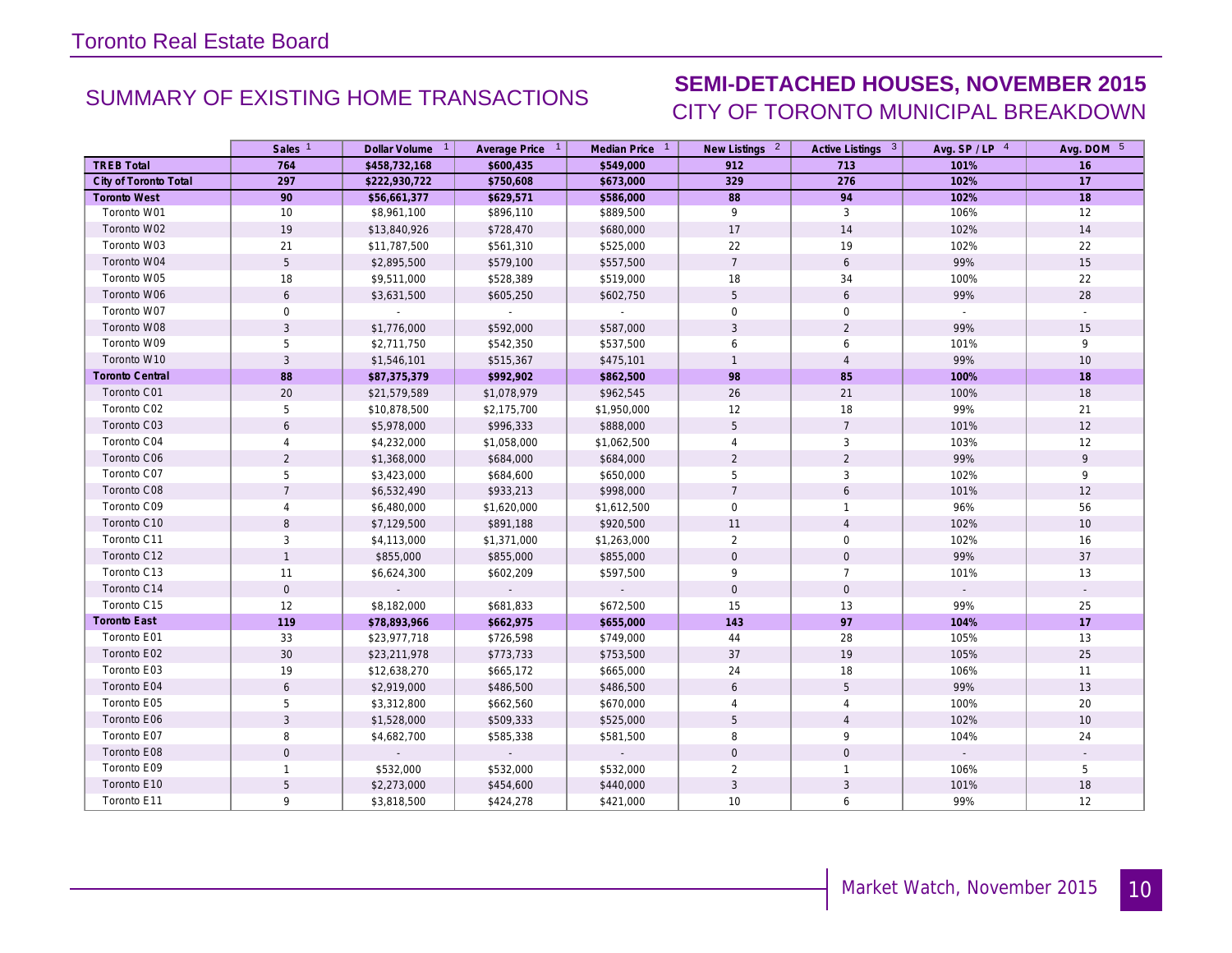### SUMMARY OF EXISTING HOME TRANSACTIONS **CONDOMINIUM TOWNHOUSES, NOVEMBER 2015** ALL TREB AREAS

|                        | Sales <sup>1</sup>  | Dollar Volume 1 | Average Price 1 | Median Price 1              | New Listings <sup>2</sup> | Active Listings 3   | Avg. $SP / LP$ <sup>4</sup> | Avg. DOM 5               |
|------------------------|---------------------|-----------------|-----------------|-----------------------------|---------------------------|---------------------|-----------------------------|--------------------------|
| <b>TREB Total</b>      | 589                 | \$258,692,454   | \$439,206       | \$402,000                   | 681                       | 800                 | 99%                         | 25                       |
| <b>Halton Region</b>   | 40                  | \$16,998,965    | \$424,974       | \$371,500                   | 47                        | 62                  | 98%                         | 27                       |
| Burlington             | 17                  | \$8,009,500     | \$471,147       | \$390,000                   | 17                        | 21                  | 98%                         | 32                       |
| <b>Halton Hills</b>    | 5                   | \$1,213,000     | \$242,600       | \$228,000                   | 5                         | 5                   | 99%                         | 22                       |
| Milton                 | $\overline{4}$      | \$1,324,965     | \$331,241       | \$322,983                   | $\overline{7}$            | 6                   | 101%                        | $10$                     |
| Oakville               | 14                  | \$6,451,500     | \$460,821       | \$404,500                   | 18                        | 30                  | 99%                         | 28                       |
| Peel Region            | 194                 | \$77,478,163    | \$399,372       | \$385,000                   | 233                       | 226                 | 98%                         | 24                       |
| Brampton               | 54                  | \$17,865,890    | \$330,850       | \$333,000                   | 69                        | 57                  | 99%                         | 23                       |
| Caledon                | $\mathsf{O}\xspace$ | $\Box$          | $\mathcal{L}$   | $\mathcal{L}_{\mathcal{A}}$ | $\overline{1}$            | $\mathbf{1}$        |                             |                          |
| Mississauga            | 140                 | \$59,612,273    | \$425,802       | \$409,000                   | 163                       | 168                 | 98%                         | 25                       |
| City of Toronto        | 219                 | \$107,864,446   | \$492,532       | \$425,000                   | 242                       | 361                 | 99%                         | 25                       |
| <b>Toronto West</b>    | 68                  | \$27,645,790    | \$406,556       | \$374,000                   | 71                        | 106                 | 100%                        | 25                       |
| <b>Toronto Central</b> | 82                  | \$53,256,618    | \$649,471       | \$548,500                   | 94                        | 150                 | 99%                         | $26\,$                   |
| <b>Toronto East</b>    | 69                  | \$26,962,038    | \$390,754       | \$408,000                   | 77                        | 105                 | 99%                         | 25                       |
| York Region            | 73                  | \$38,348,100    | \$525,316       | \$510,000                   | 83                        | 88                  | 99%                         | 27                       |
| Aurora                 | $\overline{2}$      | \$697,000       | \$348,500       | \$348,500                   | 5                         | 10                  | 101%                        | 25                       |
| E. Gwillimbury         | $\mathbf 0$         | $\overline{a}$  |                 | $\sim$                      | $\mathbf{0}$              | $\mathbf 0$         | $\sim$                      | $\overline{\phantom{a}}$ |
| Georgina               | $\mathsf{O}\xspace$ |                 |                 |                             | $\mathsf{O}\xspace$       | $\mathsf 0$         |                             |                          |
| King                   | $\mathbf 0$         |                 |                 |                             | $\mathbf 0$               | $\mathsf{O}\xspace$ | $\mathbf{r}$                | $\mathbf{r}$             |
| Markham                | 34                  | \$19,375,000    | \$569,853       | \$541,500                   | 37                        | 32                  | 100%                        | 31                       |
| Newmarket              | $\overline{7}$      | \$3,320,300     | \$474,329       | \$495,000                   | 13                        | $10$                | 99%                         | $28\,$                   |
| Richmond Hill          | 22                  | \$10,671,600    | \$485,073       | \$495,000                   | 13                        | 14                  | 97%                         | 26                       |
| Vaughan                | 8                   | \$4,284,200     | \$535,525       | \$502,500                   | 15                        | 22                  | 98%                         | 16                       |
| Whitchurch-Stouffville | $\mathbf 0$         |                 |                 |                             | $\mathbf 0$               | $\mathbf 0$         | $\mathcal{L}^{\mathcal{L}}$ |                          |
| Durham Region          | 56                  | \$16,286,990    | \$290,839       | \$295,000                   | 69                        | 59                  | 100%                        | 25                       |
| Ajax                   | 13                  | \$4,199,710     | \$323,055       | \$327,500                   | 10                        | $\overline{7}$      | 99%                         | 19                       |
| <b>Brock</b>           | $\mathbf{1}$        | \$317,500       | \$317,500       | \$317,500                   | $\mathbf{1}$              | $\overline{1}$      | 96%                         | 16                       |
| Clarington             | 5                   | \$1,196,000     | \$239,200       | \$230,000                   | 10                        | $\overline{7}$      | 100%                        | 21                       |
| Oshawa                 | 18                  | \$3,842,400     | \$213,467       | \$208,500                   | 20                        | 15                  | 101%                        | $20\,$                   |
| Pickering              | 12                  | \$3,912,900     | \$326,075       | \$320,000                   | 19                        | 17                  | 101%                        | 32                       |
| Scugog                 | $\mathbf{1}$        | \$402,000       | \$402,000       | \$402,000                   | $\overline{1}$            | $\overline{1}$      | 104%                        | 104                      |
| Uxbridge               | $\overline{2}$      | \$1,242,980     | \$621,490       | \$621,490                   | $\mathbf 0$               | 3                   | 98%                         | 59                       |
| Whitby                 | $\overline{4}$      | \$1,173,500     | \$293,375       | \$303,000                   | 8                         | 8                   | 102%                        | 21                       |
| <b>Dufferin County</b> | 5                   | \$1,100,800     | \$220,160       | \$210,500                   | $\overline{3}$            | $\overline{1}$      | 99%                         | 20                       |
| Orangeville            | 5                   | \$1,100,800     | \$220,160       | \$210,500                   | $\mathbf{3}$              | $\overline{1}$      | 99%                         | 20                       |
| <b>Simcoe County</b>   | $\overline{2}$      | \$614,990       | \$307,495       | \$307,495                   | $\overline{4}$            | $\overline{3}$      | 99%                         | 18                       |
| Adjala-Tosorontio      | $\mathbf 0$         | $\mathcal{L}$   | $\mathbb{Z}^2$  | ÷.                          | $\mathsf{O}\xspace$       | $\mathbf 0$         |                             |                          |
| <b>Bradford West</b>   | $\overline{2}$      | \$614,990       | \$307,495       | \$307,495                   | $\overline{2}$            | $\mathbf 0$         | 99%                         | 18                       |
| Essa                   | $\mathbf 0$         |                 |                 |                             | $\mathbf{0}$              | $\mathbf{0}$        |                             |                          |
| Innisfil               | $\mathbf 0$         |                 |                 |                             | $\mathbf{0}$              | $\mathbf 0$         |                             |                          |
| New Tecumseth          | $\mathsf{O}\xspace$ | $\sim$          |                 |                             | $\overline{2}$            | $\overline{3}$      |                             | $\sim$                   |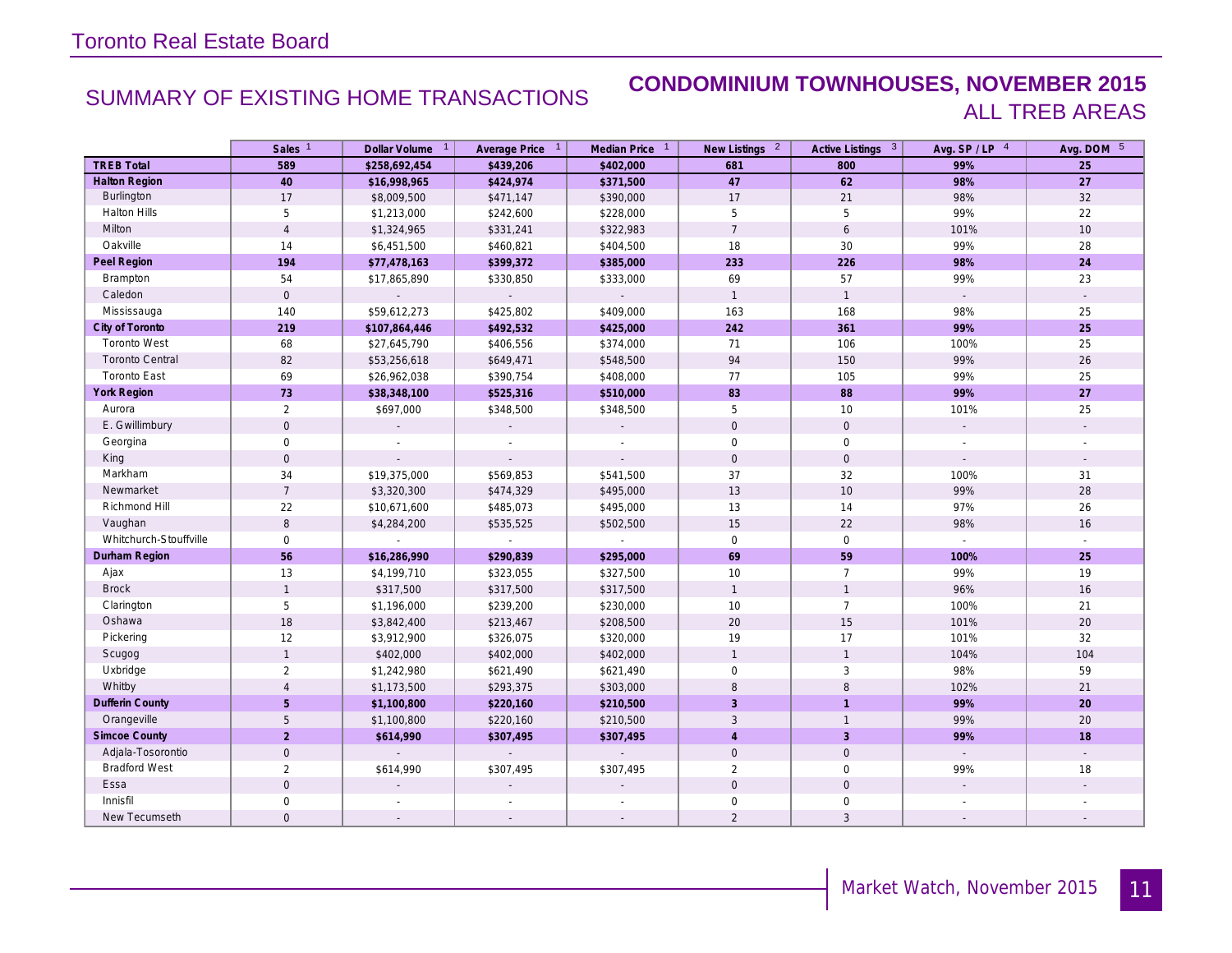## SUMMARY OF EXISTING HOME TRANSACTIONS **CONDOMINIUM TOWNHOUSES, NOVEMBER 2015** CITY OF TORONTO MUNICIPAL BREAKDOWN

|                        | Sales <sup>1</sup> | Dollar Volume 1 | Average Price 1  | Median Price 1      | New Listings <sup>2</sup> | Active Listings 3 | Avg. $SP / LP$ <sup>4</sup> | Avg. DOM 5               |
|------------------------|--------------------|-----------------|------------------|---------------------|---------------------------|-------------------|-----------------------------|--------------------------|
| <b>TREB Total</b>      | 589                | \$258,692,454   | \$439,206        | \$402,000           | 681                       | 800               | 99%                         | 25                       |
| City of Toronto Total  | 219                | \$107,864,446   | \$492,532        | \$425,000           | 242                       | 361               | 99%                         | 25                       |
| <b>Toronto West</b>    | 68                 | \$27,645,790    | \$406,556        | \$374,000           | 71                        | 106               | 100%                        | 25                       |
| Toronto W01            | 3                  | \$1,737,500     | \$579,167        | \$505,000           | $\mathbf{1}$              | 5                 | 99%                         | 12                       |
| Toronto W02            | 12                 | \$6,522,400     | \$543,533        | \$564,000           | 9                         | 12                | 106%                        | 12                       |
| Toronto W03            | 2                  | \$808,000       | \$404,000        | \$404,000           | $\mathbf 0$               | $\mathbf{1}$      | 99%                         | 14                       |
| Toronto W04            | $\overline{7}$     | \$2,407,800     | \$343,971        | \$350,000           | 9                         | $\, 8$            | 100%                        | 18                       |
| Toronto W05            | 12                 | \$3,309,900     | \$275,825        | \$265,000           | 21                        | 37                | 98%                         | 40                       |
| Toronto W06            | 11                 | \$5,372,400     | \$488,400        | \$448,000           | 3                         | 15                | 98%                         | 27                       |
| Toronto W07            | $\mathbf 0$        | $\sim 10^{-1}$  | $\sim 10^{-1}$   | $\sim 10^{-11}$     | $\mathbf 0$               | $\mathbf 0$       | $\sim$                      |                          |
| Toronto W08            | $\overline{7}$     | \$2,572,890     | \$367,556        | \$365,000           | 11                        | $10$              | 99%                         | 20                       |
| Toronto W09            | $\overline{4}$     | \$1,722,900     | \$430,725        | \$440,000           | 3                         | $\overline{2}$    | 99%                         | 49                       |
| Toronto W10            | 10                 | \$3,192,000     | \$319,200        | \$327,500           | 14                        | 16                | 98%                         | 28                       |
| <b>Toronto Central</b> | 82                 | \$53,256,618    | \$649,471        | \$548,500           | 94                        | 150               | 99%                         | 26                       |
| Toronto C01            | $27\,$             | \$16,484,400    | \$610,533        | \$560,000           | 25                        | 35                | 99%                         | 23                       |
| Toronto C02            | 2                  | \$4,541,000     | \$2,270,500      | \$2,270,500         | 5                         | 10                | 95%                         | 51                       |
| Toronto C03            | $\mathbf{1}$       | \$652,718       | \$652,718        | \$652,718           | $\mathbf{1}$              | $\mathbf{3}$      | 102%                        | 22                       |
| Toronto C04            | 0                  |                 |                  |                     | $\mathbf{1}$              | 3                 |                             |                          |
| Toronto C06            | $\overline{0}$     |                 |                  |                     | $\mathbf{0}$              | $\overline{1}$    | $\sim$                      | $\overline{\phantom{a}}$ |
| Toronto C07            | 5                  | \$2,664,000     | \$532,800        | \$485,000           | 13                        | 19                | 99%                         | 22                       |
| Toronto C08            | 5                  | \$3,372,500     | \$674,500        | \$630,000           | 5                         | $\mathbf{3}$      | 100%                        | 18                       |
| Toronto C09            | $\mathbf{1}$       | \$1,585,000     | \$1,585,000      | \$1,585,000         | $\mathbf{1}$              | $\mathbf{1}$      | 99%                         | 14                       |
| Toronto C10            | $\overline{4}$     | \$2,256,900     | \$564,225        | \$522,500           | $\mathbf{3}$              | $\overline{2}$    | 99%                         | 28                       |
| Toronto C11            | $\mathbf 0$        |                 |                  | $\sim$              | 3                         | $\overline{4}$    |                             |                          |
| Toronto C12            | $\overline{7}$     | \$5,698,000     | \$814,000        | \$790,000           | 6                         | 22                | 98%                         | 22                       |
| Toronto C13            | $\mathbf{1}$       | \$287,000       | \$287,000        | \$287,000           | $\mathbf{1}$              | $\mathbf 0$       | 99%                         | $\mathbf{3}$             |
| Toronto C14            | 13                 | \$8,230,500     | \$633,115        | \$618,000           | 9                         | 15                | 99%                         | 23                       |
| Toronto C15            | 16                 | \$7,484,600     | \$467,788        | \$472,450           | 21                        | 32                | 99%                         | 36                       |
| Toronto East           | 69                 | \$26,962,038    | \$390,754        | \$408,000           | 77                        | 105               | 99%                         | 25                       |
| Toronto E01            | $\overline{2}$     | \$785,500       | \$392,750        | \$392,750           | $\mathbf 0$               | $\overline{4}$    | 96%                         | 36                       |
| Toronto E02            | $\mathbf{1}$       | \$1,350,000     | \$1,350,000      | \$1,350,000         | $\overline{7}$            | 9                 | 96%                         | 47                       |
| Toronto E03            | $\mathbf{1}$       | \$280,000       | \$280,000        | \$280,000           | 0                         | $\mathbf 0$       | 97%                         | 19                       |
| Toronto E04            | 8                  | \$3,106,500     | \$388,313        | \$420,000           | $\overline{7}$            | $\overline{7}$    | 100%                        | 25                       |
| Toronto E05            | 15                 | \$6,053,888     | \$403,593        | \$408,000           | 18                        | 20                | 100%                        | 22                       |
| Toronto E06            | $\mathbf 0$        | $\sim$          | $\omega_{\rm c}$ | $\omega_{\rm{eff}}$ | $\overline{2}$            | $\mathbf{3}$      | $\sim$                      | $\mathcal{L}$            |
| Toronto E07            | 14                 | \$6,363,800     | \$454,557        | \$435,000           | 9                         | 10                | 101%                        | 28                       |
| Toronto E08            | $\overline{2}$     | \$815,000       | \$407,500        | \$407,500           | $\overline{4}$            | $\overline{7}$    | 98%                         | 34                       |
| Toronto E09            | 6                  | \$1,976,550     | \$329,425        | \$326,400           | 5                         | 10                | 98%                         | 32                       |
| Toronto E10            | $\overline{7}$     | \$1,778,300     | \$254,043        | \$318,000           | 9                         | 15                | 99%                         | 19                       |
| Toronto E11            | 13                 | \$4,452,500     | \$342,500        | \$324,000           | 16                        | 20                | 99%                         | 19                       |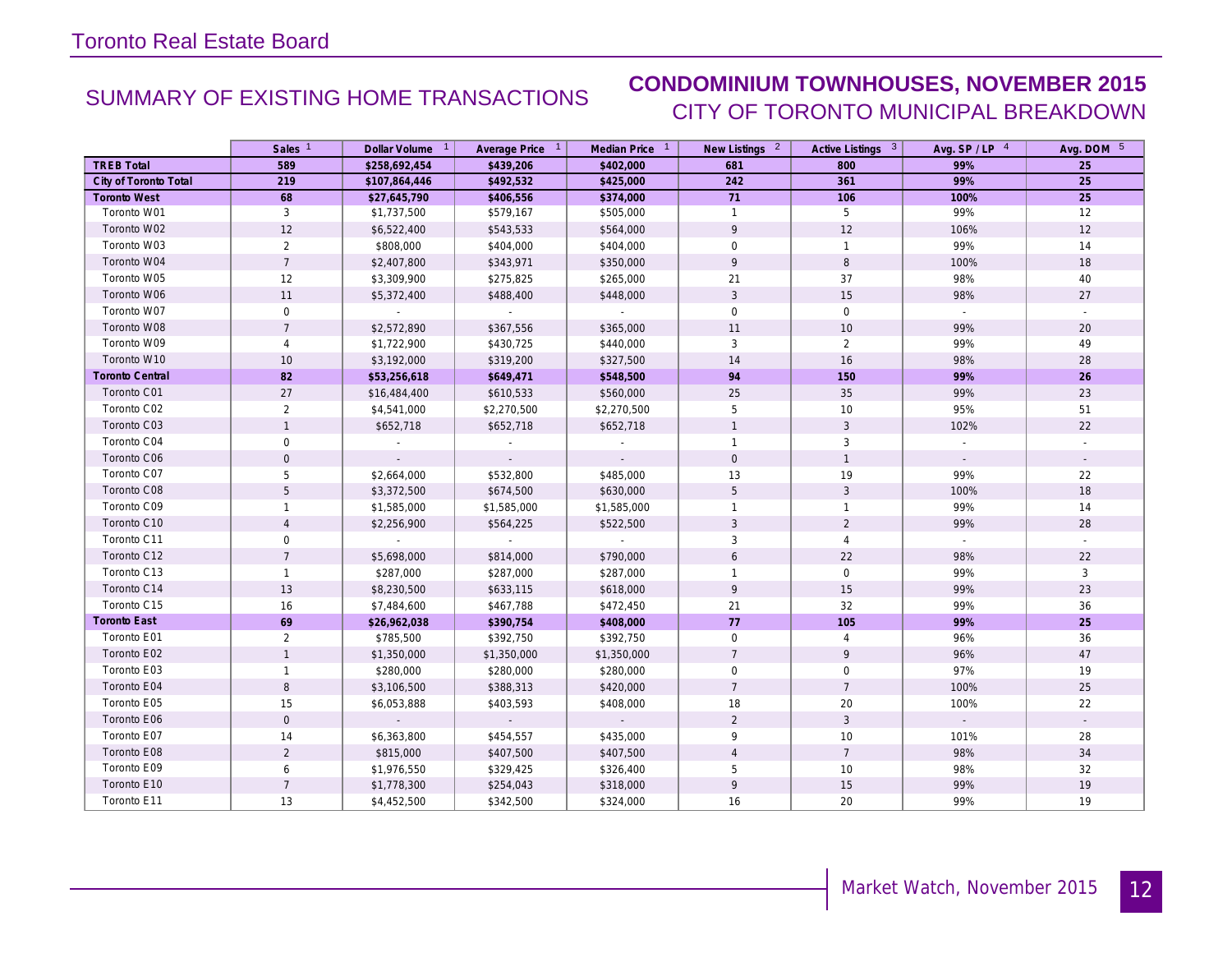### SUMMARY OF EXISTING HOME TRANSACTIONS **CONDOMINIUM APARTMENT, NOVEMBER 2015** ALL TREB AREAS

|                        | Sales <sup>1</sup> | Dollar Volume <sup>1</sup> | Average Price 1 | Median Price 1      | New Listings 2      | Active Listings 3   | Avg. SP/LP 4  | Avg. DOM 5     |
|------------------------|--------------------|----------------------------|-----------------|---------------------|---------------------|---------------------|---------------|----------------|
| <b>TREB Total</b>      | 1,924              | \$741,714,395              | \$385,506       | \$330,500           | 3,121               | 5,534               | 98%           | 33             |
| <b>Halton Region</b>   | 53                 | \$19,627,000               | \$370,321       | \$309,000           | 91                  | 178                 | 98%           | 33             |
| <b>Burlington</b>      | 19                 | \$6,729,000                | \$354,158       | \$296,000           | 31                  | 40                  | 98%           | 29             |
| Halton Hills           | $\overline{2}$     | \$521,000                  | \$260,500       | \$260,500           | $\mathbf{1}$        | 5                   | 98%           | 24             |
| Milton                 | $\overline{7}$     | \$2,237,300                | \$319,614       | \$309,000           | 8                   | 12                  | 99%           | 25             |
| Oakville               | 25                 | \$10,139,700               | \$405,588       | \$310,000           | 51                  | 121                 | 97%           | 39             |
| Peel Region            | 292                | \$81,963,650               | \$280,697       | \$259,500           | 396                 | 654                 | 98%           | 37             |
| Brampton               | 51                 | \$12,529,700               | \$245,680       | \$239,900           | 63                  | 84                  | 98%           | 38             |
| Caledon                | $\overline{1}$     | \$399,900                  | \$399,900       | \$399,900           | $\mathsf{O}\xspace$ | $\mathsf{O}\xspace$ | 100%          | 28             |
| Mississauga            | 240                | \$69,034,050               | \$287,642       | \$263,000           | 333                 | 570                 | 97%           | 37             |
| City of Toronto        | 1,351              | \$561,091,732              | \$415,316       | \$357,000           | 2,230               | 4,012               | 98%           | 32             |
| <b>Toronto West</b>    | 268                | \$93,264,882               | \$348,003       | \$310,625           | 418                 | 767                 | 98%           | 32             |
| <b>Toronto Central</b> | 865                | \$403,901,837              | \$466,939       | \$395,000           | 1,513               | 2,799               | 98%           | $34\,$         |
| <b>Toronto East</b>    | 218                | \$63,925,013               | \$293,234       | \$270,000           | 299                 | 446                 | 98%           | 25             |
| <b>York Region</b>     | 180                | \$64,873,155               | \$360,406       | \$325,000           | 350                 | 628                 | 97%           | 36             |
| Aurora                 | 5                  | \$1,547,580                | \$309,516       | \$324,000           | 5                   | 6                   | 96%           | 53             |
| E. Gwillimbury         | $\mathbf 0$        | $\mathbf{r}$               | $\sim$          | $\sim$              | $\mathbf 0$         | $\mathbf 0$         | $\sim$        | $\blacksquare$ |
| Georgina               | $\mathbf 0$        |                            |                 |                     | $\mathbf{1}$        | $\mathbf{1}$        |               |                |
| King                   | $5\,$              | \$1,369,900                | \$273,980       | \$279,900           | $\mathbf{3}$        | 15                  | 97%           | 63             |
| Markham                | 67                 | \$24,160,150               | \$360,599       | \$320,000           | 138                 | 255                 | 98%           | 33             |
| Newmarket              | $\overline{4}$     | \$1,297,900                | \$324,475       | \$312,000           | $\mathbf{3}$        | $\overline{4}$      | 99%           | 29             |
| Richmond Hill          | 46                 | \$15,614,025               | \$339,435       | \$319,950           | 91                  | 157                 | 97%           | 31             |
| Vaughan                | 53                 | \$20,883,600               | \$394,030       | \$341,000           | 109                 | 187                 | 97%           | 40             |
| Whitchurch-Stouffville | $\mathbf 0$        |                            |                 |                     | $\mathbf 0$         | $\mathbf{3}$        | $\mathcal{L}$ | $\overline{a}$ |
| Durham Region          | 44                 | \$13,334,858               | \$303,065       | \$255,700           | 50                  | 50                  | 99%           | 27             |
| Ajax                   | $\overline{7}$     | \$2,317,300                | \$331,043       | \$235,000           | 8                   | 11                  | 97%           | 36             |
| <b>Brock</b>           | $\mathbf 0$        | $\mathbb{L}$               | $\mathcal{L}$   | $\mathcal{L}^{\pm}$ | $\mathbf 0$         | $\mathsf{O}\xspace$ |               | $\sim$         |
| Clarington             | 6                  | \$1,587,470                | \$264,578       | \$258,745           | $\overline{7}$      | 8                   | 99%           | 49             |
| Oshawa                 | $\,8\,$            | \$1,274,300                | \$159,288       | \$157,000           | $\overline{7}$      | $\overline{4}$      | 99%           | $17$           |
| Pickering              | 12                 | \$3,638,788                | \$303,232       | \$296,450           | 21                  | 23                  | 98%           | 23             |
| Scugog                 | $\mathbf{1}$       | \$455,000                  | \$455,000       | \$455,000           | $\mathbf 0$         | $\mathsf{O}$        | 102%          | $28\,$         |
| Uxbridge               | $\mathbf{1}$       | \$226,000                  | \$226,000       | \$226,000           | $\mathbf{1}$        | $\mathbf 0$         | 98%           | 15             |
| Whitby                 | 9                  | \$3,836,000                | \$426,222       | \$405,000           | 6                   | $\overline{4}$      | 101%          | 19             |
| <b>Dufferin County</b> | $\overline{2}$     | \$416,000                  | \$208,000       | \$208,000           |                     | $\mathbf{0}$        | 98%           | $\mathbf{6}$   |
| Orangeville            | $\overline{2}$     | \$416,000                  | \$208,000       | \$208,000           | $\mathbf{1}$        | $\mathbf 0$         | 98%           | 6              |
| <b>Simcoe County</b>   | $\overline{2}$     | \$408,000                  | \$204,000       | \$204,000           | 3                   | $12$                | 96%           | 88             |
| Adjala-Tosorontio      | $\mathbf 0$        |                            |                 |                     | $\mathsf{O}$        | $\mathsf{O}\xspace$ |               |                |
| <b>Bradford West</b>   | $\mathbf 0$        |                            |                 |                     | $\mathbf 0$         | $\overline{1}$      |               |                |
| Essa                   | $\mathbf 0$        |                            |                 |                     | $\mathbf{0}$        | $\mathbf 0$         |               |                |
| Innisfil               | $\mathbf 0$        |                            |                 |                     | $\mathbf{0}$        | $\overline{1}$      |               |                |
| New Tecumseth          | $\overline{2}$     | \$408,000                  | \$204,000       | \$204,000           | 3                   | 10                  | 96%           | 88             |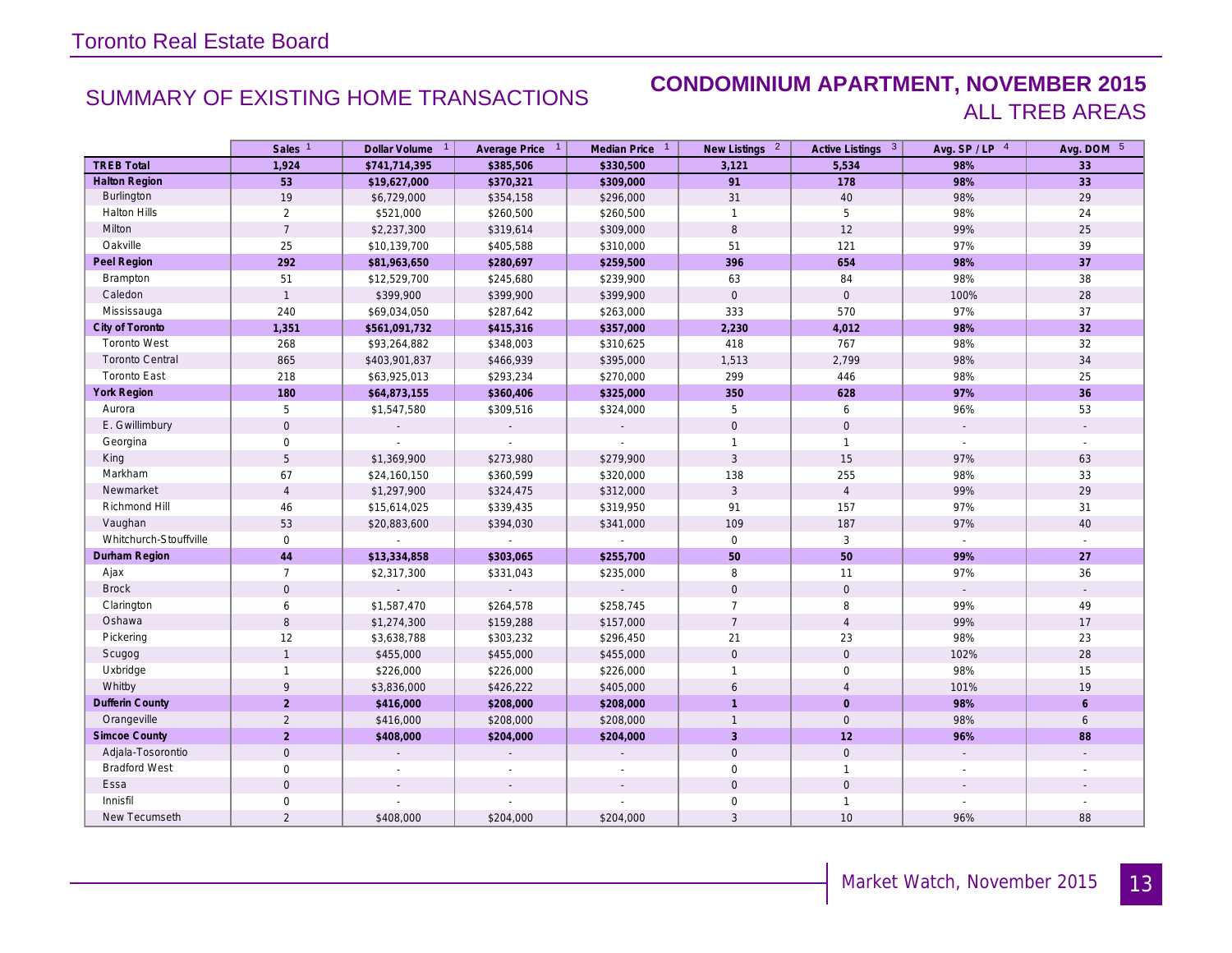# SUMMARY OF EXISTING HOME TRANSACTIONS **CONDOMINIUM APARTMENT, NOVEMBER 2015** CITY OF TORONTO MUNICIPAL BREAKDOWN

|                        | Sales <sup>1</sup> | Dollar Volume <sup>1</sup> | Average Price 1 | Median Price <sup>1</sup> | New Listings 2 | Active Listings 3 | Avg. $SP / LP$ <sup>4</sup> | Avg. DOM 5 |
|------------------------|--------------------|----------------------------|-----------------|---------------------------|----------------|-------------------|-----------------------------|------------|
| <b>TREB Total</b>      | 1,924              | \$741,714,395              | \$385,506       | \$330,500                 | 3,121          | 5,534             | 98%                         | 33         |
| City of Toronto Total  | 1,351              | \$561,091,732              | \$415,316       | \$357,000                 | 2,230          | 4,012             | 98%                         | 32         |
| <b>Toronto West</b>    | 268                | \$93,264,882               | \$348,003       | \$310,625                 | 418            | 767               | 98%                         | 32         |
| Toronto W01            | 21                 | \$10,818,295               | \$515,157       | \$415,000                 | 42             | 81                | 98%                         | 39         |
| Toronto W02            | 12                 | \$4,308,788                | \$359,066       | \$330,950                 | 22             | 26                | 102%                        | 24         |
| Toronto W03            | $\overline{7}$     | \$2,116,400                | \$302,343       | \$283,500                 | $\overline{4}$ | 9                 | 98%                         | 35         |
| Toronto W04            | 20                 | \$5,068,000                | \$253,400       | \$224,000                 | 22             | 36                | 98%                         | 30         |
| Toronto W05            | 25                 | \$6,054,900                | \$242,196       | \$221,000                 | 46             | 89                | 97%                         | 27         |
| Toronto W06            | 71                 | \$30,148,050               | \$424,620       | \$375,000                 | 121            | 265               | 97%                         | 34         |
| Toronto W07            | $\mathbf{3}$       | \$975,000                  | \$325,000       | \$325,000                 | 6              | 11                | 97%                         | 18         |
| Toronto W08            | 80                 | \$27,797,449               | \$347,468       | \$311,250                 | 106            | 175               | 98%                         | 31         |
| Toronto W09            | 9                  | \$2,481,500                | \$275,722       | \$224,000                 | 19             | 33                | 97%                         | 34         |
| Toronto W10            | 20                 | \$3,496,500                | \$174,825       | \$181,000                 | 30             | 42                | 97%                         | 33         |
| <b>Toronto Central</b> | 865                | \$403,901,837              | \$466,939       | \$395,000                 | 1,513          | 2,799             | 98%                         | 34         |
| Toronto C01            | 330                | \$153,516,263              | \$465,201       | \$400,000                 | 601            | 1,135             | 98%                         | 33         |
| Toronto C02            | 32                 | \$32,571,000               | \$1,017,844     | \$765,500                 | 63             | 178               | 97%                         | 34         |
| Toronto C03            | 13                 | \$7,256,900                | \$558,223       | \$483,000                 | 17             | 36                | 99%                         | 33         |
| Toronto C04            | 15                 | \$6,514,700                | \$434,313       | \$359,000                 | 22             | 30                | 98%                         | 31         |
| Toronto C06            | 12                 | \$3,893,000                | \$324,417       | \$311,500                 | 31             | 74                | 98%                         | 52         |
| Toronto C07            | 57                 | \$23,161,108               | \$406,335       | \$365,000                 | 94             | 153               | 98%                         | 38         |
| Toronto C08            | 148                | \$67,938,363               | \$459,043       | \$403,000                 | 205            | 324               | 98%                         | 30         |
| Toronto C09            | 14                 | \$10,978,209               | \$784,158       | \$523,205                 | 22             | 31                | 96%                         | 39         |
| Toronto C10            | 31                 | \$17,444,400               | \$562,723       | \$458,000                 | 46             | 64                | 98%                         | 37         |
| Toronto C11            | 23                 | \$6,686,088                | \$290,699       | \$280,000                 | 35             | 41                | 98%                         | 35         |
| Toronto C12            | $5\phantom{.0}$    | \$2,466,000                | \$493,200       | \$432,000                 | 13             | 37                | 96%                         | 41         |
| Toronto C13            | 37                 | \$13,513,050               | \$365,218       | \$331,000                 | 37             | 63                | 99%                         | 29         |
| Toronto C14            | 87                 | \$36,066,556               | \$414,558       | \$375,000                 | 190            | 352               | 97%                         | 38         |
| Toronto C15            | 61                 | \$21,896,200               | \$358,954       | \$328,000                 | 137            | 281               | 97%                         | 43         |
| Toronto East           | 218                | \$63,925,013               | \$293,234       | \$270,000                 | 299            | 446               | 98%                         | 25         |
| Toronto E01            | 23                 | \$9,662,999                | \$420,130       | \$430,000                 | 29             | 32                | 100%                        | 21         |
| Toronto E02            | 11                 | \$5,448,500                | \$495,318       | \$396,000                 | 11             | 24                | 98%                         | $20\,$     |
| Toronto E03            | 12                 | \$3,660,000                | \$305,000       | \$198,500                 | 17             | 20                | 98%                         | 17         |
| Toronto E04            | 29                 | \$6,204,800                | \$213,959       | \$205,000                 | 37             | 58                | 98%                         | 25         |
| Toronto E05            | 28                 | \$8,718,038                | \$311,359       | \$301,500                 | 28             | 49                | 98%                         | 32         |
| Toronto E06            | $\overline{2}$     | \$807,500                  | \$403,750       | \$403,750                 | 5              | $\overline{7}$    | 97%                         | 17         |
| Toronto E07            | 40                 | \$11,249,300               | \$281,233       | \$275,500                 | 62             | 102               | 98%                         | 29         |
| Toronto E08            | 15                 | \$3,350,000                | \$223,333       | \$180,000                 | 15             | 17                | 99%                         | 14         |
| Toronto E09            | 44                 | \$11,660,976               | \$265,022       | \$263,650                 | 72             | 97                | 98%                         | 29         |
| Toronto E10            | $\mathbf{1}$       | \$58,000                   | \$58,000        | \$58,000                  | $\overline{2}$ | 14                | 84%                         | $47\,$     |
| Toronto E11            | 13                 | \$3,104,900                | \$238,838       | \$243,000                 | 21             | 26                | 98%                         | 22         |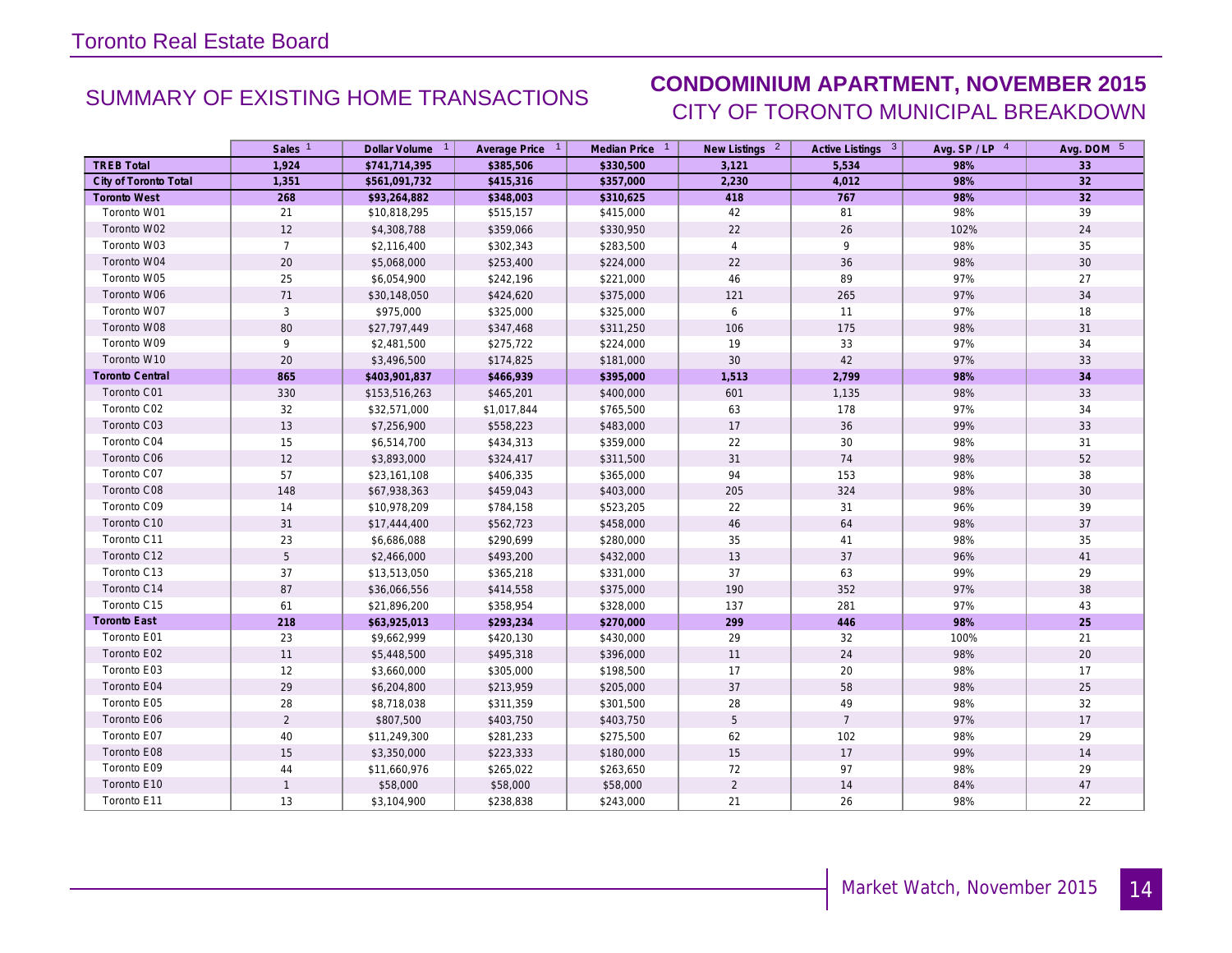# SUMMARY OF EXISTING HOME TRANSACTIONS **LINK, NOVEMBER 2015**

# ALL TREB AREAS

|                        | Sales <sup>1</sup>  | Dollar Volume 1 | Average Price 1           | Median Price 1              | New Listings 2      | Active Listings 3   | Avg. SP / LP 4              | Avg. DOM 5               |
|------------------------|---------------------|-----------------|---------------------------|-----------------------------|---------------------|---------------------|-----------------------------|--------------------------|
| <b>TREB Total</b>      | 81                  | \$47,614,777    | \$587,837                 | \$590,000                   | 105                 | 85                  | 101%                        | 16                       |
| <b>Halton Region</b>   | $\overline{3}$      | \$1,590,600     | \$530,200                 | \$545,000                   | $\overline{2}$      | $\overline{1}$      | 104%                        | 12                       |
| Burlington             | $\mathbf{1}$        | \$445,000       | \$445,000                 | \$445,000                   | $\mathbf{1}$        | $\overline{1}$      | 101%                        | 12                       |
| <b>Halton Hills</b>    | $\mathsf{O}\xspace$ | $\mathcal{L}$   | $\mathcal{L}$             | $\mathbb{Z}^2$              | $\mathbf 0$         | $\mathsf{O}\xspace$ | $\mathcal{L}$               | $\mathbf{r}$             |
| Milton                 | $\mathbf{1}$        | \$545,000       | \$545,000                 | \$545,000                   | $\mathbf{1}$        | $\mathbf 0$         | 100%                        | 14                       |
| Oakville               | $\mathbf{1}$        | \$600,600       | \$600,600                 | \$600,600                   | $\mathbf 0$         | $\mathbf 0$         | 109%                        | 9                        |
| Peel Region            | 9                   | \$4,569,000     | \$507,667                 | \$490,000                   | 10                  | 10                  | 99%                         | 14                       |
| Brampton               | 5                   | \$2,368,000     | \$473,600                 | \$480,000                   | 5                   | 3                   | 98%                         | 19                       |
| Caledon                | $\mathbf{1}$        | \$490,000       | \$490,000                 | \$490,000                   | $\mathsf{O}\xspace$ | $\mathsf{O}\xspace$ | 98%                         | $\mathbf{3}$             |
| Mississauga            | 3                   | \$1,711,000     | \$570,333                 | \$565,000                   | 5                   | $\overline{7}$      | 100%                        | 10                       |
| City of Toronto        | 5                   | \$3,708,389     | \$741,678                 | \$677,000                   | 14                  | 16                  | 101%                        | 25                       |
| Toronto West           | $\mathbf{1}$        | \$682,500       | \$682,500                 | \$682,500                   | $\mathbf{1}$        | 3                   | 98%                         | 63                       |
| <b>Toronto Central</b> | $\mathbf{1}$        | \$1,210,000     | \$1,210,000               | \$1,210,000                 | 3                   | $\mathbf{3}$        | 94%                         | 24                       |
| <b>Toronto East</b>    | 3                   | \$1,815,889     | \$605,296                 | \$603,889                   | 10                  | 10                  | 107%                        | 12                       |
| <b>York Region</b>     | 37                  | \$27,310,188    | \$738,113                 | \$733,800                   | 53                  | 48                  | 101%                        | 16                       |
| Aurora                 | $\mathbf 0$         | $\sim$          | $\mathbb{Z}^{\mathbb{Z}}$ | $\mathcal{L}_{\mathcal{A}}$ | $\mathbf{1}$        | $\overline{1}$      | $\mathcal{L}_{\mathcal{A}}$ | $\overline{a}$           |
| E. Gwillimbury         | $\mathbf 0$         | $\sim$          |                           | $\sim$                      | $\mathbf{0}$        | $\mathbf 0$         |                             | $\overline{\phantom{a}}$ |
| Georgina               | $\mathsf{O}\xspace$ | $\mathbb{Z}^2$  | $\mathcal{L}$             | $\mathcal{L}^{\mathcal{A}}$ | 0                   | $\mathbf{1}$        | $\sim$                      | $\sim$                   |
| King                   | $\overline{2}$      | \$1,077,500     | \$538,750                 | \$538,750                   | $\mathbf{1}$        | $\mathbf{1}$        | 98%                         | 22                       |
| Markham                | 27                  | \$20,111,038    | \$744,853                 | \$737,000                   | 36                  | 34                  | 101%                        | 18                       |
| Newmarket              | $\mathbf 0$         |                 | $\mathbb{Z}^+$            | ÷.                          | $\mathbf{0}$        | $\mathbf 0$         | $\mathbb{Z}^{\mathbb{Z}}$   |                          |
| Richmond Hill          | $\overline{2}$      | \$1,381,650     | \$690,825                 | \$690,825                   | 10                  | 9                   | 98%                         | $\overline{4}$           |
| Vaughan                | 6                   | \$4,740,000     | \$790,000                 | \$847,500                   | 5                   | 2                   | 103%                        | 11                       |
| Whitchurch-Stouffville | 0                   |                 | $\sim$                    | $\mathbb{Z}^2$              | $\mathbf 0$         | $\mathbf 0$         | $\sim$                      |                          |
| Durham Region          | 22                  | \$8,494,600     | \$386,118                 | \$366,550                   | 20                  | 6                   | 103%                        | 13                       |
| Ajax                   | $\overline{2}$      | \$880,500       | \$440,250                 | \$440,250                   | 3                   | 2                   | 107%                        | $\overline{7}$           |
| <b>Brock</b>           | $\overline{0}$      | $\sim$          | $\sim$                    | $\bullet$                   | $\mathbf{0}$        | $\mathbf 0$         | $\mathcal{L}^{\pm}$         | $\mathbf{r}$             |
| Clarington             | 9                   | \$3,232,200     | \$359,133                 | \$336,000                   | $\overline{7}$      | 2                   | 103%                        | 14                       |
| Oshawa                 | $\overline{4}$      | \$1,430,000     | \$357,500                 | \$357,500                   | $\overline{4}$      | $\overline{1}$      | 105%                        | $7\overline{ }$          |
| Pickering              | 0                   | $\sim$          | $\sim$                    | $\sim$                      | $\mathbf 0$         | $\mathbf 0$         | $\mathbb{Z}^{\mathbb{Z}}$   | $\mathbf{r}$             |
| Scugog                 | $\mathbf 0$         | $\sim$          |                           |                             | $\mathbf{0}$        | $\mathbf{0}$        | $\sim$                      |                          |
| Uxbridge               | $\mathbf{1}$        | \$421,000       | \$421,000                 | \$421,000                   | $\mathbf 0$         | $\mathbf 0$         | 99%                         | 62                       |
| Whitby                 | 6                   | \$2,530,900     | \$421,817                 | \$415,000                   | 6                   | $\overline{1}$      | 101%                        | 10                       |
| <b>Dufferin County</b> | $\overline{0}$      | ◆               | G.                        | $\mathcal{L}^{\pm}$         | $\overline{0}$      | $\overline{0}$      | a.                          | ÷                        |
| Orangeville            | $\mathbf{0}$        | $\sim$          | $\sim$                    | $\sim$                      | $\Omega$            | $\mathbf{0}$        | $\sim$                      | $\blacksquare$           |
| <b>Simcoe County</b>   | 5                   | \$1,942,000     | \$388,400                 | \$372,000                   | 6                   | $\overline{4}$      | 99%                         | 26                       |
| Adjala-Tosorontio      | $\mathbf 0$         | $\overline{a}$  | $\mathbb{Z}^+$            | ÷.                          | $\mathsf{O}\xspace$ | $\mathbf 0$         | ÷.                          |                          |
| <b>Bradford West</b>   | $\overline{4}$      | \$1,590,000     | \$397,500                 | \$378,500                   | 6                   | 3                   | 100%                        | $\overline{7}$           |
| Essa                   | $\mathbf 0$         |                 |                           | $\overline{\phantom{a}}$    | $\mathbf{0}$        | $\overline{1}$      |                             |                          |
| Innisfil               | 0                   |                 |                           |                             | $\mathbf 0$         | $\mathbf 0$         |                             |                          |
| New Tecumseth          | $\mathbf{1}$        | \$352,000       | \$352,000                 | \$352,000                   | $\mathbf{O}$        | $\mathbf 0$         | 95%                         | 101                      |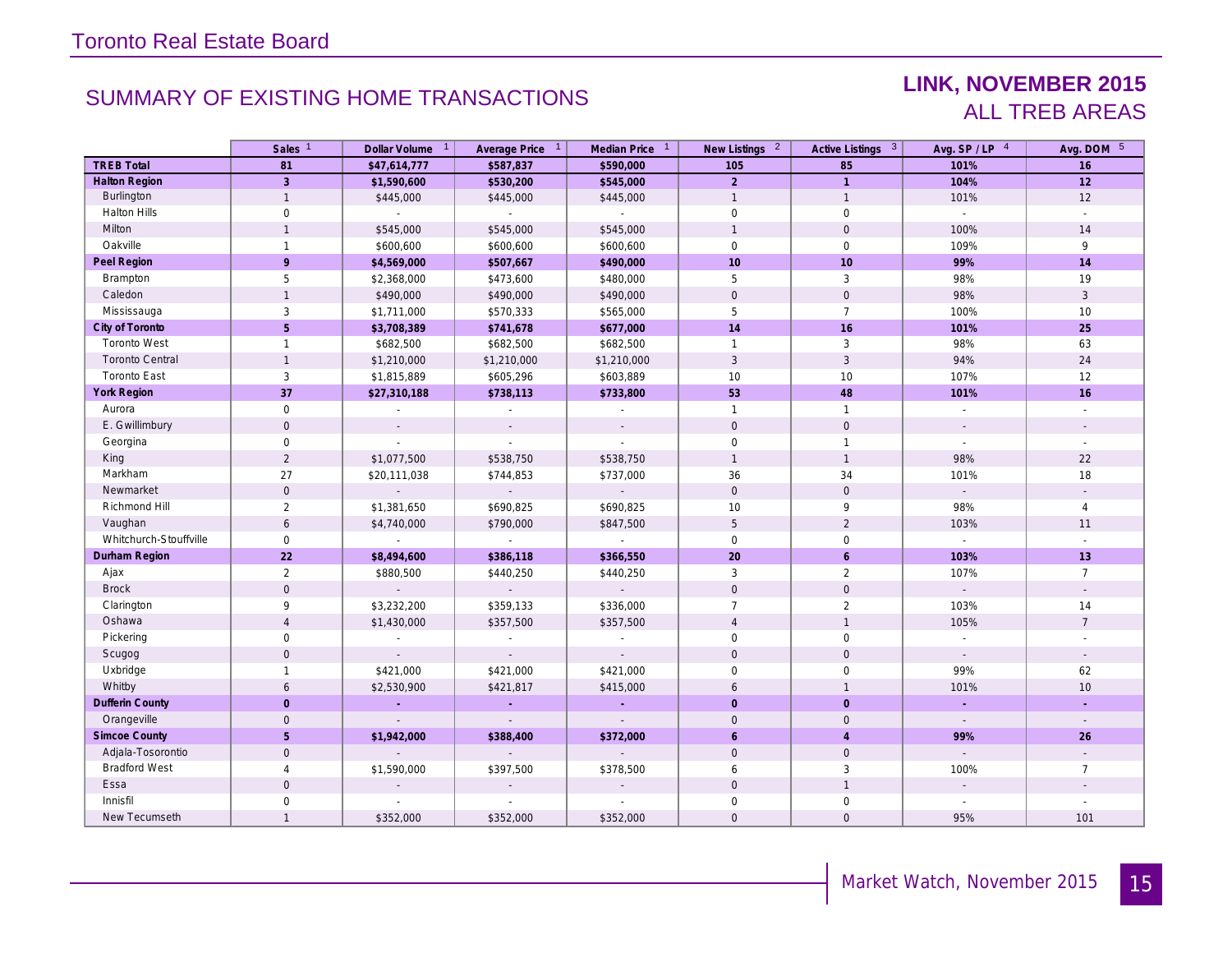# SUMMARY OF EXISTING HOME TRANSACTIONS **LINK, NOVEMBER 2015** CITY OF TORONTO MUNICIPAL BREAKDOWN

|                        | Sales <sup>1</sup>  | Dollar Volume <sup>1</sup>  | Average Price 1             | Median Price 1              | New Listings <sup>2</sup> | Active Listings 3   | Avg. $SP / LP$ <sup>4</sup> | Avg. DOM 5               |
|------------------------|---------------------|-----------------------------|-----------------------------|-----------------------------|---------------------------|---------------------|-----------------------------|--------------------------|
| <b>TREB Total</b>      | 81                  | \$47,614,777                | \$587,837                   | \$590,000                   | 105                       | 85                  | 101%                        | 16                       |
| City of Toronto Total  | $5\phantom{.}$      | \$3,708,389                 | \$741,678                   | \$677,000                   | 14                        | 16                  | 101%                        | 25                       |
| <b>Toronto West</b>    | $\overline{1}$      | \$682,500                   | \$682,500                   | \$682,500                   | $\overline{1}$            | $\overline{3}$      | 98%                         | 63                       |
| Toronto W01            | $\mathsf{O}$        | $\sim$                      | $\sim$                      | $\sim$                      | $\mathbf 0$               | $\overline{0}$      | $\sim$                      | $\sim$                   |
| Toronto W02            | $\mathbf 0$         | $\sim$                      | $\mathcal{L}^{\mathcal{A}}$ | $\sim$                      | $\mathbf 0$               | $\mathbf 0$         | $\mathbf{r}$                |                          |
| Toronto W03            | $\mathsf{O}\xspace$ | $\sim$                      |                             |                             | $\mathbf 0$               | $\mathbf 0$         | $\overline{\phantom{a}}$    |                          |
| Toronto W04            | $\mathbf 0$         | $\mathcal{L}$               | $\mathcal{L}$               | $\mathbb{Z}^2$              | $\mathbf 0$               | $\mathbf 0$         | $\sim$                      | $\sim$                   |
| Toronto W05            | $\mathbf{1}$        | \$682,500                   | \$682,500                   | \$682,500                   | $\mathbf 0$               | $\mathbf 0$         | 98%                         | 63                       |
| Toronto W06            | $\mathbf 0$         | $\mathcal{L}_{\mathcal{A}}$ |                             |                             | $\mathbf{0}$              | $\mathbf{0}$        |                             |                          |
| Toronto W07            | $\mathsf{O}$        | $\sim$                      |                             | $\sim$                      | $\mathbf 0$               | $\mathbf 0$         | $\sim$                      | $\overline{\phantom{a}}$ |
| Toronto W08            | $\mathbf 0$         | $\sim$                      |                             |                             | $\mathbf 0$               | $\mathsf{O}\xspace$ | $\sim$                      |                          |
| Toronto W09            | 0                   |                             |                             |                             | $\mathbf{1}$              | $\mathbf{1}$        |                             |                          |
| Toronto W10            | $\mathsf{O}\xspace$ | $\mathcal{L}$               |                             | $\overline{\phantom{a}}$    | $\mathbf 0$               | $\overline{2}$      | $\mathcal{L}_{\mathcal{A}}$ |                          |
| <b>Toronto Central</b> | $\mathbf{1}$        | \$1,210,000                 | \$1,210,000                 | \$1,210,000                 | $\overline{3}$            | $\overline{3}$      | 94%                         | 24                       |
| Toronto C01            | $\mathbf 0$         |                             |                             |                             | $\mathbf 0$               | $\mathbf 0$         |                             |                          |
| Toronto C02            | $\mathsf{O}$        |                             |                             |                             | $\mathbf 0$               | $\mathbf 0$         |                             |                          |
| Toronto C03            | $\mathbf 0$         |                             |                             |                             | $\mathbf 0$               | $\mathbf 0$         |                             |                          |
| Toronto C04            | 0                   |                             |                             |                             | $\mathbf 0$               | $\mathbf 0$         |                             |                          |
| Toronto C06            | $\mathbf 0$         |                             |                             |                             | $\mathbf 0$               | $\mathbf 0$         |                             |                          |
| Toronto C07            | $\mathsf{O}\xspace$ | $\sim$                      |                             | $\overline{\phantom{a}}$    | $\mathbf 0$               | $\overline{1}$      | $\overline{\phantom{a}}$    |                          |
| Toronto C08            | $\mathsf{O}\xspace$ |                             |                             |                             | $\mathsf 0$               | $\mathsf{O}\xspace$ |                             |                          |
| Toronto C09            | $\mathsf{O}$        |                             |                             | $\overline{a}$              | $\mathbf 0$               | $\mathsf{O}\xspace$ |                             |                          |
| Toronto C10            | $\mathbf 0$         |                             |                             |                             | $\mathbf 0$               | $\mathbf 0$         |                             |                          |
| Toronto C11            | 0                   |                             |                             |                             | $\mathbf 0$               | $\mathbf 0$         |                             |                          |
| Toronto C12            | $\mathbf 0$         |                             |                             | $\mathcal{L}$               | $\mathbf 0$               | $\mathbf 0$         | $\blacksquare$              |                          |
| Toronto C13            | $\mathbf 0$         | $\mathcal{L}_{\mathcal{A}}$ | $\overline{\phantom{a}}$    | $\mathcal{L}_{\mathcal{A}}$ | $\mathbf 0$               | $\mathbf 0$         | $\sim$                      | $\overline{\phantom{a}}$ |
| Toronto C14            | $\mathbf{1}$        | \$1,210,000                 | \$1,210,000                 | \$1,210,000                 | $\mathsf{O}\xspace$       | $\mathsf{O}$        | 94%                         | 24                       |
| Toronto C15            | $\mathbf 0$         | $\sim$                      | $\mathbb{Z}^{\mathbb{Z}}$   | $\sim$                      | 3                         | $\overline{2}$      | $\mathbb{Z}^{\mathbb{Z}}$   | $\sim$                   |
| <b>Toronto East</b>    | $\overline{3}$      | \$1,815,889                 | \$605,296                   | \$603,889                   | 10                        | 10                  | 107%                        | 12                       |
| Toronto E01            | $\mathbf 0$         |                             |                             |                             | $\mathbf 0$               | $\mathbf 0$         |                             |                          |
| Toronto E02            | $\mathbf 0$         | $\sim$                      |                             |                             | $\mathbf{0}$              | $\mathbf{0}$        |                             | $\overline{\phantom{a}}$ |
| Toronto E03            | $\mathbf 0$         | $\sim$                      | $\sim$                      | $\sim$                      | $\mathbf 0$               | $\mathbf 0$         | $\sim$                      | $\overline{\phantom{a}}$ |
| Toronto E04            | $\mathbf 0$         | $\overline{a}$              |                             | $\mathbf{r}$                | $\mathbf 0$               | $\mathbb O$         | $\overline{a}$              |                          |
| Toronto E05            | 0                   |                             |                             |                             | 4                         | $\mathbf{3}$        |                             |                          |
| Toronto E06            | $\mathsf{O}\xspace$ | $\mathbf{r}$                | $\mathbf{r}$                | $\overline{\phantom{a}}$    | $\mathbf 0$               | $\mathsf{O}$        | $\mathcal{L}_{\mathcal{A}}$ | $\sim$                   |
| Toronto E07            | $\overline{2}$      | \$1,280,889                 | \$640,445                   | \$640,445                   | $\overline{2}$            | 3                   | 107%                        | 12                       |
| Toronto E08            | $\mathsf{O}\xspace$ |                             |                             |                             | $\mathbf{1}$              | $\mathbf{1}$        |                             |                          |
| Toronto E09            | $\mathbf 0$         |                             |                             |                             | $\mathbf 0$               | $\mathbf 0$         |                             |                          |
| Toronto E10            | $\mathbf 0$         | $\sim$                      |                             |                             | $\mathbf 0$               | $\mathsf{O}\xspace$ |                             |                          |
| Toronto E11            | $\mathbf{1}$        | \$535,000                   | \$535,000                   | \$535,000                   | 3                         | 3                   | 107%                        | 14                       |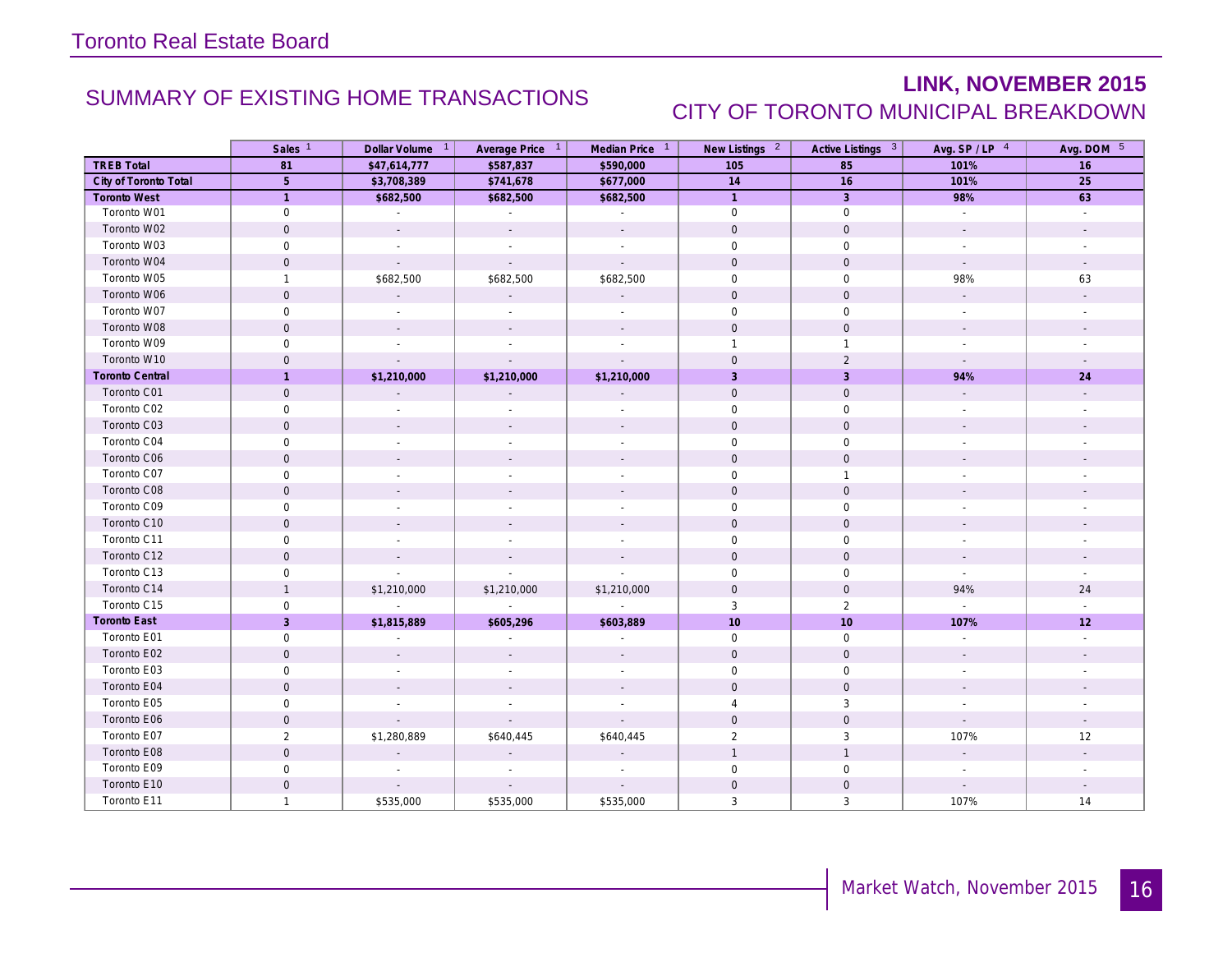### SUMMARY OF EXISTING HOME TRANSACTIONS **ATTACHED/ROW/TOWNHOUSE, NOVEMBER 2015** ALL TREB AREAS

|                        | Sales <sup>1</sup>  | Dollar Volume 1 | Average Price 1 | Median Price 1              | New Listings <sup>2</sup> | Active Listings 3   | Avg. SP/LP 4 | Avg. DOM 5 |
|------------------------|---------------------|-----------------|-----------------|-----------------------------|---------------------------|---------------------|--------------|------------|
| <b>TREB Total</b>      | 560                 | \$296,796,367   | \$529,994       | \$492,900                   | 617                       | 502                 | 101%         | 17         |
| <b>Halton Region</b>   | 96                  | \$47,963,900    | \$499,624       | \$474,000                   | 96                        | 86                  | 100%         | 16         |
| <b>Burlington</b>      | 8                   | \$4,010,900     | \$501,363       | \$479,000                   | 13                        | 11                  | 99%          | 23         |
| <b>Halton Hills</b>    | 6                   | \$2,579,500     | \$429,917       | \$422,500                   | 5                         | 5                   | 101%         | 15         |
| Milton                 | 46                  | \$20,400,000    | \$443,478       | \$439,850                   | 40                        | 19                  | 100%         | 13         |
| Oakville               | 36                  | \$20,973,500    | \$582,597       | \$552,500                   | 38                        | 51                  | 100%         | 20         |
| Peel Region            | 113                 | \$50,207,655    | \$444,316       | \$439,000                   | 114                       | 87                  | 99%          | 18         |
| Brampton               | 79                  | \$33,590,900    | \$425,201       | \$430,000                   | 73                        | 46                  | 100%         | 16         |
| Caledon                | 14                  | \$6,225,605     | \$444,686       | \$435,000                   | $5\phantom{.0}$           | 5                   | 98%          | 27         |
| Mississauga            | 20                  | \$10,391,150    | \$519,558       | \$526,000                   | 36                        | 36                  | 100%         | 18         |
| City of Toronto        | 79                  | \$55,930,864    | \$707,986       | \$667,000                   | 113                       | 112                 | 100%         | 22         |
| <b>Toronto West</b>    | 24                  | \$15,055,600    | \$627,317       | \$613,000                   | 36                        | 29                  | 100%         | 17         |
| <b>Toronto Central</b> | 31                  | \$26,979,290    | \$870,300       | \$800,000                   | 38                        | 46                  | 100%         | $30\,$     |
| <b>Toronto East</b>    | 24                  | \$13,895,974    | \$578,999       | \$551,900                   | 39                        | 37                  | 102%         | 15         |
| <b>York Region</b>     | 167                 | \$104,659,068   | \$626,701       | \$630,000                   | 192                       | 160                 | 101%         | 18         |
| Aurora                 | $\overline{7}$      | \$3,697,000     | \$528,143       | \$535,000                   | 8                         | 10                  | 101%         | 15         |
| E. Gwillimbury         | $\overline{4}$      | \$1,499,000     | \$374,750       | \$375,000                   | $\overline{4}$            | 5                   | 99%          | 22         |
| Georgina               | 8                   | \$2,901,500     | \$362,688       | \$354,000                   | 6                         | 9                   | 98%          | 14         |
| King                   | $\overline{2}$      | \$1,730,000     | \$865,000       | \$865,000                   | 6                         | 8                   | 99%          | 39         |
| Markham                | 60                  | \$39,841,968    | \$664,033       | \$651,250                   | 55                        | 35                  | 103%         | 17         |
| Newmarket              | 17                  | \$9,141,500     | \$537,735       | \$540,000                   | 16                        | 6                   | 101%         | 12         |
| Richmond Hill          | 27                  | \$19,324,800    | \$715,733       | \$720,000                   | 42                        | 39                  | 101%         | 20         |
| Vaughan                | 37                  | \$24,139,100    | \$652,408       | \$633,500                   | 51                        | 46                  | 100%         | 20         |
| Whitchurch-Stouffville | 5                   | \$2,384,200     | \$476,840       | \$480,000                   | $\overline{4}$            | 2                   | 102%         | 17         |
| Durham Region          | 91                  | \$33,233,925    | \$365,208       | \$373,000                   | 91                        | 44                  | 101%         | 13         |
| Ajax                   | 28                  | \$11,208,925    | \$400,319       | \$396,000                   | 26                        | 15                  | 100%         | 15         |
| <b>Brock</b>           | $\mathsf{O}\xspace$ | $\mathbf{r}$    | $\mathcal{L}$   | $\mathbb{Z}^2$              | $\mathsf{O}\xspace$       | $\mathsf{O}\xspace$ |              |            |
| Clarington             | 22                  | \$6,663,100     | \$302,868       | \$303,950                   | 17                        | $\overline{2}$      | 101%         | 9          |
| Oshawa                 | 10 <sup>°</sup>     | \$3,058,400     | \$305,840       | \$330,000                   | 9                         | $\mathbf{1}$        | 99%          | 18         |
| Pickering              | $\overline{7}$      | \$2,862,000     | \$408,857       | \$407,000                   | 9                         | 10                  | 103%         | 12         |
| Scugog                 | $\mathbf 0$         |                 |                 |                             | $\mathbf{0}$              | $\mathbf 0$         |              |            |
| Uxbridge               | $\mathbf{1}$        | \$456,000       | \$456,000       | \$456,000                   | $\mathbf{1}$              | 3                   | 97%          | 13         |
| Whitby                 | 23                  | \$8,985,500     | \$390,674       | \$389,900                   | 29                        | 13                  | 101%         | 13         |
| <b>Dufferin County</b> | $\overline{2}$      | \$642,500       | \$321,250       | \$321,250                   | $\overline{1}$            | $\overline{5}$      | 98%          | 12         |
| Orangeville            | $\overline{2}$      | \$642,500       | \$321,250       | \$321,250                   | $\mathbf{1}$              | $\sqrt{5}$          | 98%          | 12         |
| <b>Simcoe County</b>   | 12                  | \$4,158,455     | \$346,538       | \$323,125                   | 10                        | $\boldsymbol{8}$    | 100%         | 24         |
| Adjala-Tosorontio      | $\mathsf{O}\xspace$ |                 |                 | $\mathcal{L}^{\mathcal{A}}$ | $\mathbf 0$               | $\mathbf 0$         |              |            |
| <b>Bradford West</b>   | 3                   | \$1,334,900     | \$444,967       | \$455,000                   | 3                         | 2                   | 99%          | 30         |
| Essa                   | $\overline{2}$      | \$568,000       | \$284,000       | \$284,000                   | $\mathbf{1}$              | $\overline{1}$      | 99%          | 14         |
| Innisfil               | $\overline{2}$      | \$639,900       | \$319,950       | \$319,950                   | 3                         | 2                   | 98%          | 26         |
| New Tecumseth          | 5                   | \$1,615,655     | \$323,131       | \$315,000                   | $\mathbf{3}$              | $\overline{3}$      | 101%         | 23         |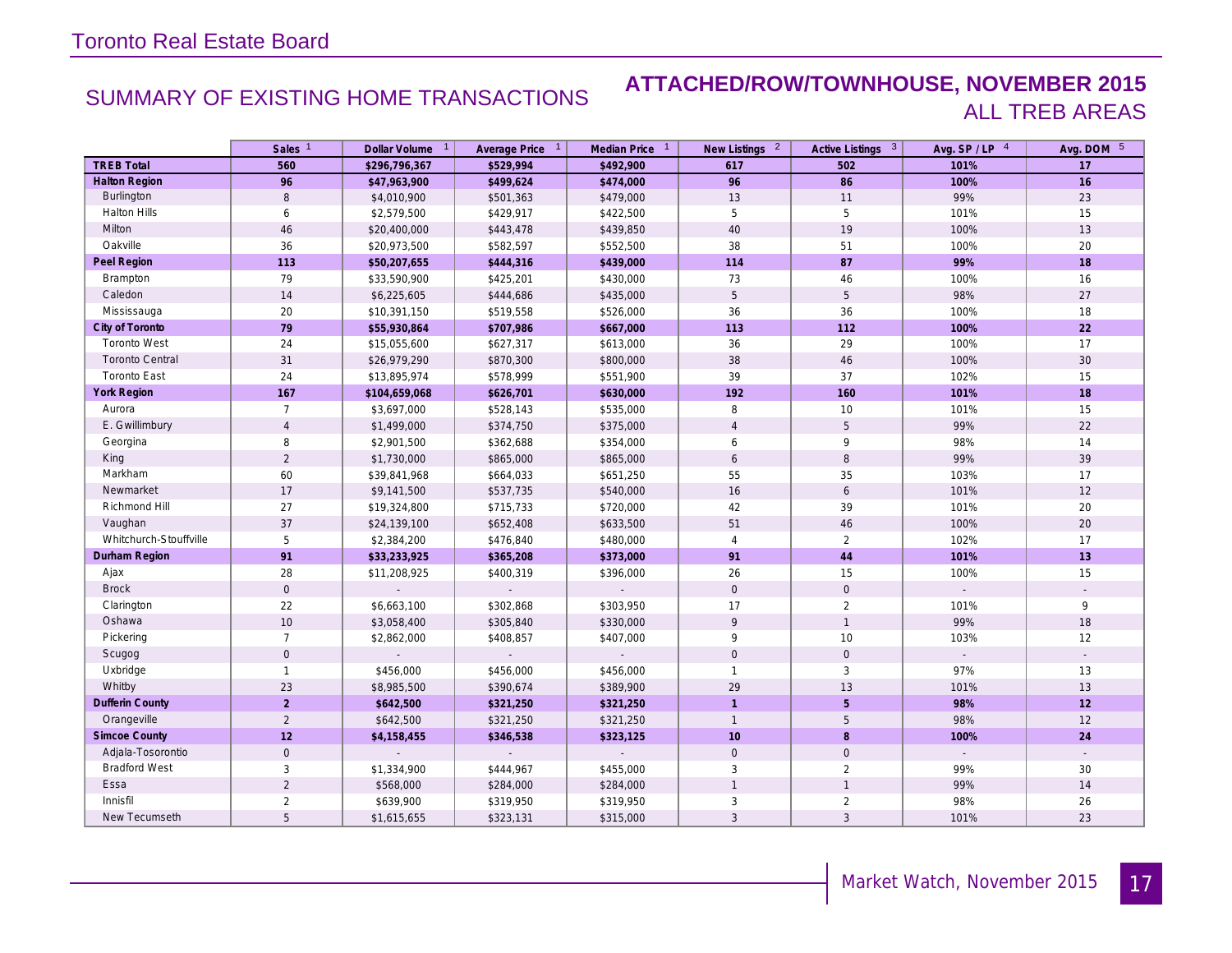## SUMMARY OF EXISTING HOME TRANSACTIONS **ATTACHED/ROW/TOWNHOUSE, NOVEMBER 2015** CITY OF TORONTO MUNICIPAL BREAKDOWN

|                        | Sales <sup>1</sup> | Dollar Volume 1 | Average Price 1 | Median Price 1  | New Listings 2      | Active Listings 3 | Avg. $SP / LP$ <sup>4</sup> | Avg. DOM 5      |
|------------------------|--------------------|-----------------|-----------------|-----------------|---------------------|-------------------|-----------------------------|-----------------|
| <b>TREB Total</b>      | 560                | \$296,796,367   | \$529,994       | \$492,900       | 617                 | 502               | 101%                        | 17              |
| City of Toronto Total  | 79                 | \$55,930,864    | \$707,986       | \$667,000       | 113                 | 112               | 100%                        | 22              |
| <b>Toronto West</b>    | 24                 | \$15,055,600    | \$627,317       | \$613,000       | 36                  | 29                | 100%                        | 17              |
| Toronto W01            | 3                  | \$2,271,000     | \$757,000       | \$611,000       | 6                   | 5                 | 101%                        | 23              |
| Toronto W02            | $\overline{3}$     | \$1,735,000     | \$578,333       | \$520,000       | 5                   | $\overline{3}$    | 104%                        | 13              |
| Toronto W03            | $\mathbf{1}$       | \$622,500       | \$622,500       | \$622,500       | $\mathbf{1}$        | $\overline{1}$    | 96%                         | 56              |
| Toronto W04            | $\mathbf{1}$       | \$565,000       | \$565,000       | \$565,000       | $\mathbf{3}$        | $\overline{1}$    | 107%                        | 10              |
| Toronto W05            | 6                  | \$2,872,000     | \$478,667       | \$469,500       | 3                   | $\overline{1}$    | 98%                         | 13              |
| Toronto W06            | 6                  | \$4,421,100     | \$736,850       | \$732,500       | 9                   | 8                 | 100%                        | $\overline{7}$  |
| Toronto W07            | $\mathbf{1}$       | \$691,000       | \$691,000       | \$691,000       | 4                   | $\overline{4}$    | 95%                         | 38              |
| Toronto W08            | $\overline{2}$     | \$1,385,000     | \$692,500       | \$692,500       | 5                   | $\boldsymbol{6}$  | 103%                        | 11              |
| Toronto W09            | 0                  | $\sim$          | $\sim$          | $\sim 10^{-11}$ | $\mathsf{O}\xspace$ | $\mathbf 0$       | $\mathbb{R}^2$              |                 |
| Toronto W10            | $\mathbf{1}$       | \$493,000       | \$493,000       | \$493,000       | $\mathbf 0$         | $\mathbf 0$       | 99%                         | 57              |
| <b>Toronto Central</b> | 31                 | \$26,979,290    | \$870,300       | \$800,000       | 38                  | 46                | 100%                        | 30              |
| Toronto C01            | 9                  | \$6,569,800     | \$729,978       | \$750,000       | 20                  | 17                | 100%                        | 18              |
| Toronto C02            | $\overline{4}$     | \$2,895,000     | \$723,750       | \$705,000       | 6                   | 9                 | 99%                         | 34              |
| Toronto C03            | $\Omega$           | $\sim$          | $\sim$          | $\sim$ $^{-1}$  | $\Omega$            | $\overline{2}$    | $\sim$                      |                 |
| Toronto C04            | 3                  | \$3,845,000     | \$1,281,667     | \$1,400,000     | $\mathbf{1}$        | $\overline{1}$    | 96%                         | 44              |
| Toronto C06            | $\mathbf{1}$       | \$800,000       | \$800,000       | \$800,000       | $\mathbf{0}$        | $\mathbf 0$       | 95%                         | 76              |
| Toronto C07            | $\mathbf{1}$       | \$815,000       | \$815,000       | \$815,000       | $\mathbf{1}$        | $\overline{1}$    | 99%                         | 14              |
| Toronto C08            | $\overline{7}$     | \$6,715,000     | \$959,286       | \$970,000       | $\overline{4}$      | 5                 | 103%                        | 13              |
| Toronto C09            | $\mathbf{1}$       | \$880,000       | \$880,000       | \$880,000       | 0                   | $\mathbf 0$       | 102%                        | 13              |
| Toronto C10            | $\mathbf{1}$       | \$1,175,000     | \$1,175,000     | \$1,175,000     | $\overline{2}$      | $\mathbf{3}$      | 98%                         | 19              |
| Toronto C11            | 0                  |                 |                 |                 | $\mathbf 0$         | $\mathbf{1}$      |                             |                 |
| Toronto C12            | $\mathbf{O}$       | $\sim$          | $\sim$          | $\sim$          | $\mathbf{0}$        | $\mathbf 0$       | $\sim$                      | $\sim$          |
| Toronto C13            | 3                  | \$2,296,490     | \$765,497       | \$766,500       | 3                   | 3                 | 97%                         | 87              |
| Toronto C14            | $\mathbf{1}$       | \$988,000       | \$988,000       | \$988,000       | $\mathbf{1}$        | $\overline{4}$    | 99%                         | 30 <sup>°</sup> |
| Toronto C15            | $\mathbf 0$        | $\sim$          | $\sim$          | $\sim$          | $\mathbf 0$         | $\mathbf 0$       | $\mathcal{L}^{\pm}$         | $\sim$          |
| <b>Toronto East</b>    | 24                 | \$13,895,974    | \$578,999       | \$551,900       | 39                  | 37                | 102%                        | 15              |
| Toronto E01            | 5                  | \$3,824,524     | \$764,905       | \$673,000       | 6                   | 5                 | 108%                        | 9               |
| Toronto E02            | $\overline{2}$     | \$1,294,850     | \$647,425       | \$647,425       | $\mathbf{1}$        | $\overline{1}$    | 105%                        | 20              |
| Toronto E03            | $\overline{2}$     | \$1,316,800     | \$658,400       | \$658,400       | 3                   | $\overline{4}$    | 102%                        | 15              |
| Toronto E04            | $\mathbf{3}$       | \$1,837,000     | \$612,333       | \$610,000       | $\,8\,$             | $\overline{7}$    | 98%                         | 28              |
| Toronto E05            | $\overline{2}$     | \$1,059,800     | \$529,900       | \$529,900       | $\mathbf 0$         | $\mathbf 0$       | 101%                        | 10              |
| Toronto E06            | $\mathbf{1}$       | \$355,000       | \$355,000       | \$355,000       | $\mathsf{O}\xspace$ | $\mathbf 0$       | 99%                         | 13              |
| Toronto E07            | 0                  | $\sim$          | $\sim$          | $\sim$          | $\overline{4}$      | $\overline{4}$    | $\mathbb{Z}^2$              |                 |
| Toronto E08            | $\mathbf{1}$       | \$480,000       | \$480,000       | \$480,000       | $\overline{4}$      | $\overline{4}$    | 100%                        | $\overline{2}$  |
| Toronto E09            | $\mathbf 0$        |                 |                 | $\sim$          | $\mathbf 0$         | $\mathbf 0$       | $\sim$                      | $\sim$          |
| Toronto E10            | 3                  | \$1,535,500     | \$511,833       | \$503,000       |                     | $\overline{4}$    | 99%                         | 14              |
| Toronto E11            | 5                  | \$2,192,500     | \$438,500       | \$430,000       | 9                   | 8                 | 98%                         | 18              |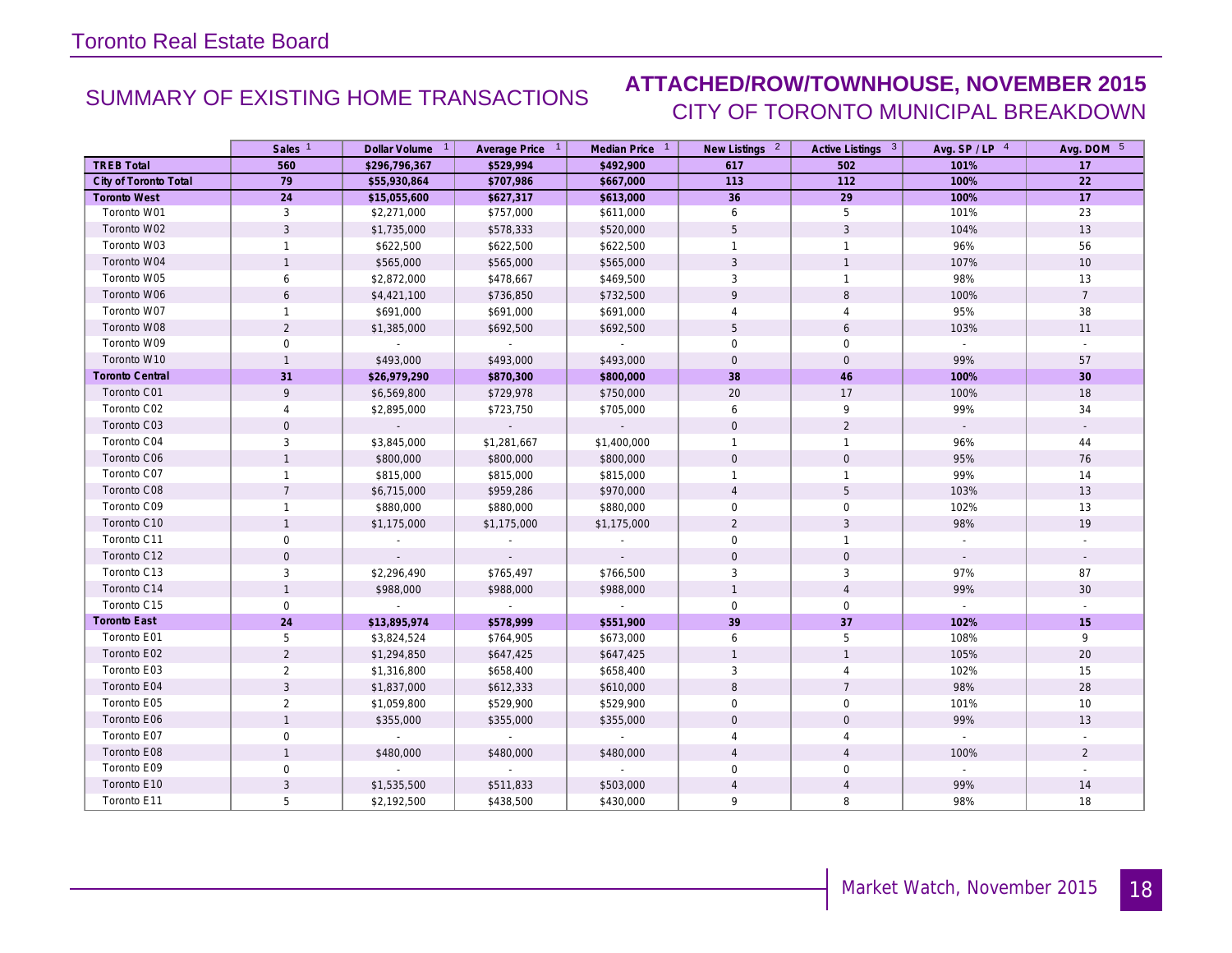### SUMMARY OF EXISTING HOME TRANSACTIONS **CO-OP APARTMENT, NOVEMBER 2015** ALL TREB AREAS

|                        | Sales <sup>1</sup>  | Dollar Volume 1             | Average Price 1          | Median Price 1              | New Listings <sup>2</sup> | Active Listings 3   | Avg. SP/LP 4                | Average DOM <sup>5</sup>    |
|------------------------|---------------------|-----------------------------|--------------------------|-----------------------------|---------------------------|---------------------|-----------------------------|-----------------------------|
| <b>TREB Total</b>      | $\overline{9}$      | \$3,405,000                 | \$378,333                | \$320,000                   | 13                        | $\overline{22}$     | 98%                         | 35                          |
| <b>Halton Region</b>   | $\overline{0}$      | ÷.                          | ÷.                       | L.                          | $\overline{0}$            | $\mathbf{0}$        | L.                          | L,                          |
| Burlington             | $\mathsf{O}\xspace$ | $\mathbf{r}$                | $\mathbf{r}$             | $\mathcal{L}$               | $\mathbf 0$               | $\mathsf{O}$        |                             |                             |
| Halton Hills           | $\mathsf{O}$        |                             | $\overline{\phantom{a}}$ | $\overline{a}$              | $\mathsf{O}$              | $\mathsf{O}\xspace$ |                             |                             |
| Milton                 | $\mathbf{0}$        | $\overline{\phantom{a}}$    | $\blacksquare$           | $\overline{\phantom{a}}$    | $\mathbf{0}$              | $\mathbf 0$         | $\overline{\phantom{a}}$    |                             |
| Oakville               | $\mathsf{O}$        | ÷,                          | $\sim$                   | ÷.                          | $\mathbf 0$               | $\mathsf{O}\xspace$ | $\mathcal{L}_{\mathcal{A}}$ | ÷,                          |
| Peel Region            | $\overline{0}$      | ÷.                          | ÷.                       | ÷,                          | $\mathbf{0}$              | $\mathbf{0}$        | $\mathcal{L}$               | $\mathcal{L}$               |
| Brampton               | $\mathsf{O}\xspace$ | $\sim$                      | $\sim$                   | $\mathbb{Z}^2$              | $\mathsf{O}$              | $\mathsf{O}$        | $\mathcal{L}_{\mathcal{A}}$ | $\mathcal{L}_{\mathcal{A}}$ |
| Caledon                | $\mathbf 0$         | $\mathbf{r}$                | $\sim$                   | $\mathbf{r}$                | $\mathbf 0$               | $\mathsf{O}$        | $\sim$                      | $\overline{\phantom{a}}$    |
| Mississauga            | $\mathsf{O}$        |                             |                          | $\overline{a}$              | $\mathsf{O}\xspace$       | $\mathsf{O}\xspace$ | $\sim$                      |                             |
| City of Toronto        | $\overline{9}$      | \$3,405,000                 | \$378,333                | \$320,000                   | 13                        | 22                  | 98%                         | 35                          |
| <b>Toronto West</b>    | $\overline{2}$      | \$363,000                   | \$181,500                | \$181,500                   | 5                         | $\, 8$              | 97%                         | $26\,$                      |
| <b>Toronto Central</b> | 5                   | \$2,557,000                 | \$511,400                | \$413,000                   | 5                         | 11                  | 98%                         | 33                          |
| <b>Toronto East</b>    | $\overline{2}$      | \$485,000                   | \$242,500                | \$242,500                   | $\sqrt{3}$                | $\mathbf{3}$        | 101%                        | $47\,$                      |
| York Region            | $\overline{0}$      | ÷.                          | ÷.                       | ÷.                          | $\mathbf{0}$              | $\mathbf{0}$        | ÷.                          | ÷.                          |
| Aurora                 | $\mathsf{O}\xspace$ | $\sim$                      | $\sim$                   | $\sim$                      | $\mathbf 0$               | $\mathsf{O}$        | $\sim$                      | $\sim$                      |
| E. Gwillimbury         | $\mathsf{O}$        | $\mathbf{r}$                | $\mathbf{r}$             | $\mathbf{r}$                | $\mathbf 0$               | $\mathsf{O}$        | $\mathbf{r}$                | $\mathbf{r}$                |
| Georgina               | $\mathsf{O}\xspace$ | $\sim$                      | $\sim$                   | $\overline{\phantom{a}}$    | $\mathsf{O}\xspace$       | $\mathsf{O}\xspace$ | $\mathcal{L}_{\mathcal{A}}$ |                             |
| King                   | $\mathbf 0$         | $\sim$                      | $\sim$                   | $\sim$                      | $\mathbf 0$               | $\mathbf 0$         | $\mathcal{L}$               |                             |
| Markham                | $\mathsf{O}$        | $\overline{a}$              | $\overline{\phantom{a}}$ | $\overline{a}$              | $\mathsf{O}\xspace$       | $\mathsf{O}\xspace$ | $\sim$                      |                             |
| Newmarket              | $\mathsf{O}$        |                             | $\overline{\phantom{a}}$ | $\mathcal{L}$               | $\mathsf{O}\xspace$       | $\mathbf 0$         | $\overline{\phantom{a}}$    |                             |
| Richmond Hill          | $\mathsf{O}\xspace$ | $\overline{\phantom{a}}$    | $\sim$                   | $\overline{a}$              | $\mathsf{O}\xspace$       | $\mathsf{O}\xspace$ |                             |                             |
| Vaughan                | $\mathbf 0$         | $\mathcal{L}_{\mathcal{A}}$ | $\blacksquare$           | $\mathcal{L}$               | $\mathbf 0$               | $\mathsf{O}$        | $\overline{\phantom{a}}$    |                             |
| Whitchurch-Stouffville | $\mathsf{O}$        |                             | $\overline{\phantom{a}}$ | $\overline{a}$              | $\mathbf 0$               | $\mathsf{O}\xspace$ | $\overline{\phantom{a}}$    |                             |
| Durham Region          | $\overline{0}$      | ÷.                          | $\sim$                   | ÷.                          | $\mathbf{0}$              | $\mathbf{0}$        | ÷.                          | ÷.                          |
| Ajax                   | $\mathsf{O}$        | $\sim$                      | $\sim$                   | $\mathcal{L}_{\mathcal{A}}$ | $\mathbf 0$               | $\mathsf{O}\xspace$ | $\sim$                      | $\sim$                      |
| <b>Brock</b>           | $\mathsf{O}$        | $\overline{a}$              | $\overline{a}$           | $\sim$                      | $\mathsf{O}\xspace$       | $\mathbf 0$         | $\mathbf{r}$                | $\overline{a}$              |
| Clarington             | $\mathbf 0$         | $\overline{\phantom{a}}$    | $\overline{\phantom{a}}$ | $\overline{\phantom{a}}$    | $\mathsf{O}\xspace$       | $\mathsf{O}\xspace$ | $\overline{\phantom{a}}$    |                             |
| Oshawa                 | $\mathsf{O}$        |                             |                          | $\overline{a}$              | $\mathbf 0$               | $\mathsf{O}\xspace$ |                             |                             |
| Pickering              | $\mathbf 0$         | $\overline{\phantom{a}}$    | $\overline{\phantom{a}}$ | $\overline{\phantom{a}}$    | $\mathbf 0$               | $\mathsf 0$         | $\overline{\phantom{a}}$    | $\overline{\phantom{a}}$    |
| Scugog                 | $\mathsf{O}$        |                             |                          | $\overline{a}$              | $\mathbf 0$               | $\mathsf{O}\xspace$ |                             |                             |
| Uxbridge               | $\mathbf 0$         | $\overline{\phantom{a}}$    |                          | $\overline{\phantom{a}}$    | $\mathsf{O}\xspace$       | $\mathbf 0$         |                             |                             |
| Whitby                 | $\mathbf 0$         |                             |                          | $\overline{\phantom{a}}$    | $\mathbf 0$               | $\mathbf 0$         |                             |                             |
| <b>Dufferin County</b> | $\overline{0}$      |                             |                          |                             | $\overline{0}$            | $\mathbf{0}$        |                             |                             |
| Orangeville            | $\mathbb O$         | $\sim$                      | $\overline{\phantom{a}}$ | $\overline{\phantom{a}}$    | $\mathsf{O}$              | $\mathbf 0$         |                             | $\overline{\phantom{a}}$    |
| Simcoe County          | $\mathbf 0$         |                             | ×.                       | u.                          | $\mathbf{0}$              | $\mathbf 0$         |                             | ÷                           |
| Adjala-Tosorontio      | $\mathbf 0$         |                             |                          | $\overline{a}$              | $\mathsf{O}$              | $\mathsf{O}\xspace$ |                             |                             |
| <b>Bradford West</b>   | $\mathbf 0$         |                             |                          |                             | $\mathsf{O}\xspace$       | $\mathbf 0$         |                             |                             |
| Essa                   | $\mathsf{O}\xspace$ |                             |                          |                             | $\mathsf{O}\xspace$       | $\mathbf 0$         |                             |                             |
| Innisfil               | $\mathsf{O}$        |                             |                          |                             | $\mathsf{O}\xspace$       | $\mathsf{O}\xspace$ |                             |                             |
| New Tecumseth          | $\mathsf{O}\xspace$ | $\sim$                      | $\overline{\phantom{a}}$ | $\overline{\phantom{a}}$    | $\mathbf{0}$              | $\mathbf 0$         |                             | $\overline{\phantom{a}}$    |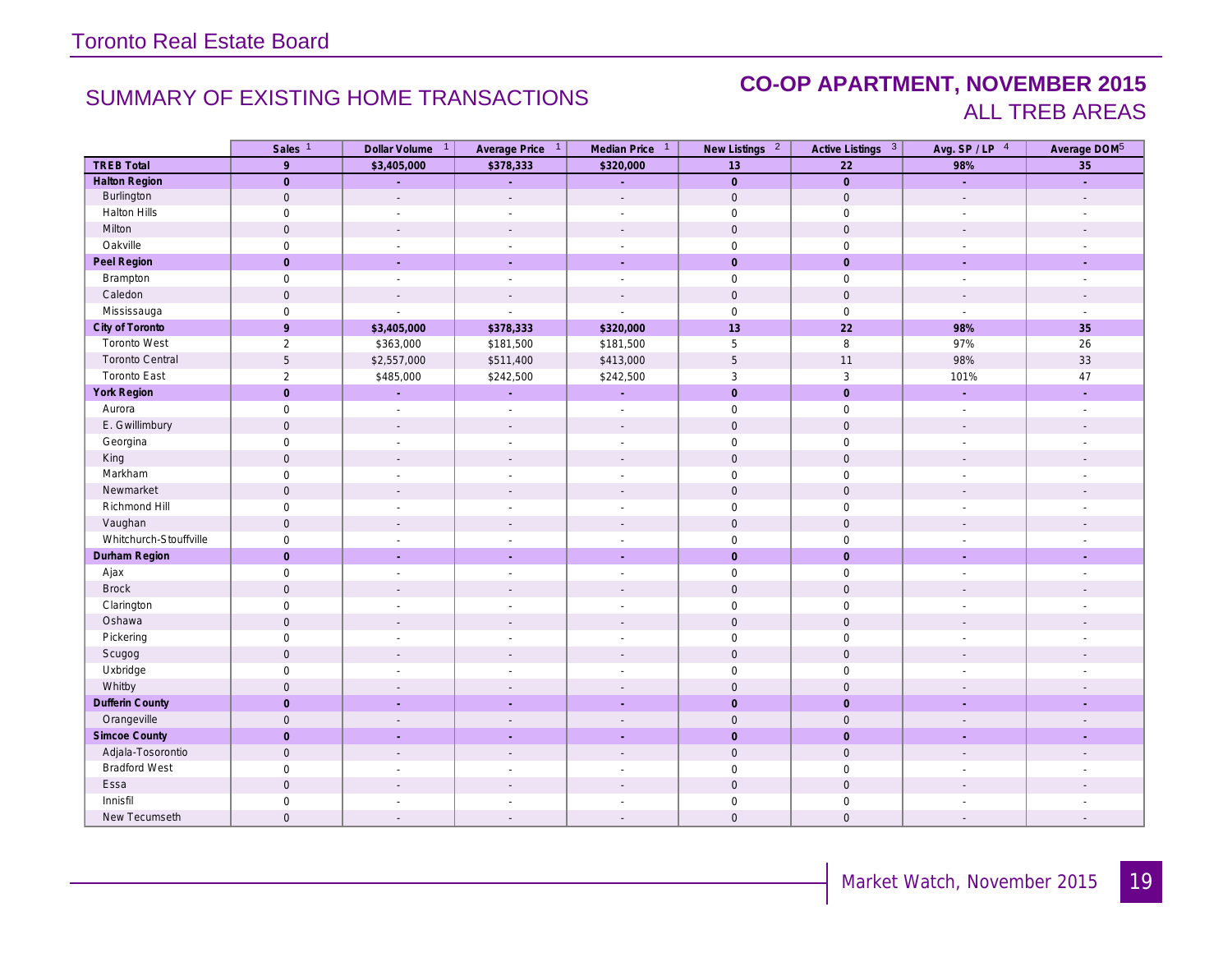## SUMMARY OF EXISTING HOME TRANSACTIONS **CO-OP APARTMENT, NOVEMBER 2015** CITY OF TORONTO MUNICIPAL BREAKDOWN

|                        | Sales <sup>1</sup>  | Dollar Volume <sup>1</sup> | Average Price 1 | Median Price 1 | New Listings 2      | Active Listings 3 | Avg. $SP / LP$ <sup>4</sup> | Avg. DOM 5               |
|------------------------|---------------------|----------------------------|-----------------|----------------|---------------------|-------------------|-----------------------------|--------------------------|
| <b>TREB Total</b>      | 9                   | \$3,405,000                | \$378,333       | \$320,000      | 13                  | 22                | 98%                         | 35                       |
| City of Toronto Total  | 9                   | \$3,405,000                | \$378,333       | \$320,000      | 13                  | 22                | 98%                         | 35                       |
| <b>Toronto West</b>    | $2^{\circ}$         | \$363,000                  | \$181,500       | \$181,500      | 5 <sup>1</sup>      | 8                 | 97%                         | 26                       |
| Toronto W01            | $\mathbf 0$         | $\sim$                     | $\sim$          | $\sim$         | $\mathbf{1}$        | $\mathbf{1}$      | $\mathbb{R}^2$              | $\sim$                   |
| Toronto W02            | $\mathbf 0$         |                            |                 |                | $\mathbf{1}$        | $\mathbf 0$       |                             |                          |
| Toronto W03            | $\mathbf 0$         | $\sim$                     |                 |                | $\mathbf 0$         | $\mathbf 0$       |                             |                          |
| Toronto W04            | $\mathbf{O}$        |                            |                 |                | $\mathbf{0}$        | $\mathbf{0}$      |                             |                          |
| Toronto W05            | $\mathbf 0$         |                            |                 |                | $\mathbf 0$         | $\mathbf 0$       |                             |                          |
| Toronto W06            | $\mathbf 0$         | $\sim$                     |                 |                | $\mathbf{0}$        | $\mathbf 0$       | $\sim$                      | $\overline{\phantom{a}}$ |
| Toronto W07            | $\mathbf{1}$        | \$180,000                  | \$180,000       | \$180,000      | $\mathbf 0$         | 3                 | 96%                         | 40                       |
| Toronto W08            | $\mathbf{1}$        | \$183,000                  | \$183,000       | \$183,000      | 2                   | $\mathbf{3}$      | 99%                         | 12                       |
| Toronto W09            | $\mathbf 0$         | $\sim$                     | $\sim$          | $\sim$         | $\mathbf 0$         | $\mathbf 0$       |                             |                          |
| Toronto W10            | $\mathbf{0}$        | $\sim$                     | $\sim$          | $\sim$         | $\mathbf{1}$        | $\mathbf{1}$      | $\sim$                      |                          |
| <b>Toronto Central</b> | 5                   | \$2,557,000                | \$511,400       | \$413,000      | 5                   | 11                | 98%                         | 33                       |
| Toronto C01            | $\mathbf{1}$        | \$413,000                  | \$413,000       | \$413,000      | $\mathbf{1}$        | $\mathbf 0$       | 99%                         | $\mathbf{3}$             |
| Toronto C02            | $\mathbf{1}$        | \$470,000                  | \$470,000       | \$470,000      | $\mathbf 0$         | 2                 | 94%                         | 70                       |
| Toronto C03            | $\overline{2}$      | \$467,000                  | \$233,500       | \$233,500      | $\sqrt{3}$          | $\mathbf{3}$      | 96%                         | 35                       |
| Toronto C04            | 0                   | $\sim$                     |                 | $\sim$         | $\mathbf{0}$        | $\mathbf 0$       |                             |                          |
| Toronto C06            | $\mathbf{0}$        | $\sim$                     |                 | $\sim$         | $\mathbf{0}$        | $\mathbf{0}$      | $\sim$                      |                          |
| Toronto C07            | $\mathbf 0$         | $\sim$                     |                 | $\overline{a}$ | $\mathbf 0$         | $\mathbf 0$       | $\overline{a}$              |                          |
| Toronto C08            | $\mathbf 0$         |                            |                 |                | $\mathbf{0}$        | $\mathbf{0}$      |                             |                          |
| Toronto C09            | $\mathbf{1}$        | \$1,207,000                | \$1,207,000     | \$1,207,000    | $\mathbf{1}$        | 5                 | 101%                        | 24                       |
| Toronto C10            | $\mathsf{O}$        | $\sim$                     |                 | $\sim$         | $\mathbf 0$         | $\mathsf{O}$      | $\sim$                      |                          |
| Toronto C11            | $\mathbf 0$         |                            |                 |                | $\Omega$            | $\mathbf 0$       |                             |                          |
| Toronto C12            | $\mathbf 0$         |                            |                 |                | $\mathbf 0$         | $\mathbf{0}$      |                             |                          |
| Toronto C13            | $\mathbf{0}$        | $\sim$                     |                 | $\sim$         | $\mathbf{0}$        | $\mathbf 0$       | $\overline{a}$              |                          |
| Toronto C14            | $\mathbf 0$         |                            |                 |                | $\mathbf{0}$        | $\mathbf 0$       |                             |                          |
| Toronto C15            | $\mathsf{O}\xspace$ | $\mathcal{L}$              | $\sim$          | $\sim$         | $\mathbf 0$         | $\overline{1}$    | $\mathcal{L}^{\pm}$         |                          |
| <b>Toronto East</b>    | $\overline{2}$      | \$485,000                  | \$242,500       | \$242,500      | $\overline{3}$      | $\overline{3}$    | 101%                        | 47                       |
| Toronto E01            | $\mathbf 0$         | $\sim 10^{-1}$             | $\sim 10^7$     | $\sim$         | $\mathbf 0$         | $\mathbf 0$       | $\sim$                      |                          |
| Toronto E02            | $\mathbf{1}$        | \$320,000                  | \$320,000       | \$320,000      | $\mathbf{1}$        | $\mathbf{0}$      | 103%                        | 10 <sup>°</sup>          |
| Toronto E03            | 0                   | $\sim$                     | $\sim$          | $\sim$         | $\mathbf 0$         | $\mathbf 0$       | $\sim$                      | $\sim$                   |
| Toronto E04            | $\mathbf{1}$        | \$165,000                  | \$165,000       | \$165,000      | $\mathbf{1}$        | $\overline{2}$    | 97%                         | 84                       |
| Toronto E05            | $\mathbf 0$         | $\sim$                     |                 |                | $\mathbf 0$         | $\mathbf 0$       | $\mathcal{L}_{\mathcal{A}}$ |                          |
| Toronto E06            | $\mathbf 0$         |                            |                 |                | $\mathsf{O}\xspace$ | $\mathbf 0$       |                             |                          |
| Toronto E07            | $\mathbf 0$         |                            |                 |                | $\Omega$            | $\mathbf 0$       |                             |                          |
| Toronto E08            | $\mathbf 0$         |                            |                 |                | $\mathbf{0}$        | $\mathbf{0}$      |                             |                          |
| Toronto E09            | 0                   | $\overline{\phantom{a}}$   |                 |                | $\mathbf{1}$        | $\overline{1}$    |                             |                          |
| Toronto E10            | $\mathbf 0$         |                            |                 |                | $\mathbf{0}$        | $\mathbf 0$       |                             |                          |
| Toronto E11            | $\mathbf 0$         | $\sim$                     |                 |                | $\mathbf 0$         | $\mathbf 0$       |                             |                          |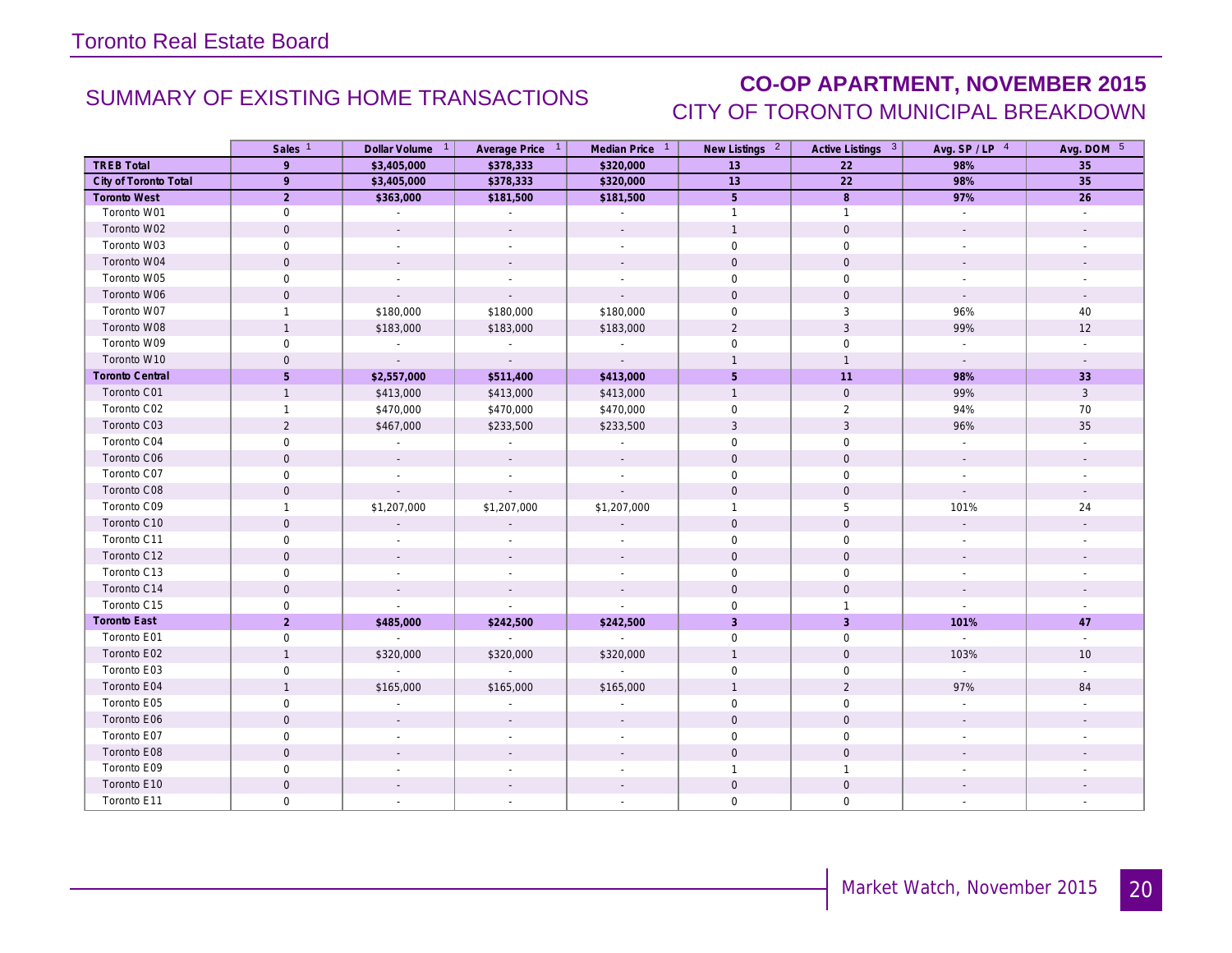### SUMMARY OF EXISTING HOME TRANSACTIONS **DETACHED CONDOMINIUM, NOVEMBER 2015** ALL TREB AREAS

|                        | Sales <sup>1</sup>  | Dollar Volume 1          | Average Price 1          | Median Price 1              | New Listings <sup>2</sup> | Active Listings <sup>3</sup> | Avg. $SP / LP$ <sup>4</sup> | Avg. DOM 5               |
|------------------------|---------------------|--------------------------|--------------------------|-----------------------------|---------------------------|------------------------------|-----------------------------|--------------------------|
| <b>TREB Total</b>      | $\sqrt{5}$          | \$3,388,000              | \$677,600                | \$525,000                   | $\overline{2}$            | $\overline{4}$               | 95%                         | $\overline{29}$          |
| <b>Halton Region</b>   | $\overline{1}$      | \$525,000                | \$525,000                | \$525,000                   | $\overline{1}$            | $\overline{0}$               | 100%                        | 8                        |
| Burlington             | $\mathbf{1}$        | \$525,000                | \$525,000                | \$525,000                   | $\mathbf{1}$              | $\mathbf 0$                  | 100%                        | $\, 8$                   |
| <b>Halton Hills</b>    | $\mathbf 0$         | $\sim$                   |                          | $\overline{a}$              | $\mathbf 0$               | $\mathbf 0$                  |                             |                          |
| Milton                 | $\mathbf 0$         | $\mathbb{L}$             | $\mathcal{L}$            | $\mathcal{L}_{\mathcal{A}}$ | $\mathbf 0$               | $\mathbf 0$                  | $\sim$                      |                          |
| Oakville               | $\mathbf 0$         | $\mathcal{L}$            | $\mathcal{L}$            | $\mathbb{Z}^{\mathbb{Z}}$   | $\mathbf 0$               | $\mathbf 0$                  | $\sim$                      | $\sim$                   |
| Peel Region            | $\mathbf{1}$        | \$740,000                | \$740,000                | \$740,000                   | $\overline{1}$            | $\overline{1}$               | 99%                         | 16                       |
| Brampton               | $\overline{1}$      | \$740,000                | \$740,000                | \$740,000                   | $\mathbf{1}$              | $\mathsf{O}\xspace$          | 99%                         | 16                       |
| Caledon                | $\mathsf{O}\xspace$ | $\sim$                   |                          | $\mathcal{L}^{\pm}$         | $\mathbf 0$               | $\mathbf 0$                  |                             |                          |
| Mississauga            | $\mathsf{O}\xspace$ | $\overline{a}$           |                          | $\overline{a}$              | $\mathbf 0$               | $\overline{1}$               |                             |                          |
| City of Toronto        | $\mathbf{0}$        | ÷.                       | ÷.                       | ÷.                          | $\mathbf{0}$              | $\overline{0}$               | ÷.                          | ÷.                       |
| <b>Toronto West</b>    | $\mathsf{O}\xspace$ | $\mathcal{L}$            | $\sim$                   | $\sim$                      | $\mathbf 0$               | $\mathsf 0$                  | $\sim$                      | $\sim$                   |
| <b>Toronto Central</b> | $\mathbf 0$         | $\sim$                   | $\overline{a}$           | $\sim$                      | $\mathbf{0}$              | $\mathsf{O}$                 | $\sim$                      | $\sim$                   |
| <b>Toronto East</b>    | $\mathsf{O}\xspace$ | $\overline{a}$           |                          | $\overline{a}$              | $\mathbf 0$               | $\mathsf{O}\xspace$          | $\sim$                      |                          |
| York Region            | $\mathbf{1}$        | \$1,118,000              | \$1,118,000              | \$1,118,000                 | $\overline{0}$            | $\overline{0}$               | 89%                         | 38                       |
| Aurora                 | $\mathsf{O}\xspace$ | $\overline{\phantom{a}}$ | $\sim$                   | $\overline{\phantom{a}}$    | $\mathbf 0$               | $\mathbf 0$                  | $\mathcal{L}_{\mathcal{A}}$ | $\overline{\phantom{a}}$ |
| E. Gwillimbury         | $\mathbf 0$         |                          |                          |                             | $\mathbf 0$               | $\mathbf 0$                  |                             |                          |
| Georgina               | $\mathsf{O}\xspace$ | $\overline{\phantom{a}}$ |                          |                             | $\mathbf 0$               | $\mathsf 0$                  | $\sim$                      |                          |
| King                   | $\mathsf{O}$        | $\overline{a}$           |                          | $\overline{a}$              | $\mathbf 0$               | $\mathsf{O}$                 | $\mathcal{L}$               | $\mathbf{r}$             |
| Markham                | $\mathbf{1}$        | \$1,118,000              | \$1,118,000              | \$1,118,000                 | $\mathbf{0}$              | $\mathbf 0$                  | 89%                         | 38                       |
| Newmarket              | $\mathsf{O}\xspace$ | $\overline{a}$           |                          |                             | $\mathbf 0$               | $\mathsf{O}$                 | $\sim$                      |                          |
| Richmond Hill          | $\mathsf{O}\xspace$ |                          |                          |                             | $\mathbf 0$               | $\mathsf{O}$                 |                             |                          |
| Vaughan                | $\mathbf 0$         | $\overline{\phantom{a}}$ |                          | $\overline{\phantom{a}}$    | $\mathbf 0$               | $\mathbf 0$                  | $\sim$                      |                          |
| Whitchurch-Stouffville | $\mathbf 0$         | $\overline{a}$           | $\sim$                   | $\mathbf{r}$                | $\mathbf 0$               | $\mathbf 0$                  | $\sim$                      |                          |
| Durham Region          | $\mathsf{O}\xspace$ | ÷,                       | $\mathcal{L}$            | ÷.                          | $\overline{0}$            | $\overline{0}$               | $\sim$                      | $\sim$                   |
| Ajax                   | $\mathsf{O}\xspace$ | $\sim$                   | $\sim$                   | $\sim$                      | $\mathbf 0$               | $\mathbf 0$                  | $\sim$                      | $\sim$                   |
| <b>Brock</b>           | $\mathsf{O}\xspace$ | $\overline{\phantom{a}}$ |                          | $\overline{\phantom{a}}$    | $\mathbf 0$               | $\mathbf 0$                  |                             |                          |
| Clarington             | $\mathbf 0$         | $\overline{\phantom{a}}$ |                          | ÷                           | $\mathbf 0$               | $\mathsf{O}\xspace$          |                             |                          |
| Oshawa                 | $\mathsf{O}\xspace$ | $\overline{\phantom{a}}$ |                          | $\overline{a}$              | $\mathbf 0$               | $\mathbf 0$                  |                             |                          |
| Pickering              | $\mathsf{O}\xspace$ | $\sim$                   | $\overline{\phantom{a}}$ | $\overline{\phantom{a}}$    | $\mathbf 0$               | $\mathbf 0$                  | $\sim$                      |                          |
| Scugog                 | $\mathbf 0$         | $\overline{a}$           |                          | $\overline{a}$              | $\overline{0}$            | $\mathbf 0$                  | $\overline{a}$              |                          |
| Uxbridge               | $\mathbf 0$         | $\overline{\phantom{a}}$ |                          | $\overline{a}$              | $\mathbf 0$               | $\mathsf{O}\xspace$          |                             |                          |
| Whitby                 | $\mathbf 0$         | $\overline{a}$           |                          |                             | $\mathbf{0}$              | $\mathbf{0}$                 |                             |                          |
| Dufferin County        | $\mathsf{O}\xspace$ | ÷,                       |                          | ÷,                          | $\overline{0}$            | $\overline{0}$               |                             |                          |
| Orangeville            | $\mathsf{O}$        |                          |                          |                             | $\mathbf 0$               | $\mathbf 0$                  |                             |                          |
| Simcoe County          | $\overline{2}$      | \$1,005,000              | \$502,500                | \$502,500                   | $\mathbf{0}$              | $\overline{3}$               | 97%                         | 42                       |
| Adjala-Tosorontio      | $\mathbf 0$         |                          |                          |                             | $\mathbf 0$               | $\mathbf 0$                  |                             |                          |
| <b>Bradford West</b>   | $\mathbf 0$         | $\overline{a}$           |                          | $\overline{a}$              | $\mathbf 0$               | $\mathbf 0$                  | $\sim$                      |                          |
| Essa                   | $\mathsf{O}\xspace$ |                          |                          |                             | $\mathbf 0$               | $\mathsf{O}$                 |                             |                          |
| Innisfil               | $\mathsf{O}\xspace$ |                          |                          |                             | $\mathbf 0$               | $\mathbf 0$                  |                             |                          |
| New Tecumseth          | $\sqrt{2}$          | \$1,005,000              | \$502,500                | \$502,500                   | $\mathbf 0$               | 3                            | 97%                         | 42                       |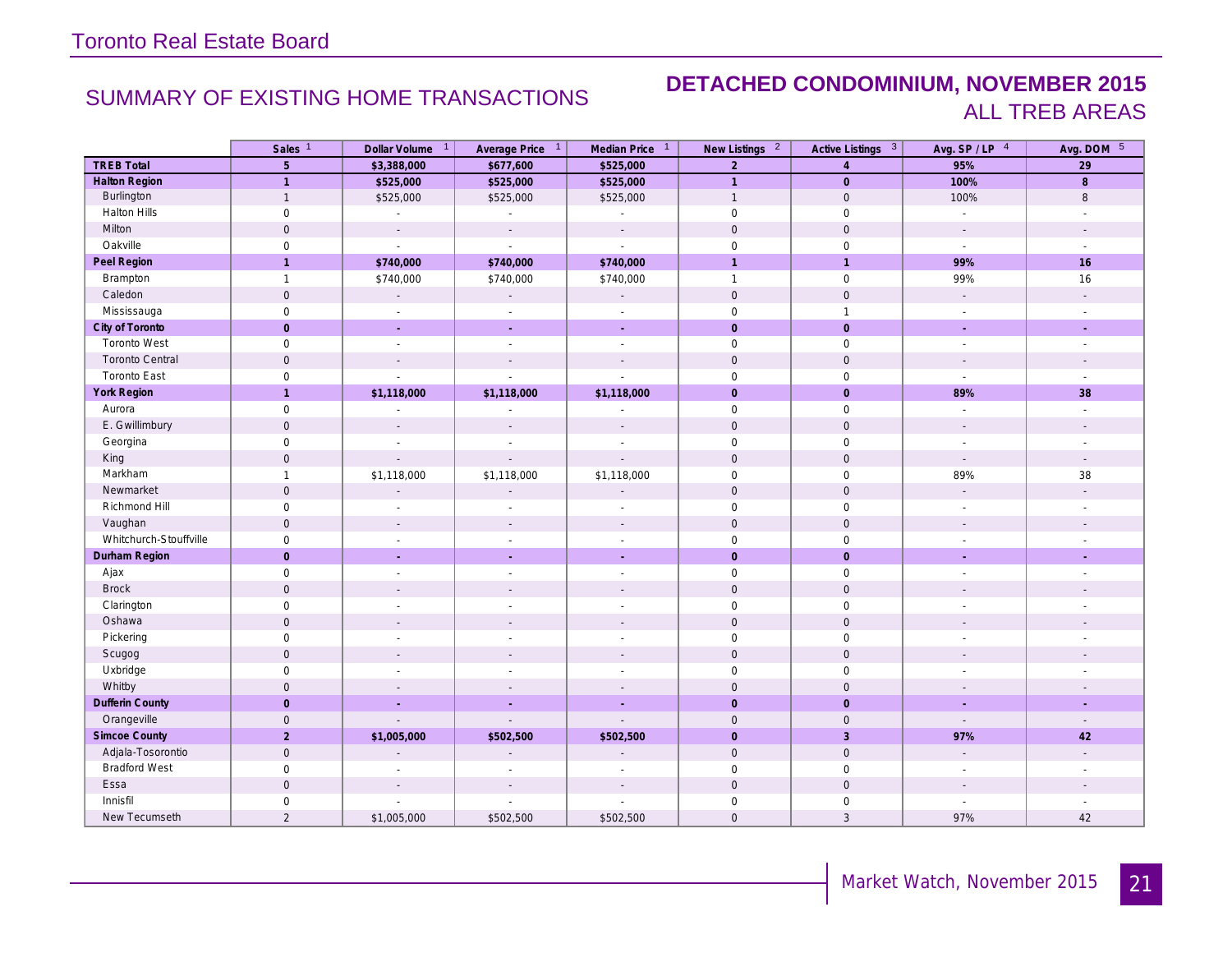### SUMMARY OF EXISTING HOME TRANSACTIONS **DETACHED CONDOMINIUM, NOVEMBER 2015** CITY OF TORONTO MUNICIPAL BREAKDOWN

|                        | Sales <sup>1</sup>  | Dollar Volume <sup>1</sup> | Average Price 1          | Median Price 1              | New Listings <sup>2</sup> | Active Listings 3   | Avg. SP/LP 4             | Avg. DOM 5               |
|------------------------|---------------------|----------------------------|--------------------------|-----------------------------|---------------------------|---------------------|--------------------------|--------------------------|
| <b>TREB Total</b>      | 5 <sup>5</sup>      | \$3,388,000                | \$677,600                | \$525,000                   | $\overline{2}$            | $\overline{A}$      | 95%                      | 29                       |
| City of Toronto Total  | $\overline{0}$      | $\sim$                     | $\sim$                   | $\mathcal{L}^{\pm}$         | $\overline{0}$            | $\overline{0}$      | a.                       | ÷.                       |
| <b>Toronto West</b>    | $\overline{0}$      | ÷.                         | $\sim$                   | $\mathcal{L}^{\mathcal{A}}$ | $\overline{0}$            | $\mathbf{0}$        | ÷.                       | ÷.                       |
| Toronto W01            | $\mathsf{O}\xspace$ | $\sim$                     | $\blacksquare$           | $\sim$                      | $\mathsf 0$               | $\mathsf{O}\xspace$ | $\sim$                   | $\overline{\phantom{a}}$ |
| Toronto W02            | $\mathbf 0$         | $\overline{\phantom{a}}$   | $\overline{\phantom{a}}$ | $\mathbf{r}$                | $\mathbf 0$               | $\mathsf{O}\xspace$ |                          | $\overline{a}$           |
| Toronto W03            | $\mathbf 0$         | $\overline{\phantom{a}}$   | $\overline{a}$           | $\overline{\phantom{a}}$    | $\mathsf 0$               | $\mathsf{O}\xspace$ |                          |                          |
| Toronto W04            | $\mathbf 0$         |                            |                          | $\overline{\phantom{a}}$    | $\mathbf 0$               | $\mathsf{O}\xspace$ |                          |                          |
| Toronto W05            | $\mathsf{O}\xspace$ |                            | $\overline{\phantom{a}}$ | $\sim$                      | $\mathsf 0$               | $\mathsf{O}$        | ÷                        |                          |
| Toronto W06            | $\mathsf{O}\xspace$ | $\sim$                     | $\sim$                   | $\sim$                      | $\mathsf{O}$              | $\mathsf{O}\xspace$ | $\overline{\phantom{a}}$ | $\overline{\phantom{a}}$ |
| Toronto W07            | $\mathbf 0$         | $\sim$                     | $\overline{\phantom{a}}$ | $\overline{\phantom{a}}$    | $\mathbf 0$               | $\mathbf 0$         | $\overline{\phantom{a}}$ | $\overline{\phantom{a}}$ |
| Toronto W08            | $\mathbf 0$         |                            |                          |                             | $\mathbf 0$               | $\mathsf{O}\xspace$ |                          |                          |
| Toronto W09            | $\mathsf{O}\xspace$ | $\overline{\phantom{a}}$   |                          | $\sim$                      | $\mathsf{O}\xspace$       | $\mathsf{O}$        |                          |                          |
| Toronto W10            | $\mathbf 0$         |                            |                          |                             | $\mathbf 0$               | $\mathbf 0$         |                          |                          |
| <b>Toronto Central</b> | $\mathbf{0}$        |                            |                          |                             | $\mathbf 0$               | $\mathbf 0$         |                          |                          |
| Toronto C01            | $\mathsf{O}\xspace$ | $\overline{\phantom{a}}$   | $\overline{\phantom{a}}$ | $\mathcal{L}$               | $\mathsf{O}$              | $\mathsf{O}$        | $\overline{a}$           |                          |
| Toronto C02            | $\mathbf 0$         | $\sim$                     | $\sim$                   | $\sim$                      | $\mathsf 0$               | $\mathsf{O}$        | $\overline{\phantom{a}}$ | $\overline{\phantom{a}}$ |
| Toronto C03            | $\mathbf 0$         | $\overline{\phantom{a}}$   | $\overline{\phantom{a}}$ | $\overline{\phantom{a}}$    | $\mathbf 0$               | $\mathsf{O}\xspace$ | $\overline{a}$           |                          |
| Toronto C04            | $\mathsf{O}\xspace$ | $\overline{\phantom{a}}$   | $\overline{\phantom{a}}$ | $\overline{\phantom{a}}$    | $\mathsf{O}\xspace$       | $\mathsf{O}$        |                          |                          |
| Toronto C06            | $\mathbf 0$         | $\sim$                     | $\sim$                   | $\sim$                      | $\mathbf 0$               | $\mathsf{O}\xspace$ | $\overline{\phantom{a}}$ | $\overline{\phantom{a}}$ |
| Toronto C07            | $\mathsf{O}\xspace$ | $\overline{a}$             | $\overline{\phantom{a}}$ | $\overline{\phantom{a}}$    | $\mathsf 0$               | $\mathsf{O}\xspace$ | $\sim$                   |                          |
| Toronto C08            | $\mathbf 0$         | $\overline{\phantom{a}}$   | $\overline{\phantom{a}}$ | $\overline{\phantom{a}}$    | $\mathsf{O}$              | $\mathbf 0$         |                          |                          |
| Toronto C09            | $\mathsf{O}\xspace$ | $\sim$                     | $\overline{\phantom{a}}$ | $\sim$                      | $\mathsf 0$               | $\mathsf{O}\xspace$ | $\overline{\phantom{a}}$ | $\overline{\phantom{a}}$ |
| Toronto C10            | $\mathbf 0$         | $\overline{a}$             | $\overline{\phantom{a}}$ | $\overline{a}$              | $\mathsf{O}$              | $\mathsf{O}\xspace$ | $\overline{a}$           |                          |
| Toronto C11            | $\mathsf{O}\xspace$ | $\overline{\phantom{a}}$   | $\overline{\phantom{a}}$ | $\overline{\phantom{a}}$    | $\mathsf{O}\xspace$       | $\boldsymbol{0}$    | $\overline{\phantom{a}}$ |                          |
| Toronto C12            | $\mathsf{O}\xspace$ |                            |                          | $\mathbf{r}$                | $\mathsf{O}$              | $\mathsf{O}\xspace$ | $\overline{a}$           |                          |
| Toronto C13            | $\mathbf 0$         | $\sim$                     | $\sim$                   | $\overline{\phantom{a}}$    | $\mathsf 0$               | $\mathsf{O}$        | $\overline{\phantom{a}}$ |                          |
| Toronto C14            | $\mathsf{O}\xspace$ | $\overline{\phantom{a}}$   | $\overline{\phantom{a}}$ | $\overline{\phantom{a}}$    | $\mathbf 0$               | $\mathsf{O}\xspace$ | $\overline{\phantom{a}}$ |                          |
| Toronto C15            | $\mathsf 0$         | $\sim$                     | $\overline{\phantom{a}}$ | $\sim$                      | $\mathsf{O}\xspace$       | $\mathsf{O}$        | $\overline{\phantom{a}}$ | $\overline{\phantom{a}}$ |
| <b>Toronto East</b>    | $\mathbf{0}$        | $\sim$                     | $\sim$                   | $\sim$                      | $\overline{0}$            | $\mathbf 0$         | ÷.                       | ÷,                       |
| Toronto E01            | $\mathsf{O}\xspace$ | $\overline{\phantom{a}}$   | $\overline{\phantom{a}}$ | $\sim$                      | $\mathsf{O}\xspace$       | $\mathsf{O}\xspace$ | $\overline{\phantom{a}}$ | $\overline{\phantom{a}}$ |
| Toronto E02            | $\mathbf 0$         |                            |                          |                             | $\mathbf 0$               | $\mathbf 0$         |                          |                          |
| Toronto E03            | $\mathbf 0$         | $\overline{\phantom{a}}$   | $\sim$                   | $\overline{\phantom{a}}$    | $\mathbf 0$               | $\mathbf 0$         | $\overline{\phantom{a}}$ | $\overline{\phantom{a}}$ |
| Toronto E04            | $\mathbf 0$         | $\sim$                     | $\sim$                   | $\sim$                      | $\mathbf 0$               | $\mathsf{O}\xspace$ | $\overline{\phantom{a}}$ | $\overline{\phantom{a}}$ |
| Toronto E05            | $\mathsf 0$         | $\sim$                     | $\sim$                   | $\sim$                      | $\mathsf{O}\xspace$       | $\mathsf{O}\xspace$ | ÷,                       | $\overline{\phantom{a}}$ |
| Toronto E06            | $\mathsf{O}\xspace$ | $\overline{\phantom{a}}$   | $\overline{\phantom{a}}$ | $\overline{\phantom{a}}$    | $\mathsf{O}\xspace$       | $\mathsf{O}\xspace$ | $\overline{\phantom{a}}$ |                          |
| Toronto E07            | $\mathbf 0$         |                            | $\overline{\phantom{a}}$ | $\overline{\phantom{a}}$    | $\mathsf{O}\xspace$       | $\mathsf{O}$        | $\overline{\phantom{m}}$ |                          |
| Toronto E08            | $\mathbf 0$         |                            |                          | $\overline{\phantom{a}}$    | $\mathbf 0$               | $\mathsf{O}\xspace$ | $\overline{\phantom{a}}$ |                          |
| Toronto E09            | $\mathsf{O}\xspace$ | $\overline{\phantom{a}}$   | $\overline{\phantom{a}}$ | $\overline{\phantom{a}}$    | $\mathbf 0$               | $\mathsf{O}$        | $\overline{\phantom{a}}$ |                          |
| Toronto E10            | $\mathsf{O}\xspace$ | $\mathbf{r}$               | $\sim$                   | $\sim$                      | $\mathbf 0$               | $\mathsf{O}$        | $\overline{\phantom{a}}$ |                          |
| Toronto E11            | $\mathbf 0$         | $\sim$                     | $\mathbf{r}$             | $\mathbf{r}$                | $\mathbf 0$               | $\mathsf{O}\xspace$ | $\sim$                   |                          |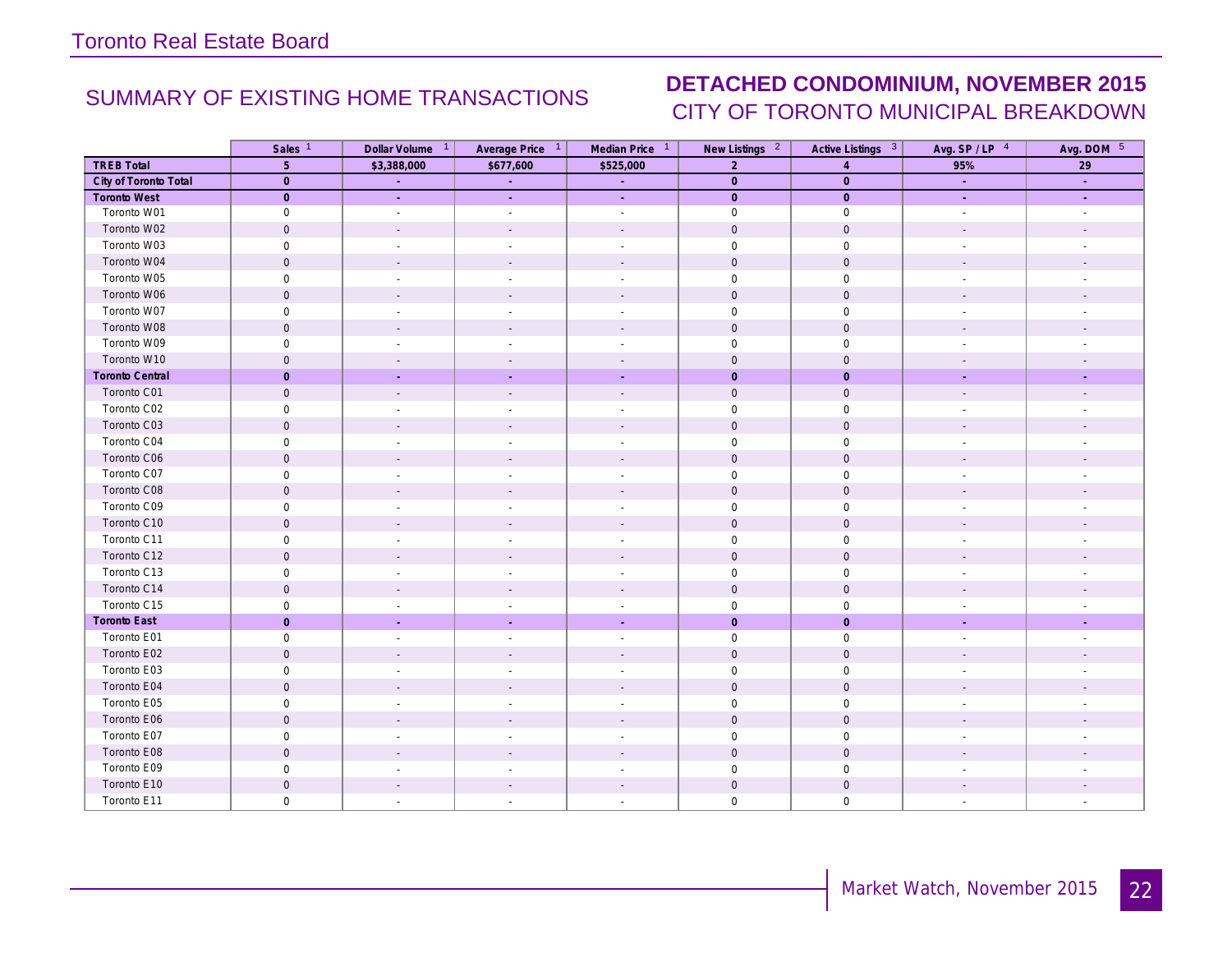### SUMMARY OF EXISTING HOME TRANSACTIONS **CO-OWNERSHIP APARTMENT, NOVEMBER 2015** ALL TREB AREAS

|                        | Sales <sup>1</sup>  | Dollar Volume 1          | Average Price 1          | Median Price <sup>1</sup> | New Listings <sup>2</sup> | Active Listings <sup>3</sup> | Avg. SP/LP 4                | Avg. DOM 5               |
|------------------------|---------------------|--------------------------|--------------------------|---------------------------|---------------------------|------------------------------|-----------------------------|--------------------------|
| <b>TREB Total</b>      | $\overline{2}$      | \$325,000                | \$162,500                | \$162,500                 | $5\phantom{.}$            | 17                           | 99%                         | 37                       |
| <b>Halton Region</b>   | $\mathsf{O}$        | ä,                       | ÷.                       | L,                        | $\overline{0}$            | $\mathbf 0$                  | ¥.                          | $\omega$                 |
| Burlington             | $\mathsf{O}\xspace$ | $\mathbf{r}$             | $\overline{a}$           | $\overline{a}$            | $\mathbf 0$               | $\mathbb O$                  | $\overline{a}$              | $\overline{a}$           |
| Halton Hills           | $\mathsf 0$         | $\overline{\phantom{a}}$ | $\overline{\phantom{a}}$ | $\overline{\phantom{a}}$  | $\mathsf{O}\xspace$       | $\mathsf{O}\xspace$          | $\overline{\phantom{a}}$    |                          |
| Milton                 | $\mathsf{O}$        | $\mathbf{r}$             | $\sim$                   | $\sim$                    | $\mathbf 0$               | $\mathbf 0$                  | $\sim$                      | $\sim$                   |
| Oakville               | $\mathbf 0$         | $\sim$                   | $\sim$                   | $\sim$                    | $\mathbf 0$               | $\mathbf 0$                  | $\sim$                      | $\sim$                   |
| Peel Region            | $\mathbf 0$         | $\mathcal{L}$            | $\mathcal{L}$            | ÷.                        | $\overline{1}$            | $\overline{1}$               | $\sim$                      | $\mathcal{L}$            |
| Brampton               | $\mathsf{O}\xspace$ | $\sim$                   | $\sim$                   | $\sim$                    | $\mathbf{1}$              | $\overline{1}$               | $\sim$                      | $\sim$                   |
| Caledon                | $\mathbf 0$         | $\overline{\phantom{a}}$ | $\blacksquare$           | $\overline{\phantom{a}}$  | $\mathbf 0$               | $\mathbf 0$                  | $\sim$                      | $\overline{\phantom{a}}$ |
| Mississauga            | $\mathsf{O}$        |                          |                          | $\overline{a}$            | $\mathsf{O}\xspace$       | $\mathsf{O}\xspace$          | L,                          | $\overline{a}$           |
| City of Toronto        | $\overline{2}$      | \$325,000                | \$162,500                | \$162,500                 | $\overline{4}$            | 16                           | 99%                         | 37                       |
| <b>Toronto West</b>    | $\mathbf{1}$        | \$110,000                | \$110,000                | \$110,000                 | $\mathsf{O}\xspace$       | $\overline{1}$               | 96%                         | 52                       |
| <b>Toronto Central</b> | $\mathbf{1}$        | \$215,000                | \$215,000                | \$215,000                 | $\overline{4}$            | 15                           | 100%                        | 21                       |
| <b>Toronto East</b>    | $\mathsf{O}$        | $\overline{\phantom{a}}$ | $\overline{\phantom{a}}$ | $\overline{\phantom{a}}$  | $\mathsf{O}\xspace$       | $\mathsf{O}$                 | $\overline{\phantom{a}}$    | $\overline{\phantom{a}}$ |
| York Region            | $\mathbf 0$         |                          | $\mathcal{L}$            | ÷,                        | $\mathbf 0$               | $\mathbf 0$                  | $\mathcal{L}$               | ÷.                       |
| Aurora                 | $\mathsf{O}\xspace$ | $\sim$                   | $\sim$                   | $\overline{\phantom{a}}$  | $\mathbf 0$               | $\mathsf{O}$                 | $\mathcal{L}_{\mathcal{A}}$ | $\sim$                   |
| E. Gwillimbury         | $\mathsf{O}$        | $\overline{\phantom{a}}$ | $\blacksquare$           | $\overline{\phantom{a}}$  | $\mathbf 0$               | $\mathbf 0$                  | $\overline{\phantom{a}}$    | $\overline{\phantom{a}}$ |
| Georgina               | $\mathsf{O}\xspace$ | $\sim$                   | $\overline{\phantom{a}}$ | $\sim$                    | $\mathbf 0$               | $\mathsf{O}\xspace$          | $\sim$                      | ÷,                       |
| King                   | $\mathbf 0$         | $\sim$                   | $\sim$                   | $\overline{\phantom{a}}$  | $\mathbf 0$               | $\mathbf 0$                  | $\sim$                      |                          |
| Markham                | $\mathsf{O}\xspace$ | $\overline{a}$           | $\overline{\phantom{a}}$ | $\overline{a}$            | $\mathsf{O}\xspace$       | $\mathsf{O}\xspace$          | $\sim$                      |                          |
| Newmarket              | $\mathsf{O}$        |                          | $\overline{\phantom{a}}$ | $\overline{\phantom{a}}$  | $\mathsf{O}$              | $\mathbf 0$                  |                             |                          |
| Richmond Hill          | $\mathsf{O}\xspace$ | $\sim$                   | $\sim$                   | $\overline{a}$            | $\mathsf{O}\xspace$       | $\mathsf{O}\xspace$          | $\overline{a}$              | ÷,                       |
| Vaughan                | $\mathsf{O}$        | $\mathcal{L}$            | $\blacksquare$           | $\mathcal{L}$             | $\mathbf 0$               | $\mathsf{O}\xspace$          | $\sim$                      | $\overline{\phantom{a}}$ |
| Whitchurch-Stouffville | $\mathsf{O}$        | $\sim$                   | $\sim$                   | $\frac{1}{2}$             | $\mathsf{O}\xspace$       | $\mathsf{O}$                 | $\overline{\phantom{a}}$    |                          |
| Durham Region          | $\overline{0}$      | $\sim$                   | $\sim$                   | ÷.                        | $\mathbf{0}$              | $\mathbf 0$                  | ÷.                          | ÷.                       |
| Ajax                   | $\mathsf{O}\xspace$ | $\sim$                   | $\blacksquare$           | $\overline{\phantom{a}}$  | $\mathbf 0$               | $\mathsf{O}$                 | $\blacksquare$              | $\blacksquare$           |
| <b>Brock</b>           | $\mathsf{O}$        | $\overline{a}$           | $\overline{a}$           | $\overline{a}$            | $\mathsf{O}$              | $\mathsf{O}\xspace$          | $\overline{a}$              | $\overline{\phantom{a}}$ |
| Clarington             | $\mathsf{O}$        | $\overline{\phantom{a}}$ | $\overline{\phantom{a}}$ | $\overline{\phantom{a}}$  | $\mathsf{O}\xspace$       | $\mathsf{O}$                 | $\sim$                      |                          |
| Oshawa                 | $\mathsf{O}$        |                          | $\mathbf{r}$             | $\sim$                    | $\mathbf 0$               | $\mathbf 0$                  | $\mathbf{r}$                |                          |
| Pickering              | $\mathbf 0$         | $\overline{\phantom{a}}$ | $\sim$                   | $\overline{a}$            | $\mathsf{O}\xspace$       | $\mathbf 0$                  | $\overline{\phantom{a}}$    | $\overline{\phantom{a}}$ |
| Scugog                 | $\mathsf{O}$        | $\mathbf{r}$             | $\mathbf{r}$             | $\mathcal{L}$             | $\mathsf{O}\xspace$       | $\mathbf 0$                  | $\overline{\phantom{a}}$    |                          |
| Uxbridge               | $\mathbf 0$         | $\overline{a}$           | $\overline{a}$           | $\overline{a}$            | $\mathsf{O}\xspace$       | $\mathbf 0$                  |                             |                          |
| Whitby                 | $\mathbf 0$         |                          |                          | $\overline{\phantom{a}}$  | $\mathsf{O}\xspace$       | $\mathbf 0$                  |                             |                          |
| <b>Dufferin County</b> | $\mathbf 0$         |                          |                          |                           | $\mathbf 0$               | $\mathsf{O}$                 |                             |                          |
| Orangeville            | $\mathbf 0$         | $\sim$                   | $\overline{\phantom{a}}$ | $\overline{\phantom{a}}$  | $\mathbf 0$               | $\mathbf 0$                  |                             | $\overline{\phantom{a}}$ |
| <b>Simcoe County</b>   | $\mathbf 0$         |                          | $\sim$                   | ÷                         | $\pmb{0}$                 | $\mathsf{O}$                 |                             | ÷,                       |
| Adjala-Tosorontio      | $\mathbf 0$         | $\mathbf{r}$             | $\mathbf{r}$             | ۰                         | $\mathbf 0$               | $\mathsf{O}\xspace$          | $\overline{a}$              | $\overline{a}$           |
| <b>Bradford West</b>   | $\mathsf{O}$        |                          |                          | $\overline{a}$            | $\mathbf 0$               | $\mathbf 0$                  |                             |                          |
| Essa                   | $\mathsf{O}\xspace$ |                          |                          |                           | $\mathsf{O}\xspace$       | $\mathsf{O}\xspace$          |                             |                          |
| Innisfil               | $\mathbf 0$         |                          |                          | $\overline{a}$            | $\mathbf 0$               | $\mathbf 0$                  |                             |                          |
| New Tecumseth          | $\mathbf 0$         |                          |                          |                           | $\mathbf{0}$              | $\mathbf 0$                  |                             |                          |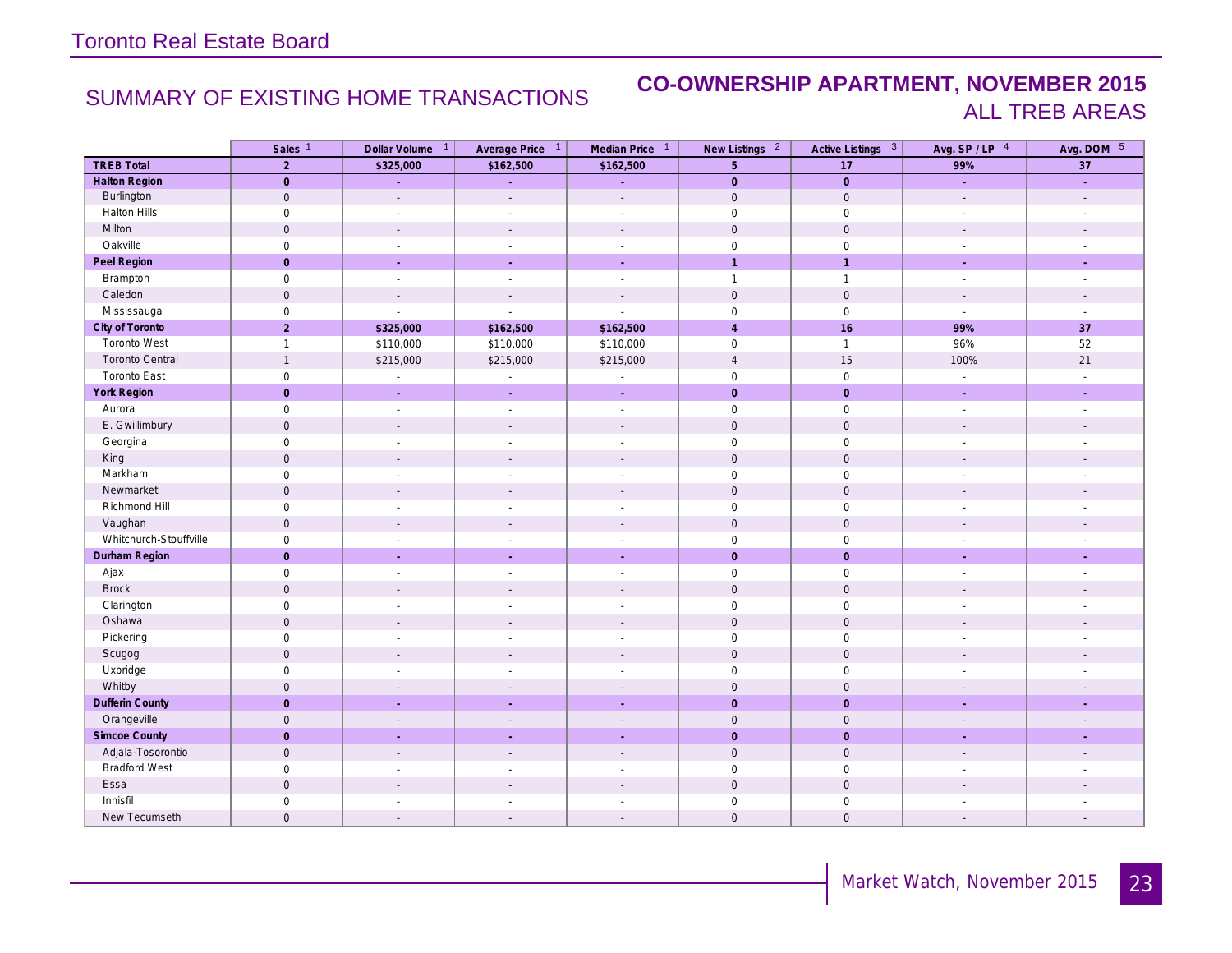# SUMMARY OF EXISTING HOME TRANSACTIONS **CO-OWNERSHIP APARTMENT, NOVEMBER 2015** CITY OF TORONTO MUNICIPAL BREAKDOWN

|                        | Sales <sup>1</sup>  | Dollar Volume <sup>1</sup> | Average Price 1          | Median Price 1              | New Listings <sup>2</sup> | Active Listings 3   | Avg. $SP / LP$ <sup>4</sup> | Avg. DOM 5               |
|------------------------|---------------------|----------------------------|--------------------------|-----------------------------|---------------------------|---------------------|-----------------------------|--------------------------|
| <b>TREB Total</b>      | 2                   | \$325,000                  | \$162,500                | \$162,500                   | 5                         | 17                  | 99%                         | 37                       |
| City of Toronto Total  | 2                   | \$325,000                  | \$162,500                | \$162,500                   | $\overline{4}$            | 16                  | 99%                         | 37                       |
| <b>Toronto West</b>    | $\mathbf{1}$        | \$110,000                  | \$110,000                | \$110,000                   | $\overline{0}$            | $\overline{1}$      | 96%                         | 52                       |
| Toronto W01            | $\mathsf{O}\xspace$ | $\sim$                     | $\sim$                   | $\sim$                      | $\mathsf 0$               | $\mathsf 0$         | $\sim$                      | $\sim$                   |
| Toronto W02            | $\mathbf 0$         | $\sim$                     |                          | $\mathcal{L}$               | $\mathbf{0}$              | $\mathbf 0$         |                             |                          |
| Toronto W03            | $\mathsf{O}\xspace$ | $\sim$                     |                          |                             | $\mathbf 0$               | $\mathbf 0$         | $\overline{\phantom{a}}$    |                          |
| Toronto W04            | $\mathbf 0$         | $\mathbb{Z}^+$             |                          | $\overline{\phantom{a}}$    | $\mathbf 0$               | $\mathbf 0$         | $\mathcal{L}_{\mathcal{A}}$ |                          |
| Toronto W05            | $\mathbf{1}$        | \$110,000                  | \$110,000                | \$110,000                   | $\mathbf 0$               | $\overline{1}$      | 96%                         | 52                       |
| Toronto W06            | $\mathbf 0$         | $\overline{\phantom{a}}$   |                          | ÷.                          | $\mathbf{0}$              | $\mathbf{0}$        |                             |                          |
| Toronto W07            | $\mathbf 0$         | $\overline{\phantom{a}}$   |                          | $\overline{\phantom{a}}$    | $\mathbf 0$               | $\mathbf 0$         | $\overline{\phantom{a}}$    | $\sim$                   |
| Toronto W08            | $\mathsf{O}\xspace$ | $\sim$                     |                          |                             | $\mathsf{O}$              | $\mathsf{O}$        | $\overline{a}$              |                          |
| Toronto W09            | $\mathbf 0$         |                            |                          |                             | $\mathbf 0$               | $\mathbf 0$         |                             |                          |
| Toronto W10            | $\mathbf 0$         | $\sim$                     |                          | $\sim$                      | $\mathbf{0}$              | $\mathbf 0$         | $\mathcal{L}^{\mathcal{A}}$ |                          |
| <b>Toronto Central</b> | $\mathbf{1}$        | \$215,000                  | \$215,000                | \$215,000                   | $\overline{4}$            | 15                  | 100%                        | 21                       |
| Toronto C01            | $\mathsf{O}\xspace$ | $\Box$                     | $\sim$                   | $\mathcal{L}_{\mathcal{A}}$ | $\mathbf 0$               | $\mathsf{O}\xspace$ | $\mathbb{Z}^{\mathbb{Z}}$   | $\mathcal{L}$            |
| Toronto C02            | $\mathsf{O}\xspace$ | $\sim$                     |                          | $\overline{\phantom{a}}$    | $\mathbf 0$               | $\mathbf{1}$        | $\sim$                      | $\overline{\phantom{a}}$ |
| Toronto C03            | $\mathbf 0$         | $\sim$                     | $\sim$                   | $\sim$                      | $\mathbf{1}$              | $\mathbf{3}$        | $\sim$                      |                          |
| Toronto C04            | $\mathbf{1}$        | \$215,000                  | \$215,000                | \$215,000                   | $\mathbf{1}$              | $\overline{4}$      | 100%                        | 21                       |
| Toronto C06            | $\mathbf 0$         | $\mathbb{Z}^2$             |                          | $\mathcal{L}$               | $\mathbf 0$               | $\mathbf 0$         | $\mathcal{L}_{\mathcal{A}}$ |                          |
| Toronto C07            | $\mathsf{O}\xspace$ | $\overline{\phantom{a}}$   |                          | $\overline{\phantom{a}}$    | $\mathbf 0$               | $\mathsf{O}\xspace$ | $\sim$                      |                          |
| Toronto C08            | $\mathbf 0$         | $\sim$                     |                          |                             | $\mathbf{0}$              | $\mathbf 0$         |                             |                          |
| Toronto C09            | $\mathsf{O}\xspace$ | $\sim$                     | $\overline{\phantom{a}}$ | $\overline{\phantom{a}}$    | $\mathbf 0$               | $\mathsf{O}\xspace$ | $\sim$                      |                          |
| Toronto C10            | $\mathsf{O}\xspace$ | $\sim$                     |                          | $\overline{a}$              | $\mathbf 0$               | $\sqrt{3}$          | $\overline{a}$              |                          |
| Toronto C11            | $\mathsf{O}\xspace$ |                            |                          |                             | $\mathbf 0$               | $\mathsf{O}$        |                             |                          |
| Toronto C12            | $\mathbf 0$         | $\overline{\phantom{a}}$   |                          | $\mathbf{r}$                | $\mathbf 0$               | $\mathbf 0$         |                             |                          |
| Toronto C13            | $\mathbf 0$         | $\overline{\phantom{a}}$   |                          | $\overline{a}$              | $\mathbf{1}$              | 2                   |                             |                          |
| Toronto C14            | $\mathsf{O}\xspace$ | $\overline{\phantom{a}}$   |                          |                             | $\mathbf{1}$              | $\overline{2}$      |                             |                          |
| Toronto C15            | $\mathsf{O}\xspace$ | $\overline{\phantom{a}}$   |                          | $\overline{\phantom{a}}$    | $\mathsf{O}\xspace$       | $\mathsf{O}\xspace$ | $\overline{\phantom{a}}$    |                          |
| <b>Toronto East</b>    | $\overline{0}$      | $\sim$                     | $\sim$                   | ÷.                          | $\overline{0}$            | $\mathbf{0}$        | ÷.                          | ÷,                       |
| Toronto E01            | $\mathbf 0$         | $\sim$                     |                          | $\overline{\phantom{a}}$    | $\mathbf 0$               | $\mathbf 0$         | $\overline{\phantom{a}}$    |                          |
| Toronto E02            | $\mathsf{O}\xspace$ | $\overline{\phantom{a}}$   |                          |                             | $\mathbf 0$               | $\mathbf 0$         |                             |                          |
| Toronto E03            | $\mathsf{O}\xspace$ | $\sim$                     |                          | $\sim$                      | $\mathbf 0$               | $\mathsf{O}\xspace$ |                             |                          |
| Toronto E04            | $\mathbf 0$         | $\overline{\phantom{a}}$   |                          |                             | $\mathbf{0}$              | $\mathbf 0$         |                             |                          |
| Toronto E05            | $\mathsf{O}\xspace$ | $\sim$                     |                          | $\overline{\phantom{a}}$    | $\mathbf 0$               | $\mathsf{O}\xspace$ |                             |                          |
| Toronto E06            | $\mathbf 0$         | $\sim$                     |                          |                             | $\mathsf{O}\xspace$       | $\mathsf{O}\xspace$ |                             |                          |
| Toronto E07            | $\mathsf{O}\xspace$ |                            |                          |                             | $\mathsf{O}\xspace$       | $\mathsf{O}$        |                             |                          |
| Toronto E08            | $\mathbf 0$         |                            |                          |                             | $\mathbf 0$               | $\mathbf 0$         |                             |                          |
| Toronto E09            | $\mathbf 0$         | $\sim$                     |                          | ٠                           | $\mathbf 0$               | $\mathbf 0$         |                             |                          |
| Toronto E10            | $\mathbf 0$         |                            |                          |                             | $\mathbf 0$               | $\mathbf 0$         |                             |                          |
| Toronto E11            | $\mathbf{0}$        | $\overline{\phantom{a}}$   |                          |                             | $\mathbf 0$               | $\mathbf 0$         |                             |                          |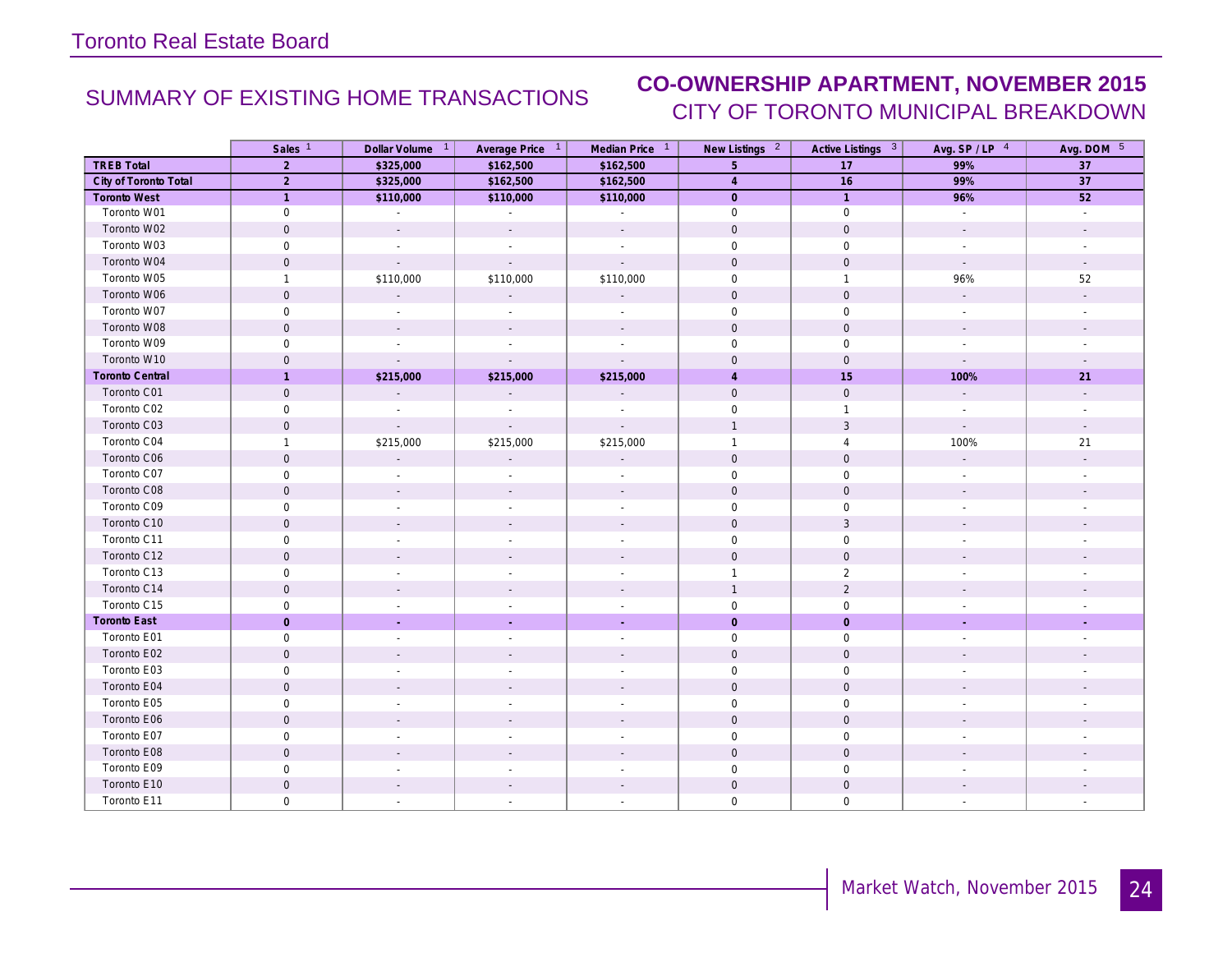### FOCUS ON THE MLS HOME PRICE INDEX **INDEX AND BENCHMARK PRICE, NOVEMBER 2015** ALL TREB AREAS

|                        |       | Composite        |                |       | Single-Family Detached |                |                | Single-Family Attached   |                |                          | Townhouse                |                          |                          | Apartment                |                          |
|------------------------|-------|------------------|----------------|-------|------------------------|----------------|----------------|--------------------------|----------------|--------------------------|--------------------------|--------------------------|--------------------------|--------------------------|--------------------------|
|                        | Index | <b>Benchmark</b> | Yr./Yr. % Chq. | Index | <b>Benchmark</b>       | Yr./Yr. % Chq. | Index          | Benchmark                | Yr./Yr. % Chq. | Index                    | Benchmark                | Yr./Yr. % Chg            | Index                    | <b>Benchmark</b>         | Yr./Yr. % Chg.           |
| <b>TREB Total</b>      | 187.5 | \$572,200        | 10.29%         | 192.1 | \$714,800              | 11.56%         | 196.9          | \$556,700                | 11.18%         | 182.8                    | \$399,800                | 10.79%                   | 165.2                    | \$332,100                | 5.56%                    |
| <b>Halton Region</b>   | 196.4 | \$643,400        | 10.46%         | 193.9 | \$719,500              | 10.48%         | 197.2          | \$511,800                | 10.41%         | 184.5                    | \$363,700                | 11.82%                   | ٠                        | ٠                        |                          |
| Burlington             | 203.0 | \$609,300        | 12.03%         | 201.9 | \$711,200              | 12.73%         | 204.7          | \$487,900                | 10.65%         | 190.0                    | \$376,700                | 12.69%                   | $\blacksquare$           | $\overline{a}$           | $\blacksquare$           |
| <b>Halton Hills</b>    | 176.5 | \$513,900        | 10.24%         | 175.7 | \$562,100              | 10.02%         | 188.2          | \$463,500                | 9.80%          | 170.3                    | \$307,000                | 9.52%                    | $\blacksquare$           | ä,                       | $\blacksquare$           |
| Milton                 | 184.1 | \$508,400        | 9.58%          | 172.4 | \$597,700              | 9.67%          | 188.1          | \$469,600                | 9.94%          | 171.3                    | \$314,000                | 11.31%                   | $\blacksquare$           |                          | $\overline{\phantom{a}}$ |
| Oakville               | 205.9 | \$759,300        | 9.70%          | 204.4 | \$847,100              | 9.36%          | 208.8          | \$565,200                | 10.24%         | 188.2                    | \$415,600                | 11.76%                   | $\blacksquare$           | $\overline{\phantom{a}}$ | $\blacksquare$           |
| Peel Region            | 177.6 | \$486,200        | 9.70%          | 179.9 | \$609,700              | 9.70%          | 183.4          | \$467,900                | 10.35%         | 183.4                    | \$379,500                | 11.22%                   | 150.6                    | \$259,500                | 6.66%                    |
| Brampton               | 173.5 | \$442,800        | 10.86%         | 173.0 | \$506,000              | 10.40%         | 175.9          | \$414,400                | 11.05%         | 168.4                    | \$312,700                | 12.42%                   | 138.4                    | \$216,600                | 6.38%                    |
| Caledon                | 160.6 | \$573,200        | 6.57%          | 160.1 | \$589,100              | 5.96%          | 177.3          | \$438,400                | 7.26%          | $\blacksquare$           |                          |                          | $\overline{\phantom{a}}$ |                          |                          |
| Mississauga            | 182.4 | \$510,400        | 9.09%          | 192.0 | \$716,800              | 9.59%          | 192.9          | \$526,900                | 9.98%          | 188.4                    | \$404,600                | 10.89%                   | 152.9                    | \$268,200                | 6.77%                    |
| City of Toronto        | 186.9 | \$612,800        | 8.03%          | 198.3 | \$859,700              | 9.92%          | 202.8          | \$673,800                | 8.68%          | 186.6                    | \$451,000                | 9.51%                    | 168.2                    | \$347,600                | 5.39%                    |
| <b>York Region</b>     | 209.2 | \$717,900        | 14.50%         | 211.9 | \$833,000              | 15.23%         | 214.8          | \$622,400                | 14.99%         | 189.4                    | \$481,300                | 13.89%                   | 165.5                    | \$359,000                | 5.75%                    |
| Aurora                 | 200.1 | \$644,100        | 16.13%         | 199.6 | \$741,500              | 16.59%         | 208.0          | \$537,900                | 16.72%         | 159.4                    | \$403,700                | 10.77%                   | 164.0                    | \$339,200                | 7.05%                    |
| East Gwillimbury       | 178.9 | \$579,900        | 10.77%         | 180.0 | \$593,200              | 11.32%         | 186.6          | \$395,100                | 8.80%          | $\blacksquare$           |                          | $\overline{\phantom{a}}$ | $\sim$                   |                          | ٠                        |
| Georgina               | 177.2 | \$367,800        | 10.13%         | 187.0 | \$385,200              | 12.38%         | 188.3          | \$371,100                | 8.28%          | $\overline{\phantom{a}}$ | $\blacksquare$           |                          | $\blacksquare$           |                          |                          |
| King                   | 185.7 | \$787,200        | 10.21%         | 187.0 | \$789,000              | 9.94%          | 212.3          | \$497,200                | 12.09%         | $\blacksquare$           |                          | $\blacksquare$           | $\blacksquare$           |                          | $\blacksquare$           |
| Markham                | 218.4 | \$751,600        | 14.89%         | 227.1 | \$933,500              | 16.22%         | 222.8          | \$663,600                | 15.26%         | 199.8                    | \$496,400                | 16.23%                   | 165.9                    | \$382,500                | 5.00%                    |
| Newmarket              | 190.3 | \$561,200        | 14.85%         | 189.3 | \$637,300              | 16.13%         | 198.4          | \$467,900                | 16.02%         | 184.7                    | \$372,900                | 7.89%                    | 167.2                    | \$281,600                | 6.36%                    |
| Richmond Hill          | 221.0 | \$801,400        | 15.53%         | 236.4 | \$1,004,900            | 16.34%         | 225.7          | \$684,400                | 14.74%         | 175.8                    | \$492,100                | 13.49%                   | 161.1                    | \$335,600                | 6.69%                    |
| Vaughan                | 204.0 | \$737,400        | 13.59%         | 196.6 | \$818,400              | 13.97%         | 210.8          | \$641,400                | 14.57%         | 199.3                    | \$544,600                | 12.79%                   | 169.4                    | \$375,900                | 6.01%                    |
| Whitchurch-Stouffville | 210.6 | \$794,000        | 13.23%         | 209.8 | \$805,100              | 13.10%         | 189.0          | \$519,100                | 13.58%         | $\blacksquare$           |                          |                          | $\blacksquare$           |                          |                          |
| Durham Region          | 173.0 | \$407,000        | 12.56%         | 171.3 | \$446,500              | 12.33%         | 181.8          | \$364,300                | 14.12%         | 160.5                    | \$263,200                | 9.41%                    | 158.2                    | \$284,400                | 5.54%                    |
| Ajax                   | 182.1 | \$450,000        | 12.69%         | 180.3 | \$482,900              | 11.99%         | 190.3          | \$409,300                | 13.14%         | 173.1                    | \$316,300                | 12.99%                   | 151.2                    | \$256,700                | 5.00%                    |
| <b>Brock</b>           | 141.8 | \$268,000        | 6.78%          | 141.7 | \$268,300              | 6.14%          | $\blacksquare$ |                          |                | $\blacksquare$           |                          |                          | $\sim$                   |                          |                          |
| Clarington             | 171.1 | \$362,000        | 15.45%         | 163.6 | \$393,200              | 14.01%         | 178.9          | \$341,600                | 17.62%         | 166.4                    | \$297,900                | 1.90%                    | 159.8                    | \$226,200                | 5.90%                    |
| Oshawa                 | 166.8 | \$319,500        | 13.78%         | 166.4 | \$354,400              | 14.60%         | 176.2          | \$295,200                | 14.79%         | 140.7                    | \$188,300                | 9.24%                    | 154.7                    | \$208,800                | 5.96%                    |
| Pickering              | 180.0 | \$486,700        | 11.46%         | 180.4 | \$563,700              | 11.91%         | 188.4          | \$439,100                | 13.56%         | 175.4                    | \$314,900                | 10.66%                   | 165.2                    | \$323,500                | 6.31%                    |
| Scugog                 | 160.8 | \$417,300        | 3.94%          | 164.8 | \$424,400              | 3.71%          | 163.7          | \$342,600                | 9.06%          | $\blacksquare$           |                          |                          | $\blacksquare$           |                          |                          |
| Uxbridge               | 165.4 | \$505,700        | 11.53%         | 164.4 | \$509,200              | 10.48%         | 162.9          | \$399,700                | 12.19%         | $\overline{\phantom{a}}$ | $\blacksquare$           |                          | $\blacksquare$           |                          | $\blacksquare$           |
| Whitby                 | 172.7 | \$450,600        | 11.06%         | 173.7 | \$499,000              | 10.92%         | 178.0          | \$392,200                | 12.37%         | 159.6                    | \$292,600                | 8.13%                    | 151.7                    | \$295,900                | 3.20%                    |
| <b>Dufferin County</b> | 173.8 | \$398,300        | 12.86%         | 180.7 | \$411,800              | 13.29%         | 169.6          | \$317,900                | 11.95%         | $\blacksquare$           | ٠                        | $\blacksquare$           | $\blacksquare$           | ä,                       | ÷.                       |
| Orangeville            | 173.8 | \$398,300        | 12.86%         | 180.7 | \$411,800              | 13.29%         | 169.6          | \$317,900                | 11.95%         | $\mathbf{r}$             | $\blacksquare$           | $\overline{a}$           | $\blacksquare$           | $\blacksquare$           | ÷                        |
| <b>Simcoe County</b>   | 170.0 | \$362,400        | 12.58%         | 164.5 | \$364,500              | 11.75%         | 177.2          | \$340,100                | 12.94%         | ٠                        | ٠                        |                          | ٠                        | ٠                        |                          |
| Adjala-Tosorontio      | 145.4 | \$516,000        | 16.51%         | 145.4 | \$516,000              | 16.51%         | $\blacksquare$ | $\overline{\phantom{a}}$ |                | $\overline{a}$           | $\overline{a}$           | ÷                        | $\overline{a}$           | $\overline{a}$           | $\blacksquare$           |
| <b>Bradford West</b>   | 187.0 | \$464,800        | 14.51%         | 167.7 | \$513,700              | 13.01%         | 188.6          | \$392,100                | 12.53%         | $\blacksquare$           |                          |                          | $\blacksquare$           | ÷,                       |                          |
| Essa                   | 165.9 | \$388,600        | 14.26%         | 165.0 | \$417,200              | 15.06%         | 168.3          | \$286,700                | 13.49%         | $\overline{\phantom{a}}$ | $\overline{\phantom{a}}$ | $\overline{\phantom{a}}$ | $\overline{\phantom{a}}$ | $\overline{\phantom{a}}$ | ٠                        |
| Innisfil               | 167.7 | \$310,200        | 9.32%          | 167.2 | \$309,800              | 9.00%          | 185.9          | \$289,200                | 9.29%          | $\overline{\phantom{a}}$ |                          |                          | $\blacksquare$           |                          |                          |
| New Tecumseth          | 157.0 | \$362,600        | 15.61%         | 153.3 | \$394,900              | 15.87%         | 163.4          | \$312,000                | 14.43%         | $\blacksquare$           |                          |                          | $\blacksquare$           |                          |                          |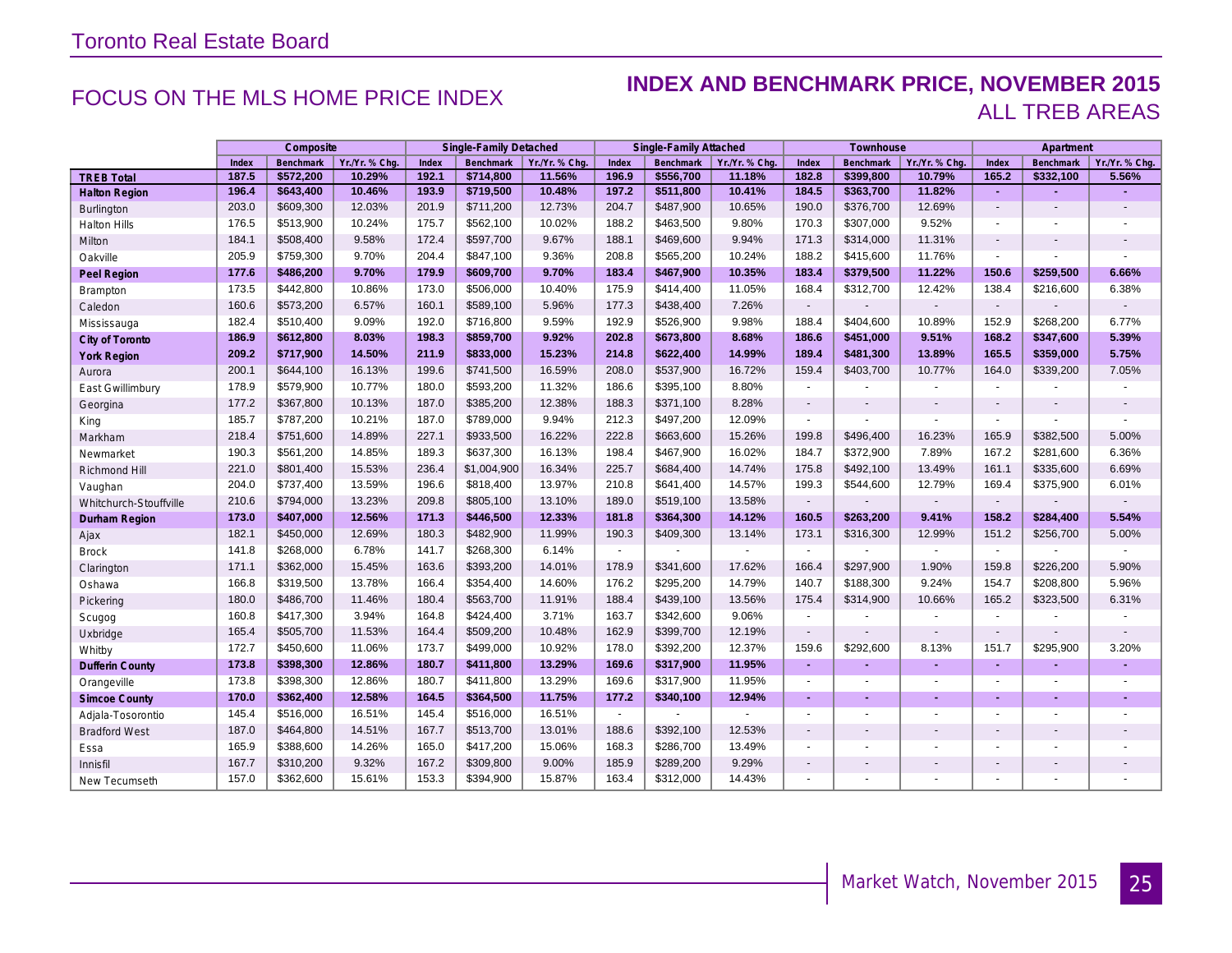### FOCUS ON THE MLS HOME PRICE INDEX **INDEX AND BENCHMARK PRICE, NOVEMBER 2015** CITY OF TORONTO

|                   | Composite |                  |                | Single-Family Detached |                  |                | Single-Family Attached |             |                | Townhouse                   |           |                | Apartment |           |                |
|-------------------|-----------|------------------|----------------|------------------------|------------------|----------------|------------------------|-------------|----------------|-----------------------------|-----------|----------------|-----------|-----------|----------------|
|                   | Index     | <b>Benchmark</b> | Yr./Yr. % Chq. | Index                  | <b>Benchmark</b> | Yr./Yr. % Chq. | Index                  | Benchmark   | Yr./Yr. % Chq. | Index                       | Benchmark | Yr./Yr. % Chq. | Index     | Benchmark | Yr./Yr. % Chq. |
| <b>TREB Total</b> | 188       | \$572,200        | 10.29%         | 192                    | \$714,800        | 11.56%         | 197                    | \$556,700   | 11.18%         | 183                         | \$399,800 | 10.79%         | 165       | \$332,100 | 5.56%          |
| City of Toronto   | 187       | \$612,800        | 8.03%          | 198                    | \$859,700        | 9.92%          | 203                    | \$673,800   | 8.68%          | 187                         | \$451,000 | 9.51%          | 168       | \$347,600 | 5.39%          |
| Toronto W01       | 172       | \$700,100        | 6.98%          | 180                    | \$927,700        | 5.94%          | 193                    | \$745,500   | 8.11%          | 228                         | \$469,100 | 14.65%         | 147       | \$343,300 | 8.55%          |
| Toronto W02       | 202       | \$726,500        | 7.01%          | 207                    | \$848,800        | 5.73%          | 233                    | \$714,700   | 7.61%          | 166                         | \$458,800 | 13.27%         | 145       | \$589,800 | 8.35%          |
| Toronto W03       | 206       | \$533,400        | 13.15%         | 209                    | \$568,400        | 12.43%         | 214                    | \$547,000   | 13.44%         | $\mathcal{L}_{\mathcal{A}}$ |           |                | 147       | \$281,100 | 14.18%         |
| Toronto W04       | 178       | \$466,500        | 11.73%         | 186                    | \$588,200        | 11.35%         | 186                    | \$541,800   | 12.77%         | 159                         | \$386,000 | 16.67%         | 154       | \$227,000 | 9.37%          |
| Toronto W05       | 168       | \$398,700        | 13.55%         | 183                    | \$611,100        | 14.21%         | 169                    | \$494,600   | 13.79%         | 168                         | \$276,000 | 12.84%         | 140       | \$184,400 | 11.34%         |
| Toronto W06       | 161       | \$469,500        | 2.48%          | 203                    | \$645,600        | 7.05%          | 168                    | \$509,100   | 4.74%          | 189                         | \$557,400 | 14.25%         | 124       | \$308,500 | $-3.06%$       |
| Toronto W07       | 178       | \$759,000        | 4.15%          | 187                    | \$806,900        | 4.89%          | 174                    | \$713,100   | 5.27%          | 127                         | \$465,700 | $-8.39%$       | 115       | \$467,900 | 4.53%          |
| Toronto W08       | 160       | \$648,900        | 6.19%          | 173                    | \$906,500        | 5.48%          | 171                    | \$647,600   | 1.19%          | 152                         | \$372,500 | 1.87%          | 146       | \$294,100 | 8.79%          |
| Toronto W09       | 170       | \$437,800        | 6.98%          | 187                    | \$697,700        | 7.93%          | 168                    | \$470,400   | 2.69%          | 181                         | \$467,100 | 16.96%         | 137       | \$176,200 | 1.48%          |
| Toronto W10       | 165       | \$383,400        | 9.26%          | 179                    | \$527,300        | 9.94%          | 175                    | \$472,400   | 9.60%          | 156                         | \$281,200 | 11.42%         | 142       | \$216,400 | 7.59%          |
| Toronto C01       | 195       | \$483,000        | 4.22%          | 200                    | \$706,700        | 0.00%          | 221                    | \$769,300   | 3.47%          | 183                         | \$543,900 | 0.83%          | 190       | \$396,200 | 4.39%          |
| Toronto C02       | 199       | \$946,800        | 6.86%          | 186                    | \$1,475,900      | 7.32%          | 214                    | \$1,125,000 | 9.53%          | 195                         | \$910,500 | 5.13%          | 192       | \$534,000 | 4.76%          |
| Toronto C03       | 212       | \$1,089,600      | 9.24%          | 206                    | \$1,242,700      | 9.27%          | 220                    | \$815,600   | 11.94%         |                             |           |                | 215       | \$569,100 | 5.23%          |
| Toronto C04       | 192       | \$1,188,300      | 14.30%         | 196                    | \$1,371,500      | 12.76%         | 198                    | \$945,200   | 14.74%         | 169                         | \$630,300 | 7.86%          | 167       | \$395,800 | 19.35%         |
| Toronto C06       | 199       | \$794,300        | 10.37%         | 208                    | \$889,000        | 11.19%         | 183                    | \$684,300   | 14.86%         | $\sim$                      |           | $\sim$         | 187       | \$413,000 | 7.17%          |
| Toronto C07       | 186       | \$639,800        | 9.65%          | 227                    | \$1,037,300      | 15.44%         | 182                    | \$650,200   | 10.98%         | 164                         | \$481,100 | 13.82%         | 154       | \$362,500 | 2.19%          |
| Toronto C08       | 179       | \$459,900        | 0.17%          | 158                    | \$490,800        | $-1.62%$       | 194                    | \$806,800   | 0.10%          | 175                         | \$529,800 | $-5.41%$       | 179       | \$393,900 | 0.62%          |
| Toronto C09       | 143       | \$1,058,200      | 5.95%          | 134                    | \$1,684,500      | 3.71%          | 156                    | \$1,268,600 | 4.28%          | 165                         | \$850,600 | $-3.00%$       | 148       | \$491,000 | 9.29%          |
| Toronto C10       | 208       | \$812,500        | 9.23%          | 205                    | \$1,254,900      | 12.49%         | 209                    | \$1,030,800 | 13.61%         | 239                         | \$548,100 | 5.85%          | 203       | \$485,700 | 4.06%          |
| Toronto C11       | 186       | \$665,400        | 8.15%          | 188                    | \$1,262,700      | 7.11%          | 214                    | \$948,800   | 6.68%          | 127                         | \$202,600 | 7.54%          | 184       | \$262,000 | 9.78%          |
| Toronto C12       | 175       | \$1,499,800      | 9.10%          | 167                    | \$1,793,700      | 11.71%         | 198                    | \$848,200   | 16.17%         | 205                         | \$695,100 | 10.50%         | 184       | \$578,100 | $-0.27%$       |
| Toronto C13       | 181       | \$668,500        | 10.89%         | 201                    | \$1,077,500      | 14.26%         | 187                    | \$600,600   | 14.29%         | 188                         | \$534,200 | 10.22%         | 155       | \$306,500 | 5.30%          |
| Toronto C14       | 190       | \$644,000        | 6.28%          | 229                    | \$1,242,400      | 8.33%          | 200                    | \$973,200   | 5.61%          | 235                         | \$794,400 | 6.52%          | 170       | \$426,300 | 5.02%          |
| Toronto C15       | 190       | \$636,200        | 7.94%          | 225                    | \$1,056,600      | 10.44%         | 206                    | \$670,700   | 9.23%          | 203                         | \$500,400 | 12.52%         | 151       | \$353,800 | 3.91%          |
| Toronto E01       | 221       | \$686,200        | 6.56%          | 225                    | \$759,300        | 9.77%          | 234                    | \$736,600   | 7.25%          | 198                         | \$399,600 | $-1.89%$       | 194       | \$459,500 | 1.79%          |
| Toronto E02       | 206       | \$768,400        | 10.45%         | 189                    | \$833,200        | 10.77%         | 217                    | \$725,500   | 10.88%         | 196                         | \$629,000 | 1.45%          | 210       | \$574,100 | 14.73%         |
| Toronto E03       | 204       | \$627,200        | 15.68%         | 211                    | \$707,800        | 17.06%         | 198                    | \$643,800   | 13.10%         | $\sim$                      |           |                | 158       | \$236,500 | 13.41%         |
| Toronto E04       | 192       | \$480,700        | 9.05%          | 195                    | \$575,800        | 8.15%          | 187                    | \$453,700   | 5.95%          | 189                         | \$408,300 | 6.72%          | 191       | \$288,900 | 10.04%         |
| Toronto E05       | 187       | \$499,000        | 9.70%          | 207                    | \$730,900        | 9.06%          | 200                    | \$551,600   | 7.80%          | 195                         | \$424,800 | 13.94%         | 159       | \$312,800 | 8.82%          |
| Toronto E06       | 206       | \$582,800        | 11.09%         | 207                    | \$592,800        | 11.27%         | 211                    | \$503,000   | 7.64%          | 194                         | \$478,500 | 8.83%          | 187       | \$412,800 | 8.58%          |
| Toronto E07       | 198       | \$489,500        | 8.83%          | 226                    | \$739,300        | 11.45%         | 213                    | \$556,500   | 10.20%         | 202                         | \$437,000 | 12.81%         | 170       | \$290,200 | 5.81%          |
| Toronto E08       | 190       | \$467,700        | 13.60%         | 205                    | \$639,300        | 14.86%         | 177                    | \$455,700   | 5.03%          | 190                         | \$388,500 | 11.29%         | 152       | \$241,900 | 4.55%          |
| Toronto E09       | 179       | \$432,700        | 9.07%          | 197                    | \$560,700        | 9.93%          | 184                    | \$451,300   | 9.92%          | 183                         | \$337,400 | 14.08%         | 158       | \$295,800 | 7.13%          |
| Toronto E10       | 193       | \$545,800        | 8.56%          | 194                    | \$619,700        | 8.70%          | 184                    | \$479,400   | 6.53%          | 207                         | \$362,200 | 12.45%         | 137       | \$220,000 | $-1.87%$       |
| Toronto E11       | 184       | \$406,100        | 11.23%         | 201                    | \$557,900        | 7.72%          | 196                    | \$443,600   | 10.07%         | 154                         | \$301,800 | 14.37%         | 158       | \$236,300 | 20.93%         |